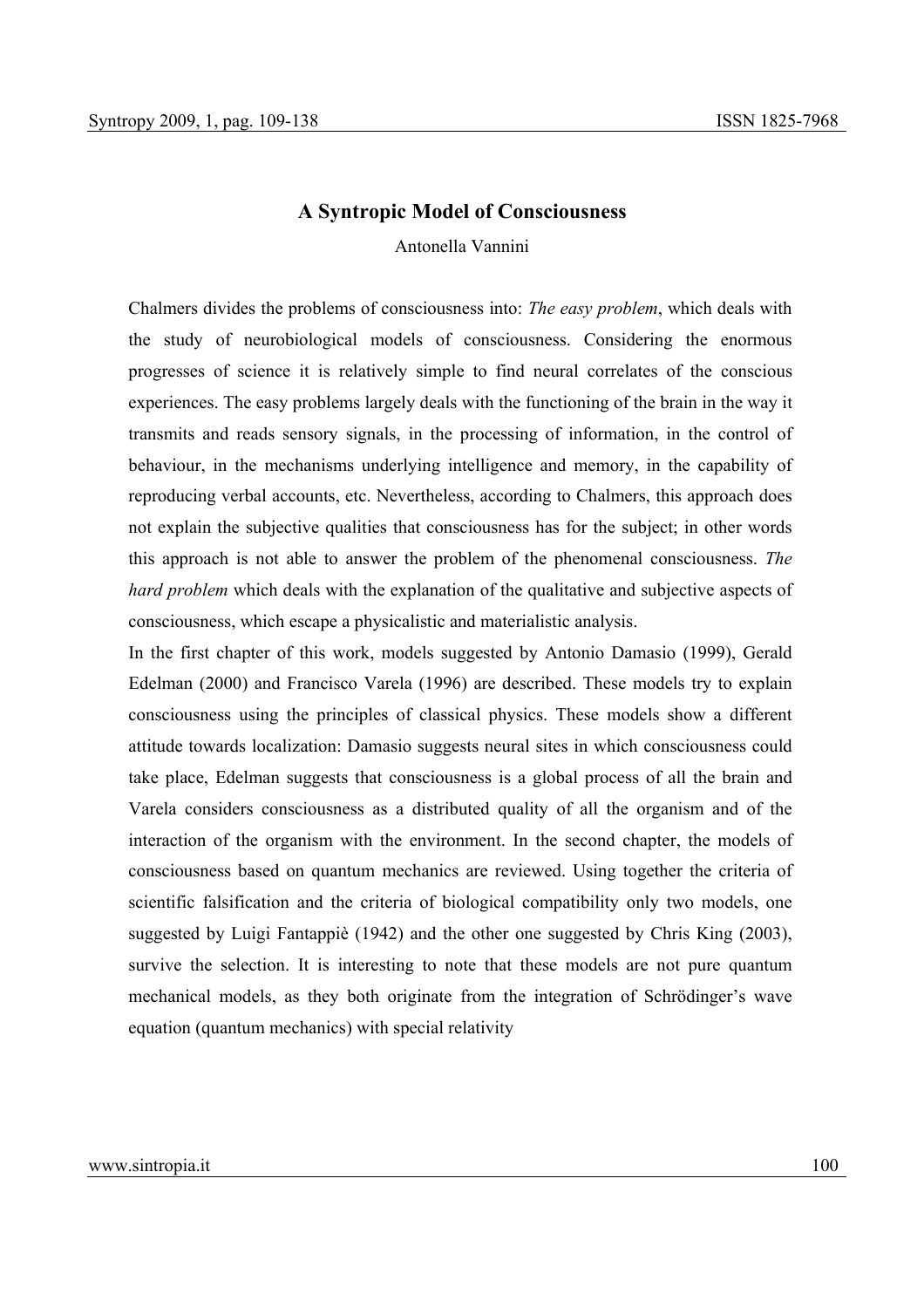# **Introduction**

The introduction to *The Conscious Mind* by David Chalmers (Chalmers, 1996) states that:

"*Consciousness is the biggest mystery. It may be the largest outstanding obstacle in our quest for scientific understanding of the universe. The science of physics is not yet complete, but it is well understood; the science of biology has removed many ancient mysteries surrounding the nature of life. There are gaps in our understanding of these fields, but they do not seem intractable. We have a sense of what a solution to these problems might look like; we just need to get the details right. Even in the science of the mind, much progress has been made. Recent work in cognitive science and neuroscience is leading us to a better understanding of human behaviour and of the processes that drive it. We do not have many detailed theories of cognition, to be sure, but the details cannot be too far off. Consciousness, however, is as perplexing as it ever was. It still seems utterly mysterious that the causation of behaviour should be accompanied by a subjective inner life. We have good reason to believe that consciousness arises from physical systems such as brains, but we have little idea how it arises, or why it exists at all. How could a physical systems such as a brain also be an experiencer? Why should there be something it is like to be such a system? Present-day scientific theories hardly touch the really difficult questions about consciousness. We do not just lack a detailed theory; we are entirely in the dark about how consciousness fits into the natural order*."

Chalmers divides the problems of consciousness into:

− **The easy problem**, which deals with the study of neurobiological models of consciousness. Considering the enormous progresses of science it is relatively simple to find neural correlates of the conscious experiences. The easy problems largely deal with the functioning of the brain in the way it transmits and reads sensory signals, in the processing of information, in the control of behaviour, in the mechanisms underlying intelligence and memory, in the capability of reproducing verbal accounts, etc. Nevertheless, according to Chalmers, this approach does not explain the subjective qualities that consciousness has for the subject; in other words this approach is not able to answer the problem of the phenomenal consciousness.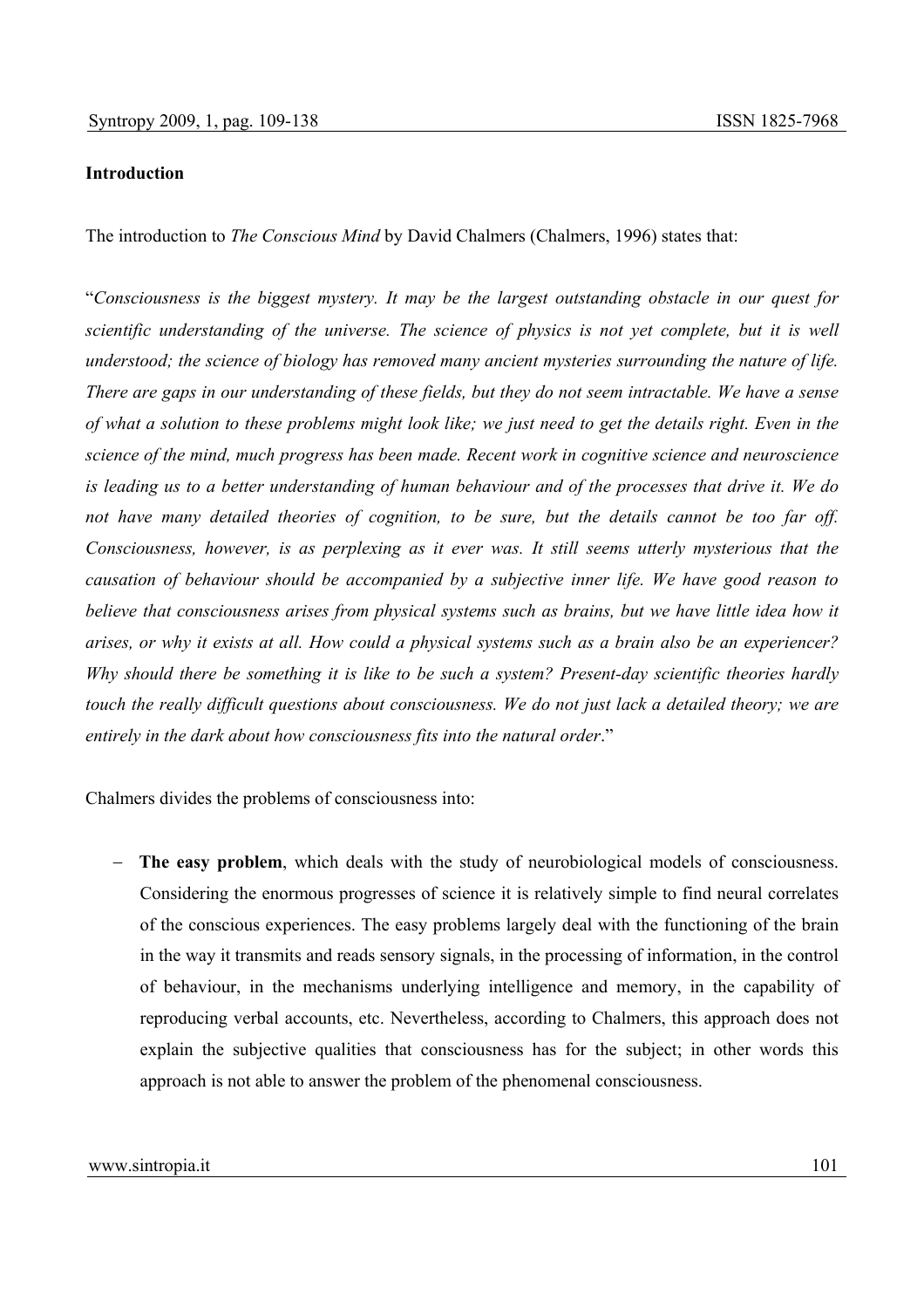− **The hard problem** which deals with the explanation of the qualitative and subjective aspects of consciousness, which escape a physicalistic and materialistic analysis.

Chalmers says that "*The really hard problem of consciousness is the problem of experience. When we think and perceive, there is a whir of information-processing, but there is also a subjective aspect. As Nagel has put it, there is something it is like to be conscious organism. This subjective aspect is experience.*" (Chalmers, 1995). Chalmers affirms that easy problems are easy because all that it is needed is to find the mechanisms which allow to explain them, making them compatible with the laws of classical physics. The problem of consciousness is different from the easy problem since, even when all the main functions are explained according to cause-effect processes, it is impossible to arrive at the explanation of consciousness, in the term of subjective experience, according to the laws of classical physics.

In the first chapter of this work models suggested by Antonio Damasio (1999), Gerald Edelman (2000) and Francisco Varela (1996) are described. These models try to explain consciousness using the principles of classical physics. In the second chapter the principles of Quantum mechanics (QM) and its main interpretations will be introduced in order to describe the models of consciousness which are based on QM. In the 1930s, while the field of psychology was dominated by behaviourism, which did not consider consciousness a field for scientific investigation, the most important interpretations of Quantum Mechanics were using consciousness in order to explain the strange behaviours of the subatomic world. For example, according to the Copenhagen interpretation the wave function collapses into a particle only when a conscious observation is performed through an act of measurement. In this interpretation consciousness itself creates matter, and it is not matter which creates consciousness.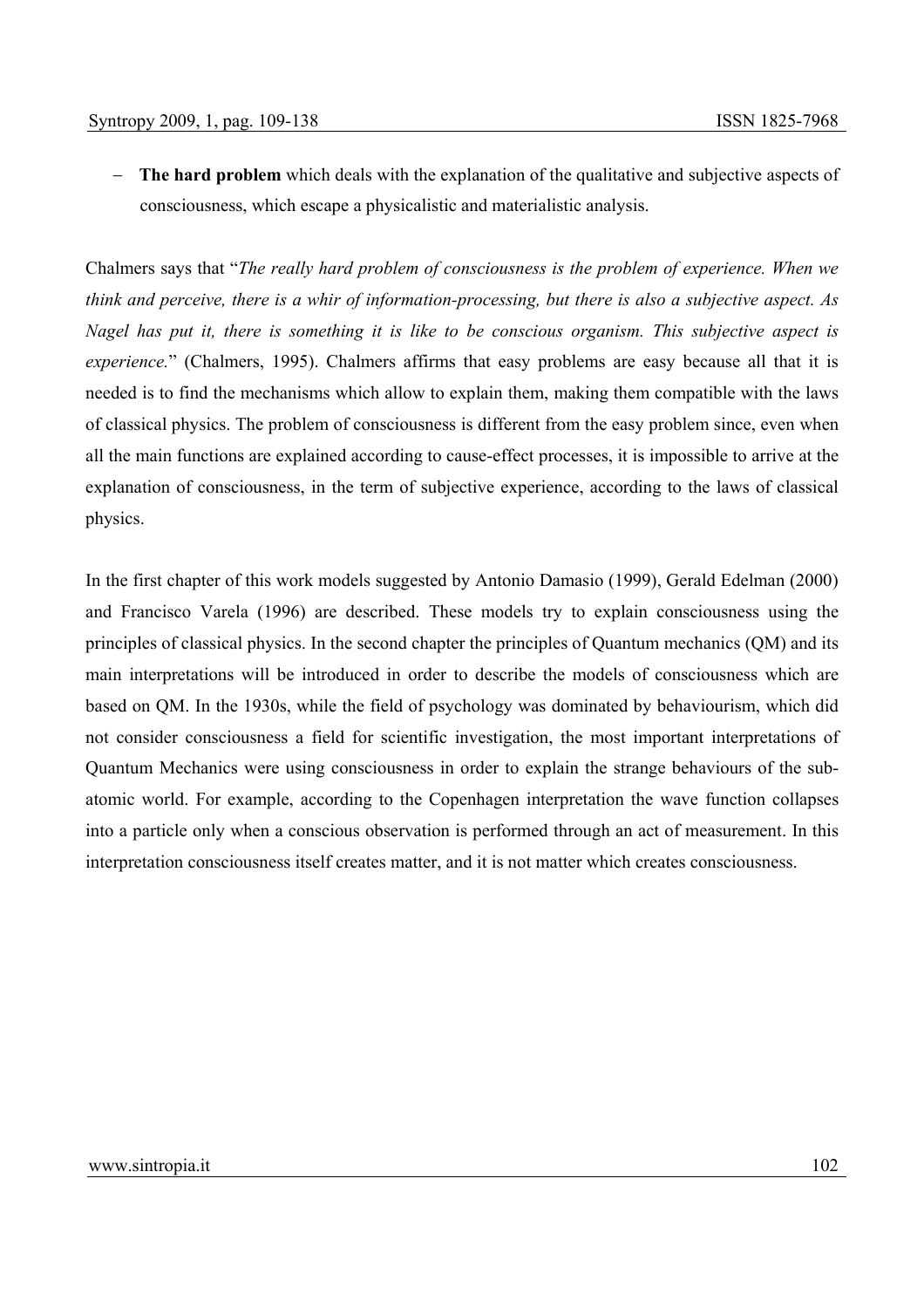Quantum models of consciousness described in chapter 2 can be divided in three main categories:

- 1. models which assume that consciousness creates reality and that consciousness is an immanent property of reality;
- 2. models which link consciousness to the probabilistic properties of quantum mechanics;
- 3. models which attribute consciousness to a principle of order of quantum mechanics.

Analyzing the quantum models of consciousness which belong to the first category a tendency towards mysticism can be observed. All these models start from the Copenhagen interpretation of quantum mechanics and assume that consciousness itself determines reality. These models try to describe the creation of reality as a consequence of panpsychism, and assume that consciousness is an immanent property which precedes the formation of reality. The concept of panpsychism is explicitly used by most of the authors of this category. These assumptions cannot be falsified or tested in an experiment.

Analyzing the quantum models of consciousness which belong to the second category, also in this case, it is impossible to falsify the assumptions or test the models using experiments, as they consider consciousness to be linked to a realm, for example that of the Planck's constant, which cannot be observed by modern science.

Analyzing the third group of models which attribute consciousness to principles of order which have been already discovered and used for physical applications (laser, superconductors, etc.) it is possible to imagine experimental tests which could falsify them. However it is important to note that many of these models require conditions which are not compatible with the characteristics of biological systems. The order principles on which most of these models are based require extreme physical conditions such as, for example, absolute zero temperatures (-273 C°).

Using together the criteria of scientific falsification and the criteria of biological compatibility only two models, one suggested by Luigi Fantappiè (1942) and the other suggested by Chris King (2003), survive this selection. It is interesting to note that these models are not pure quantum mechanical models, as they both originate from the generalization of Schrödinger's wave equation (quantum mechanics) with special relativity.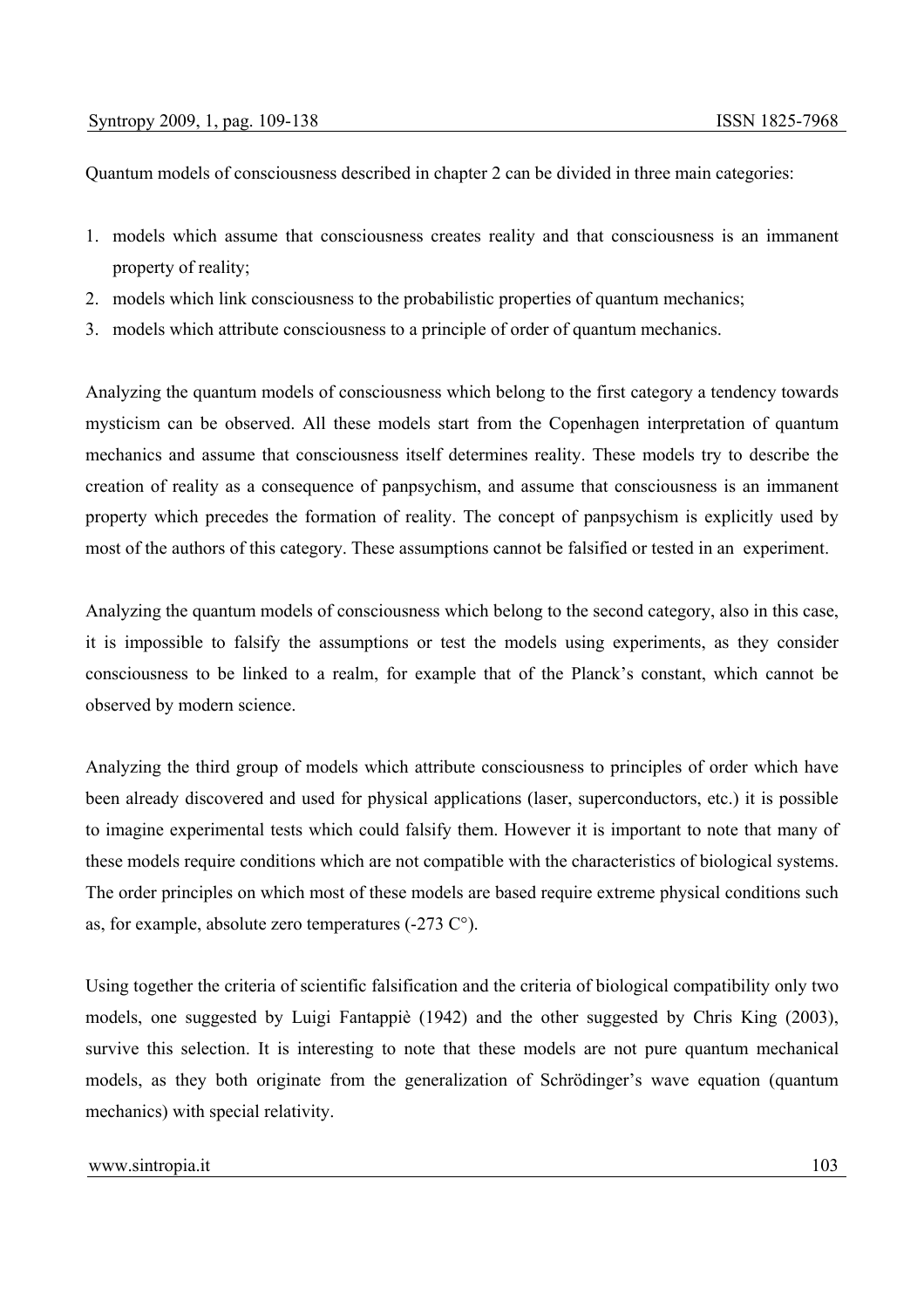In conclusion, it seems that all the models of consciousness which start from quantum mechanics cannot be translated into experiments, either because they cannot be falsified or because they are not compatible with the requirements of biology. The only two models which offer the possibility to be translated into experiments are those which unite quantum mechanics with special relativity.

The third chapter describes in more detail King and Fantappiè's models, while the fourth chapter is dedicated to the relation between causality and time. The understanding of this relation is fundamental for the understanding of the models of consciousness which are based on the principles of quantum mechanics and special relativity.

#### **1. Consciousness according to classical physics**

Many authors are interested in and are studying consciousness and mental states, and there is a wide variety of positions ranging from models based on classical physics (for example the models suggested by Paul Churchland, Antonio Damasio, Daniel Dennett, Gerald Edelman, Francisco Varela and John Searle), to models based on the properties of Quantum Mechanics, such as the dual nature of matter: particle and wave, the collapse of the wave function, non locality and the unified field (John Eccles, Stuart Hameroff, Roger Penrose and Chris King). Nevertheless an authentic understanding of mental phenomena seems to be still far away.

In this chapter Antonio Damasio, Gerald Edelman and Francisco Varela's models of consciousness based on classical physics are described.

These models show a different attitude towards localization: Damasio suggests neural sites in which consciousness could take place, Edelman suggests that consciousness is a global process of all the brain and Varela considers consciousness as a distributed quality of all the organism and of the interaction of the organism with the environment.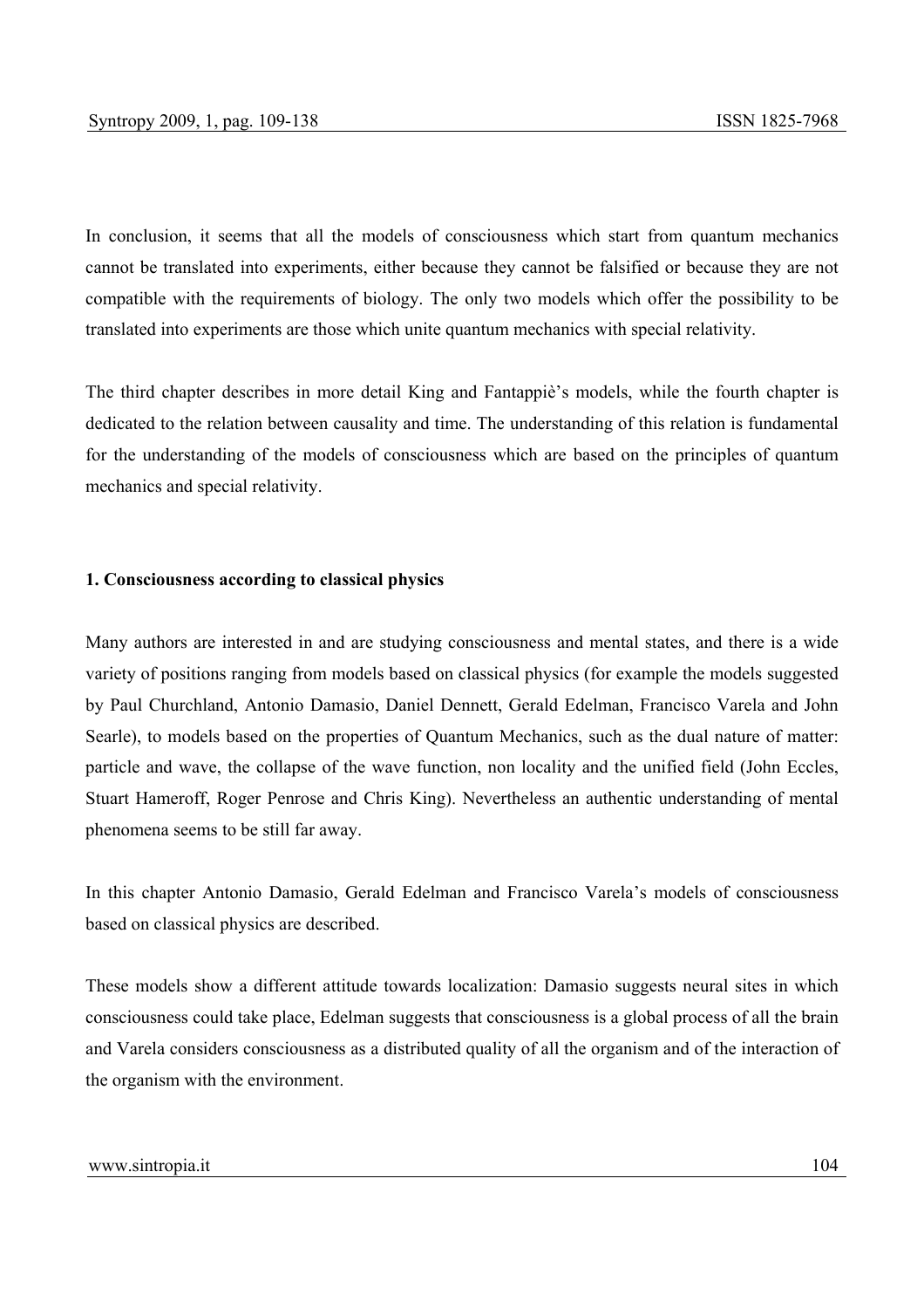# **1.1 Consciousness according to Damasio**

Many authors link consciousness to cognition and thinking, while Damasio links consciousness to emotions and feelings. Damasio's motto could be: "*I feel therefore I am.*" The importance of emotions was clearly stated in *Descarte's Error* (Damasio, 1994); in this book Damasio describes the importance of emotions in order to decide advantageously.

It is necessary to clarify the meaning that the words emotions and feelings have for Damasio.

Usually, in common language, no distinction between emotions and feelings is made, and theses words are used practically in the same way. Damasio, instead, uses these terms in different ways (even if they belong to the same process):

- *Emotions* are a collection of chemical and neural responses, which form a configuration and have the function of leading the organism to choose advantageously. Emotions are relative to the life of the organism, of its body, and the role of the organism in order to survive. The mechanisms which produce emotions are placed in a limited area of the subcortical region, starting from the encephalic trunk; these mechanisms are part of a group of structures which regulate and represent the inner states of the body and can be activated automatically, without any conscious decision. Emotions use the body as a theatre (inner milieu, visceral systems, vestibular and muscle and skeletal apparatus), and influence the way in which many brain circuits work. Emotional responses are responsible for profound changes in the body and in the brain. The collection of these changes forms the underlying substrate of neural configurations which are the feelings and the emotions (Damasio, 1999).
- − According to Damasio the mechanism of emotions results in *feelings*. Feelings translate in the language of mind the vital states of the organism: mental maps of the states of the organism. At the origin of feelings there are emotions produced by the body, made of different parts which are constantly recorded by brain structures. Feelings are the perception of a specific state of the body, to which a state of the mind can be associated. Damasio distinguishes between feeling the emotions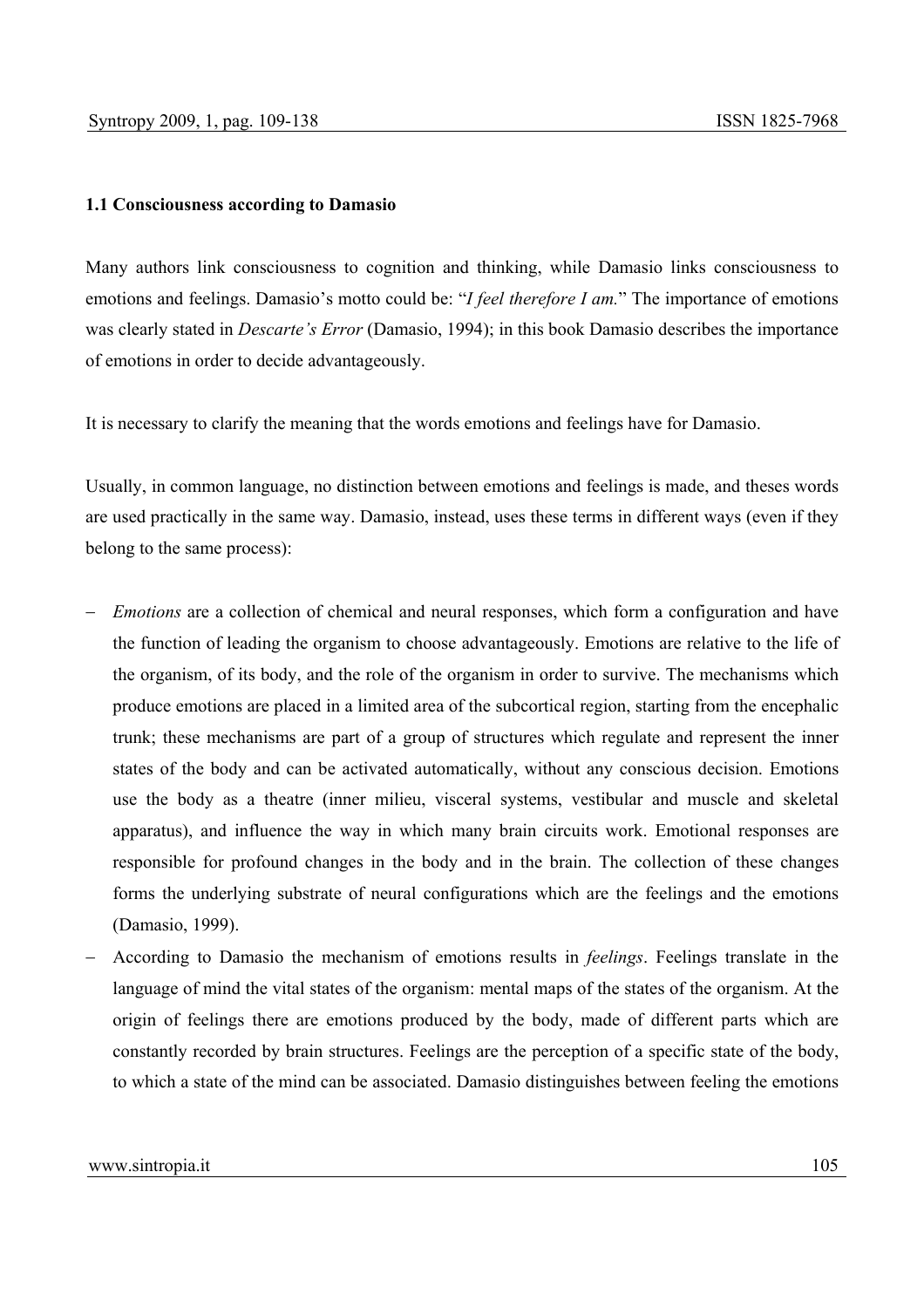and feeling the background. In the case of feeling the emotions Damasio says that the essence of this experience is the experience of the change which takes place at the body level and which is juxtaposed to mental maps and mental images (Damasio, 1994). In other words, an emotion is felt when the variation of a body state is linked to a cognitive content. Background feelings, instead, precede feeling the emotions and originate from background body states. Background feeling is the feeling of life itself. Background feelings corresponds to the state of the body which prevails among emotions, it is our image of the body state when it is not moved by emotions. According to Damasio, without the background feeling, the representation of the self would be disrupted (Damasio, 1994).

In *The Feeling of What Happens* (Damasio, 1999) describes consciousness as the knowledge of feelings: consciousness is experienced as a feeling and, consequently, if it is experienced as a feeling it could probably be a feeling. Damasio says that consciousness is not perceived as an image, neither as a visual, auditive, smell or taste configuration. Consciousness is not seen or heard. Consciousness has no smell or taste. According to Damasio consciousness is a configuration constituted by the non verbal signs of the body states.

Damasio divides consciousness into 3 levels: proto-self, nuclear self and autobiographical self.

# *The proto-self*

Proto-self forms in each moment maps the state of the physical structure of the organism in its various dimensions and it is therefore a collection of coherent neural configurations; it coincides with the basic adjustments of life (Damasio, 1999). This collection of neural configurations is constantly updated and can be found in many locations of the brain at multiple levels, from the encephalic trunk to the brain cortex and in interconnected neuron structures. According to Damasio we are not conscious of the proto-self.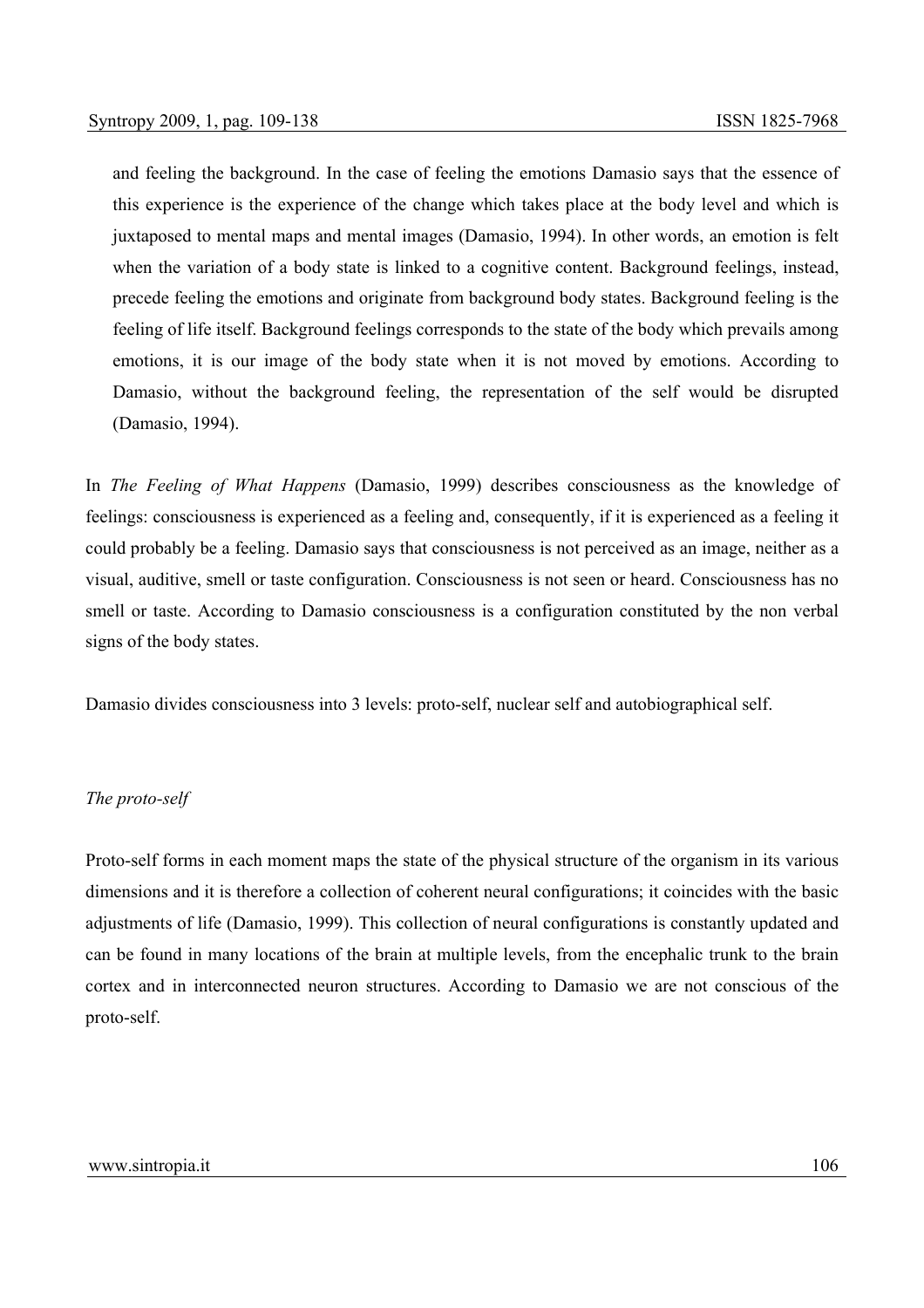## *The nuclear self*

Damasio suggests that consciousness starts when the maps of the proto-self are changed by the interaction with an object. Nuclear consciousness arises when brain representations generate a non verbal description, based on images, of the way in which the state of the organism is being modified by the interaction with the object. The object with which the organism interacts, can be real or recalled by memory, inside or outside the organism. The interaction with the object triggers an impulse of consciousness. Consciousness would be the consequence of these impulses and the continuity of consciousness would be the result of the constant generation of these impulses by the interaction with thousands of objects, real or recalled, which constantly modify the maps of the proto-self. More objects can interact with the organism at the same time and modify the proto-self and consciousness can arise by multiple interaction with objects (Damasio, 1999).

While the proto-self is a non conscious state, the nuclear self is the first stage of consciousness and coincides with the knowledge of feeling emotions. The biological essence of the nuclear self is the representation of a map of the proto-self which is being modified. This change is caused by the interaction with an object which modifies the perception of the inner states of the body, of the protoself, causing emotions. The nuclear self is non verbal and can be caused by any object. As there is always ample availability of objects, the conscious experience is continuous and it is therefore experienced as a continuous state. The mechanism of the nuclear self requires the existence of the proto-self.

Nuclear consciousness is the most simple type of consciousness and gives a sense of self to the organism in a specific moment and place ("here and now"). Nuclear consciousness is a simple biological phenomenon which has only one level of organization, it is stable during all the life of the organism, it is not exclusive only to human beings, and does not depend on memory, reasoning or language. Nuclear self arises from the interaction of the organism with an object. It is based on the experience of changes in the organism and it is induced by the interaction with objects. The proto-self is a biological precursor of what, with the nuclear self, becomes the elusive feeling of consciousness.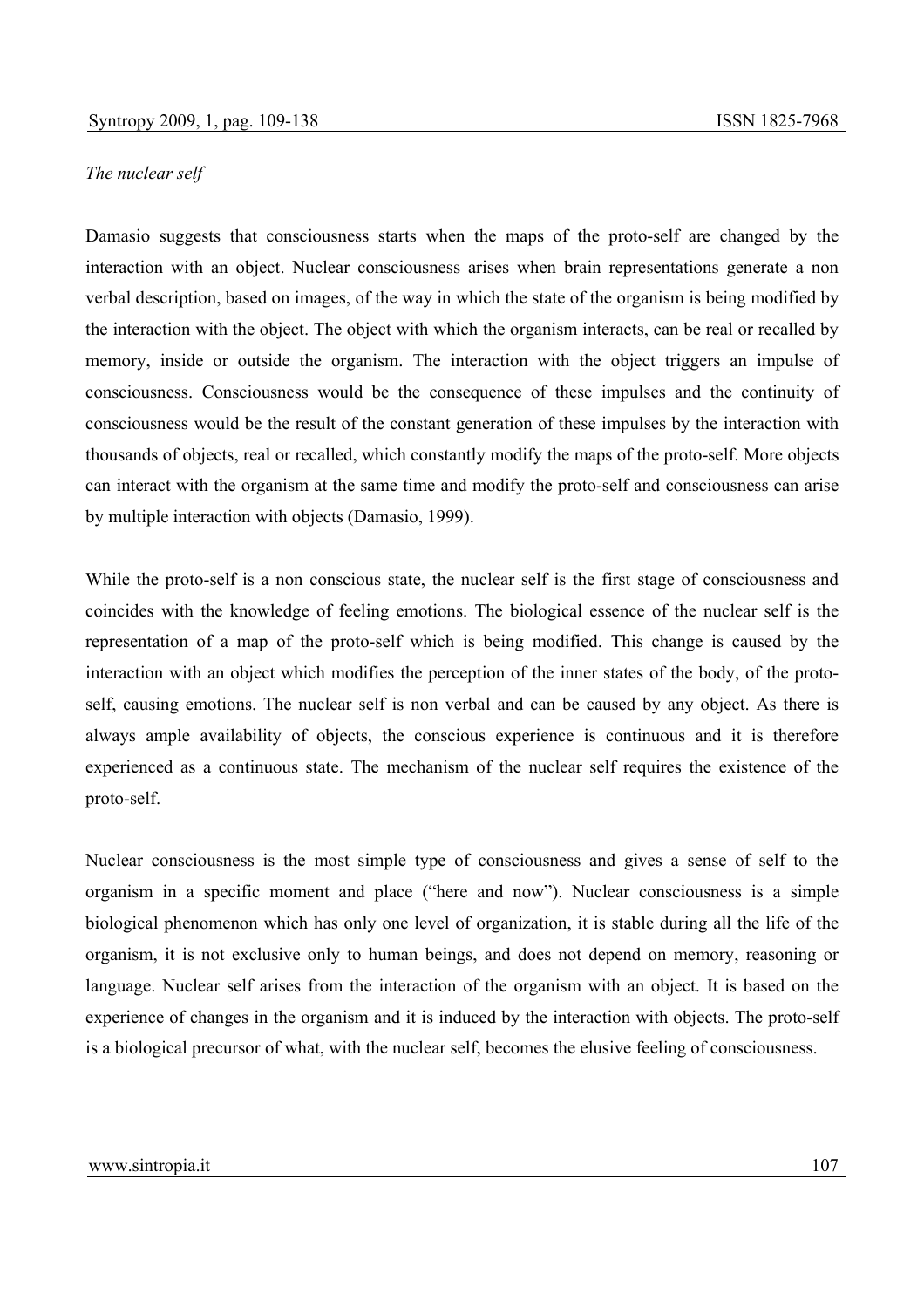The nuclear self coincides with feelings, with the ability of the organism to feel emotions which regulate the life of the organism. This happens when the organism processes sensory or memory information, for example when we observe a face or a landscape, or when the mind recalls an object or a specific situations and represents them as images in the process of the mind.

The model of the nuclear self is based on the following elements (Damasio, 1999):

- 1) The organism, as a unity, is projected in brain maps, in structures which constantly inform about the inner states of the organism. Damasio calls these maps, maps of the first order.
- 2) Sensory and motion structures, activated by the object, are projected in the maps of the first order, which represent the organism.
- 3) These projections produce modifications in the maps of the organism.
- 4) Modifications generate maps of the second order, which represent the interaction between the organism and the object.
- 5) Neural configurations which are momentarily formed by the maps of the second order can be translated into images.
- 6) Consciousness would arise from the construction of mental images caused by the interaction of objects with the organism.
- 7) Both the maps of the organism and the maps of the second order are linked to the body; consequently the images which describe relations among the organism and objects are feelings.

# *The autobiographical self*

The first level of consciousness starts from the re-representation of the non-conscious proto-self while it is being modified by the interaction with an object. The autobiographical consciousness arises from the description of the interactions with the object: we know we exist because our narrated history shows us as actors in the interaction with the object.

Autobiographical consciousness, or extended consciousness, depends on the same mechanism as nuclear consciousness, but it connects the feeling of self to past and future events in an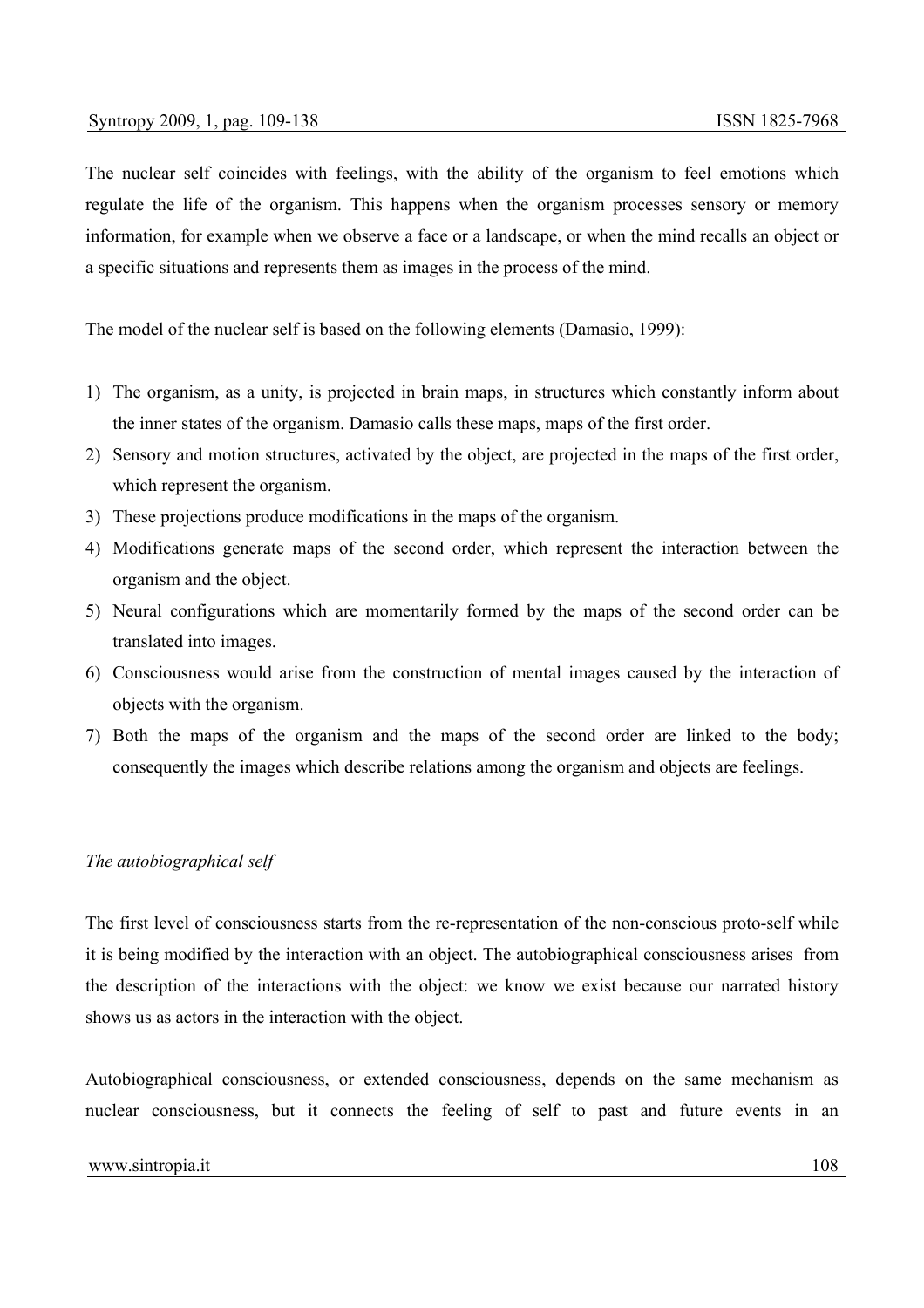autobiographical narration. The self which derives from this process is a strong and robust self. It is an autobiographical self.

The autobiographical self, or extended consciousness, coincides with the higher level of consciousness. The autobiographical self is based on the ability of the person to keep track of his history. The autobiographical self is based on the autobiographical memory which is formed by implicit memories of a great number of individual experiences of the past and of the foreseen future. The autobiographical memory grows with the increase of life experiences, and can be partially changed in order to accommodate new experiences. Groups of autobiographical memories can be activated as neural configurations and become explicit in the form of images. Each time an object is recalled it generates an impulse of nuclear consciousness, this results in the autobiographical self of which we are conscious. The autobiographical self is based on experiences of the nuclear self which have been recorded in time and which can be activated and transformed into images. The autobiographical self requires the presence of a nuclear self (Damasio, 1999).

Autobiographical consciousness is the most complex level of consciousness. It is a complex biological phenomena, with different levels of organization, which evolve during the history of the organism. Neurological syndromes show that the impairment of the extended consciousness does not effect the capability of the nuclear consciousness to remain intact. On the contrary, the impairment of the nuclear consciousness destroys the higher levels of consciousness.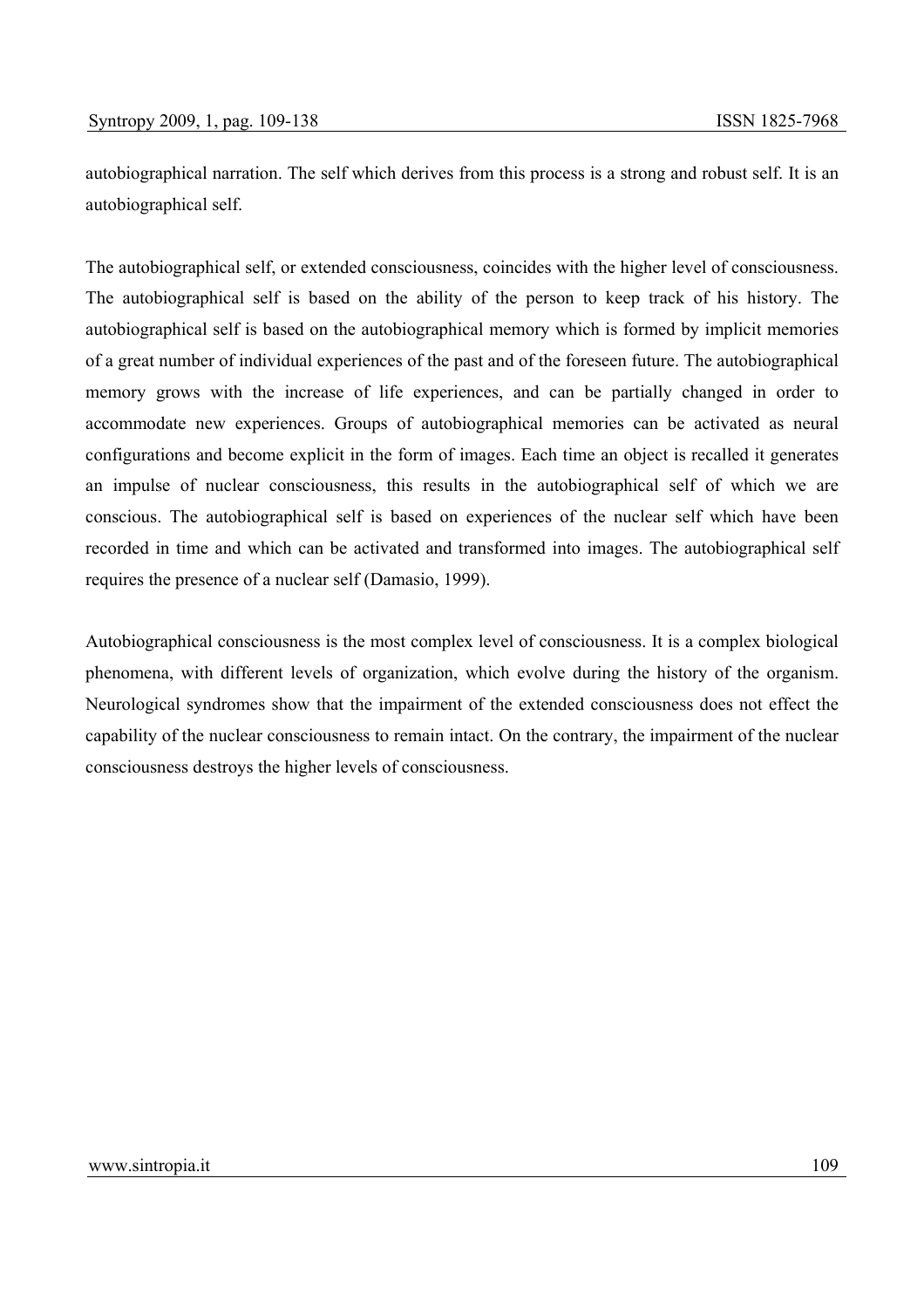Extended consciousness would arise from two different types of processes (Damasio, 1999):

- 1) The first requires the gradual accumulation of memories of a specific class of objects. Each of these autobiographical memories is then treated by our brain as an object, becoming an inducer of consciousness.
- 2) The second consists in keeping active, at the same time, several images which form together the autobiographical self and which define the object. The autobiographical self can take place only in organisms which are equipped with a good sized memory and a high level of reasoning, but it does not require the use of language.

Extended consciousness arises when operational memory keeps active, simultaneously, both an object and the autobiographical self. In this process both the past which has been experienced and the future which is being expected are important. Future experiences, which are expected, have a great influence on the process of the autobiographical self. Memories of our desires and of the outcomes which we expect generate a pressure in each moment on our self.

According to Damasio, consciousness was formed in order to cope with the requirements of survival. In order to survive it is necessary to find and acquire energy and prevent all those situations which threaten the integrity of living structures. With no action, organisms like ours would not survive, because they would not find the sources of energy needed in order to renew structures and stay alive, and they would not use energy for their survival. Actions are guided by nuclear and extended consciousness and efficient actions require consciousness based on good images (Damasio, 1999). Actions are at the basis of survival and their power relies on the availability of using good images, the result is that consciousness, which maximises the efficiency of images, would provide enormous advantages for survival, leading to the natural selection of those organisms which are based on conscious processes. The big opportunity which is offered by consciousness is the link between mechanisms which regulate life and the production of images. This link constitutes a real advantage because the survival in a complex environment depends on the choice of the right action.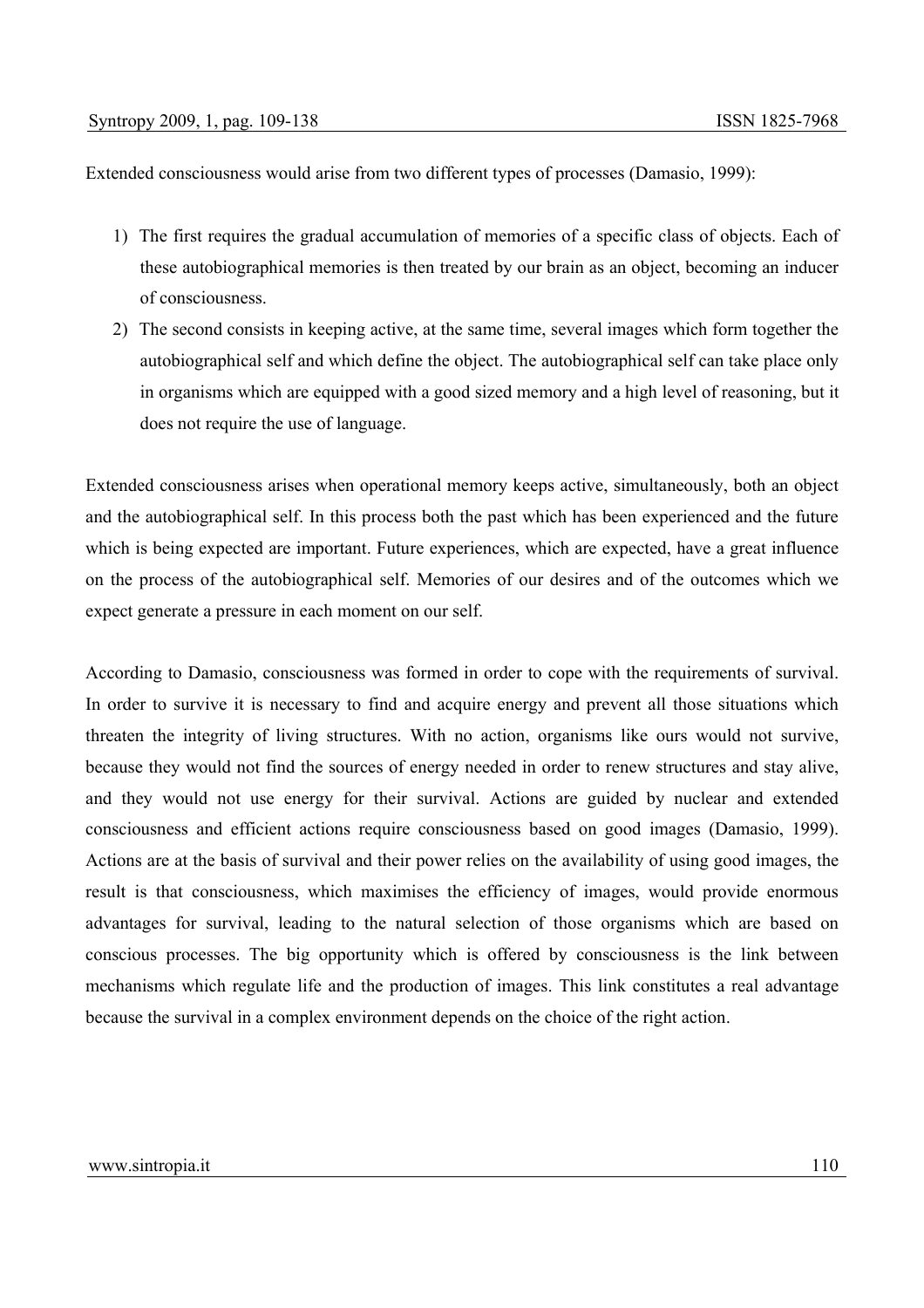#### *Localization of consciousness*

The link between behaviour and brain became clear more than a century ago when Paul Broca and Carl Wernicke discovered that specific damages in areas of the left brain hemisphere caused language deficits. New techniques of investigation allow to study brain damages, with a three-dimensional reconstruction of the brain, when the patient is still alive. In this way it is now possible to study the behaviour of patients with specific damages. Using this process of investigation, Damasio discovered that neural damages localized in the prefrontal regions of the brain, especially in the ventral and medial sectors and in the right parietal region, are systematically associated with decision making deficits, which are often associated with severe alterations of the perception of emotions and feelings. Family members report that it is possible to recognize an exact "before" and "after" the neurological lesion. These studies show that the reduction of emotions impairs the rational process of decision making. Emotions seem to be an essential element in the process of reasoning. Without emotions all the process of reasoning and decision making is no longer oriented towards advantageous outcomes.

# *Localization of the proto-self*

With emotions, specific regions of the brain send commands to other regions of the brain and to nearly all the regions of the body using two different ways. One is the blood circulation, in which commands are carried by molecules, chemical substances, which act on the receptors of cells which form the tissues of the body. The other is the neural networks in which commands are sent in the form of electro-chemical signals which act on the neurons, on muscular fibres and on organs (such as the surrenal gland) which can free chemical substances in the blood. The result of these chemical and neural commands is a global change in the state of the organism.

Substances such as monoamines and peptides, produced in the regions of the encephalic trunk and of the basal proencephalus, alter the modality in which brain neural circuits process the information, trigger specific behaviours and change the way in which the states of the body are signalled to the brain. In other words, both the brain and the body are influenced by these commands, even though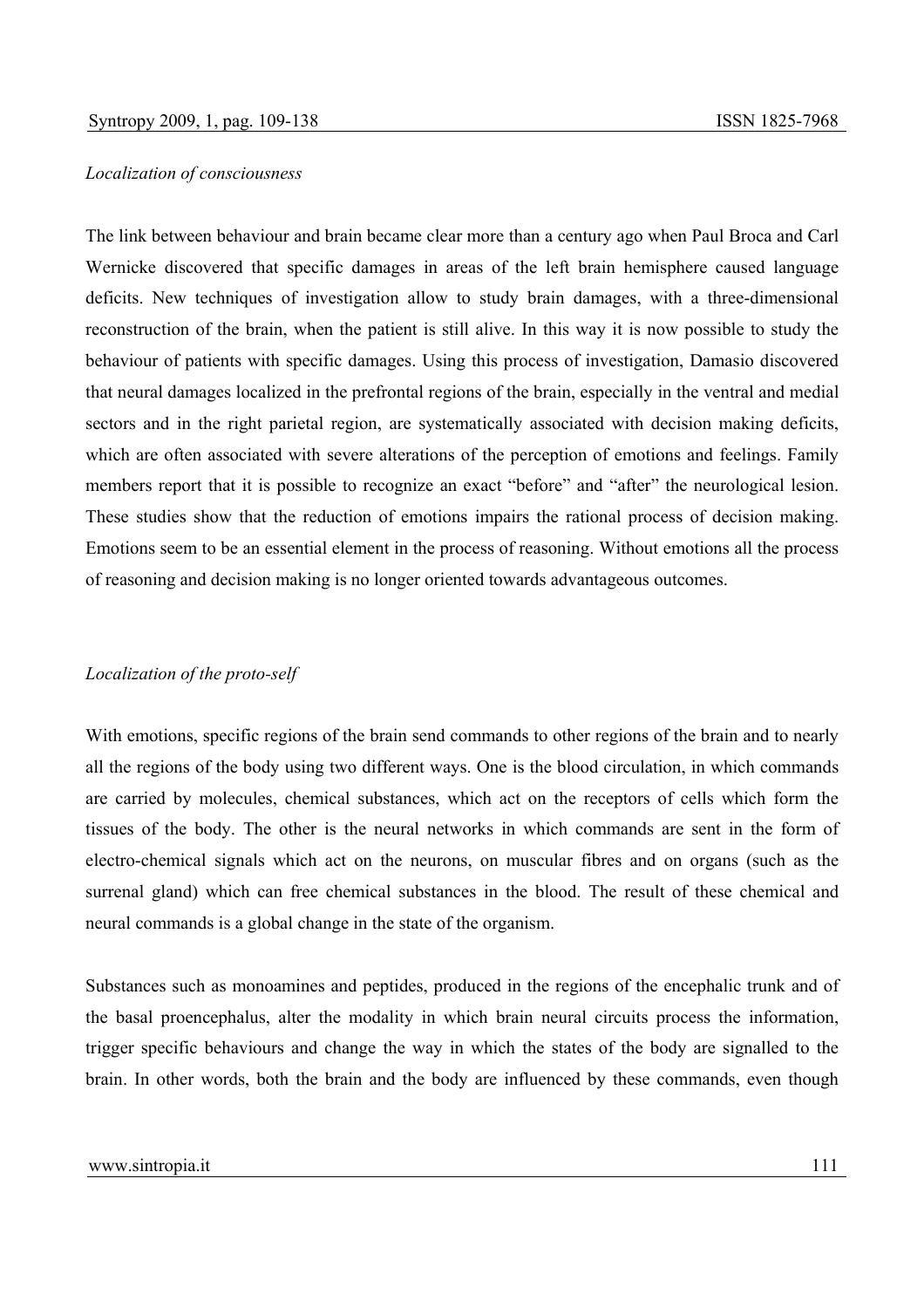these commands are produced in a limited area of the brain, which reacts to a specific content of the mental process.

According to Damasio, the structures which form the proto-self are (Damasio, 1999):

- − Numerous *nuclei of the encephalic trunk* which regulate body states and project the signals which arrive from the body into maps. Along these chains of signals, which start from the body and end in the brain, the encephalic trunk is the first region in which groups of nuclei signal the state of the body.
- − *Hypothalamus* and the *basal proencephalus* interconnected with the encephalic trunk areas. The hypothalamus contributes to the representation of body areas keeping an updated representation of the inner milieu: nourishing substances, glucose, concentrations of different ions, concentration of water, pH, concentration of hormones, and so on. The hypothalamus contributes in the regulation of the inner milieu according to these maps.
- − *The insular cortex, and the S-II and medial parietal cortexes* situated behind the splenius of the callous body, which are all part of the somato-sensitive cortices. The functions of these cortices, in human beings, are asymmetrical; they contain the most integrated representation of the inner state of the body and of the muscular-skeletal system.

## *Localization of the nuclear-self*

The study of patients with neurological damages shows that when nuclear consciousness is impaired extended consciousness is deactivated. But the opposite is not true, when the extended consciousness is impaired the nuclear consciousness can remain intact (Damasio, 1999).

Nuclear consciousness arises from the interaction of the organism with objects. Objects are shown in the form of neural configurations, in the sensitive cortex specific to its nature. For example, in the case of visual objects, the neural configurations take form in a great number of places in the visual cortex.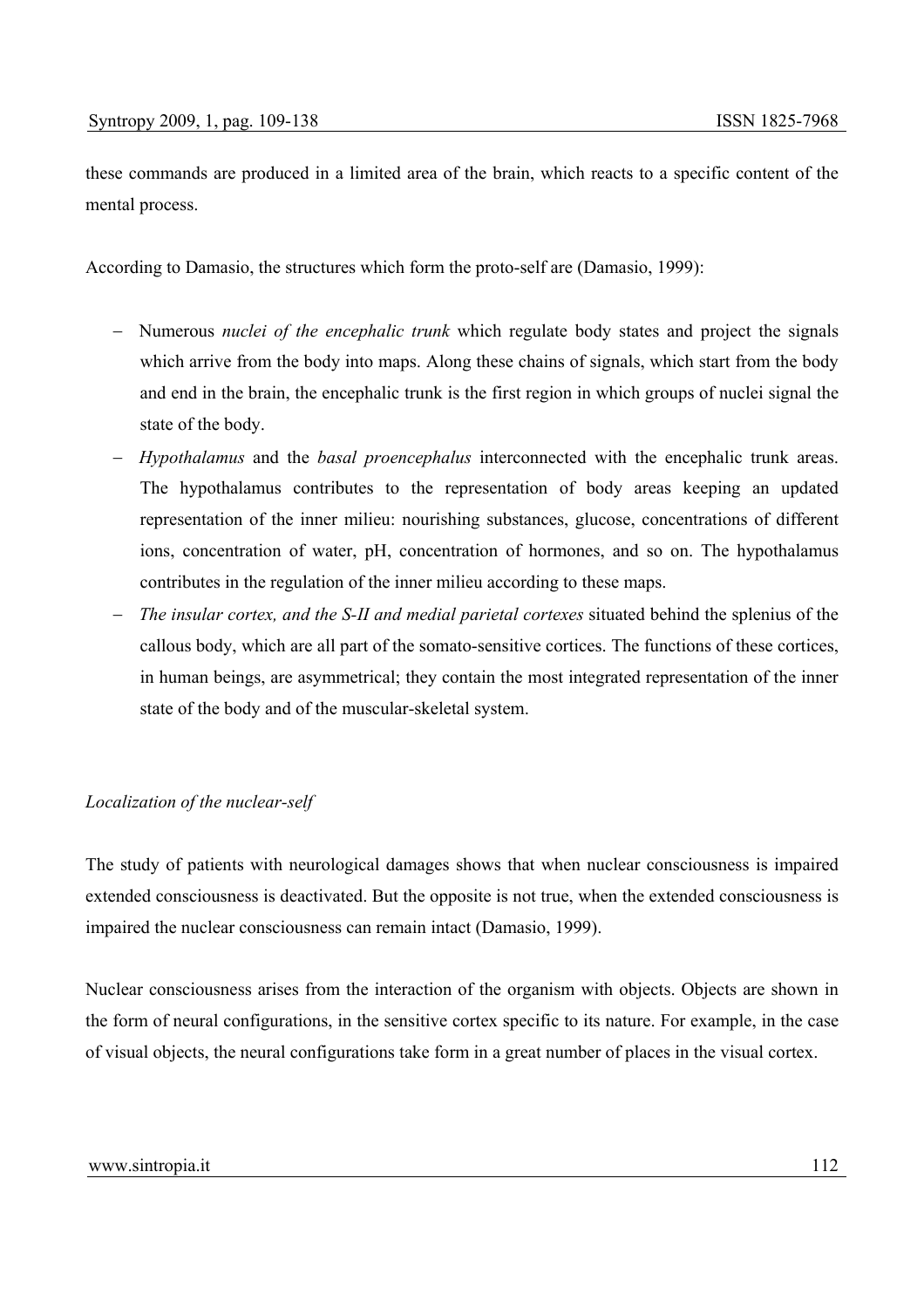According to Damasio, the nuclear self needs a high degree of structural stability in order to offer a continuous reference in the long period. This continuous reference is what the self is required to provide. Representations change in time, but the self does not change, or at least not to the same extent. This stability is an essential requirement for the creation of consciousness. It is therefore necessary to identity structures which are capable to produce this stability.

The enigma of the biological roots of the nuclear self was formulated by Damasio asking what is that thing which is unique, is it always the same thing and provides a skeleton to the mind? The answer to which Damasio arrives is that the stability is given by the borders of the organism. Life exists within borders, which separates the inner milieu from the outer environment. The concept of an organism is based on the idea of the existence of borders. In the case of a cell, the border is the membrane. Life changes continuously, but it can only change within certain limits: life needs borders. It is therefore necessary to study what keeps life within certain borders, together with the neural representations integrated with the inner milieu which describe the inner state of the living organism. Damasio states that without a body no mind can exist.

Damasio states that structures of the second order, associated with the autobiographical self, need to:

- 1) Receive information through axonic signals coming from the sites involved in the representations of the proto-self.
- 2) Generate a neural configuration (image) which "describes", with some kind of time sequence, the changes in the maps of the first order.
- 3) Introduce, directly or indirectly, the general image which derives from the neural configuration of the flow of images. This general image is *thought*.
- 4) Send signals, directly or indirectly, to structures which process the information in such a way that the image of the object can be amplified.

This succession of representations constitutes a neural configuration which becomes, directly or indirectly, the base for an image, the image of the relation between the object and the proto-self modified by the object. The neural configuration of the second order arises in a transitory form from the interaction of some selected regions. It is not found only in one brain region, and neither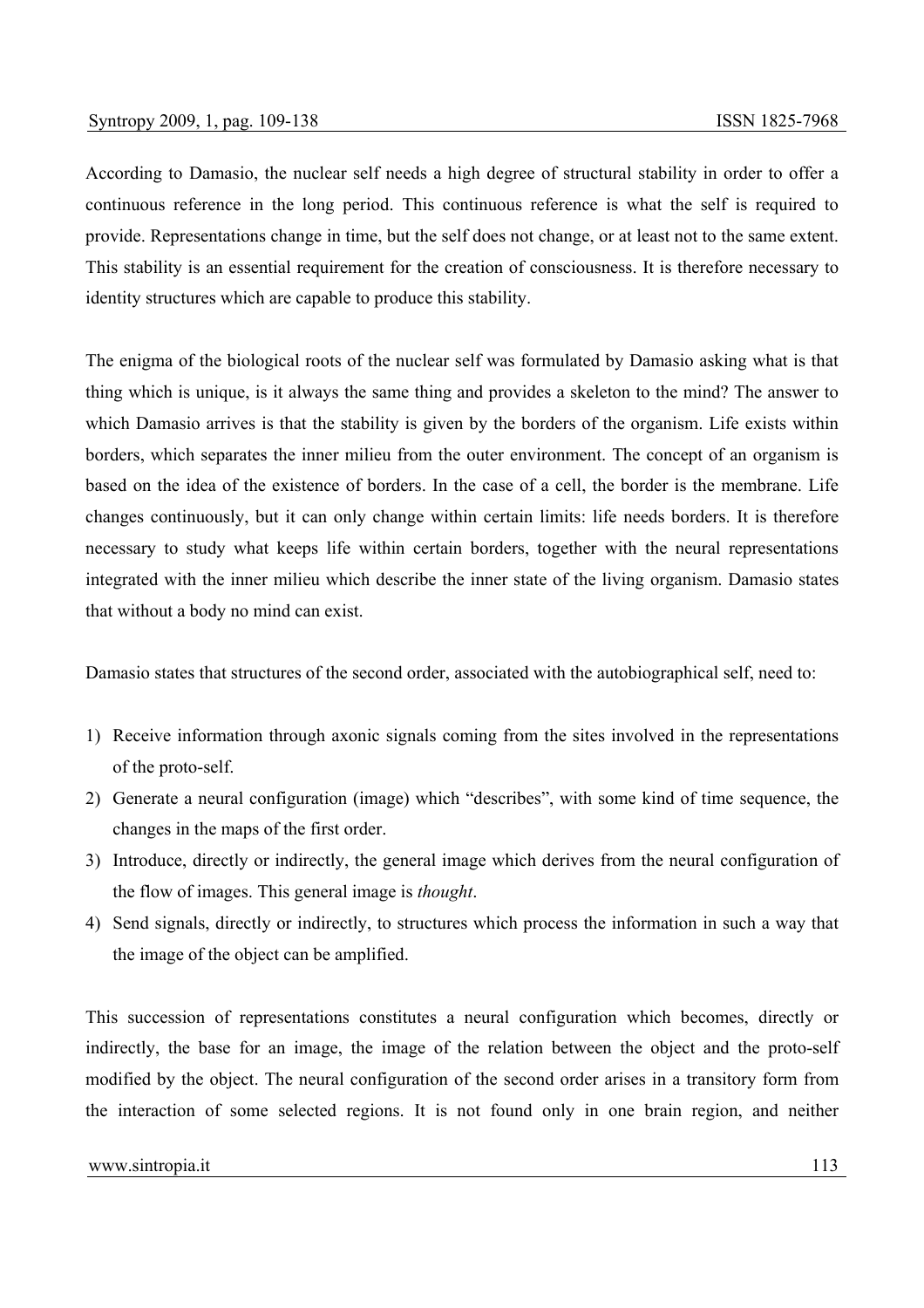everywhere or nowhere. The areas which meet the specifications for structures of the second order are the entire area of the cyngular cortex, the thalamus and some areas of the prefrontal cortex.

Neural configurations of the second order amplify the image of the object and this happens in different ways, it includes the thalamus-cortical modulation and the activation of the cholinergic nucleus and monoaminergic of the basal proencephalus and of the encephalic trunk, which all together influence the cortical elaborations.

These critical elements are set up by a network which is continuously reactivated and which is based on areas of convergence situated in the higher order temporal and frontal cortexes, and in subcortical nuclei such as the amygdala. The pace of this coordinated activity is set by the thalamus, while the prefrontal cortex, which participates in the work memory, maintains the reiteration of these components for long periods.

# *In conclusion*

It is well known that vital functions, such as those of the heart, lungs and intestines, depend on the encephalic trunk, such as the control of sleep and wakefulness. Therefore, in a very small area, many structures are present which signal the chemical and neural states of the body to the central nervous system. These structures also carry signals from the brain to the body. Along these lines many centres control the vital functions of the organism.

An extended lesion of the encephalic trunk which usually causes coma, compromises many structures which regulate sleep and centres which are associated to the proto-self. The brain nucleus which is dedicated to the regulation of life processes and to the representation of the organism share the same areas and are interconnected with the centres which regulate sleep and wakefulness, emotions and attention and, in a word, consciousness (Damasio, 1999).

In conclusion, Damasio notes the essential role of the encephalic trunk: this region would be involved at the same time in the processes concerning sleep, emotions, feelings, attention and consciousness.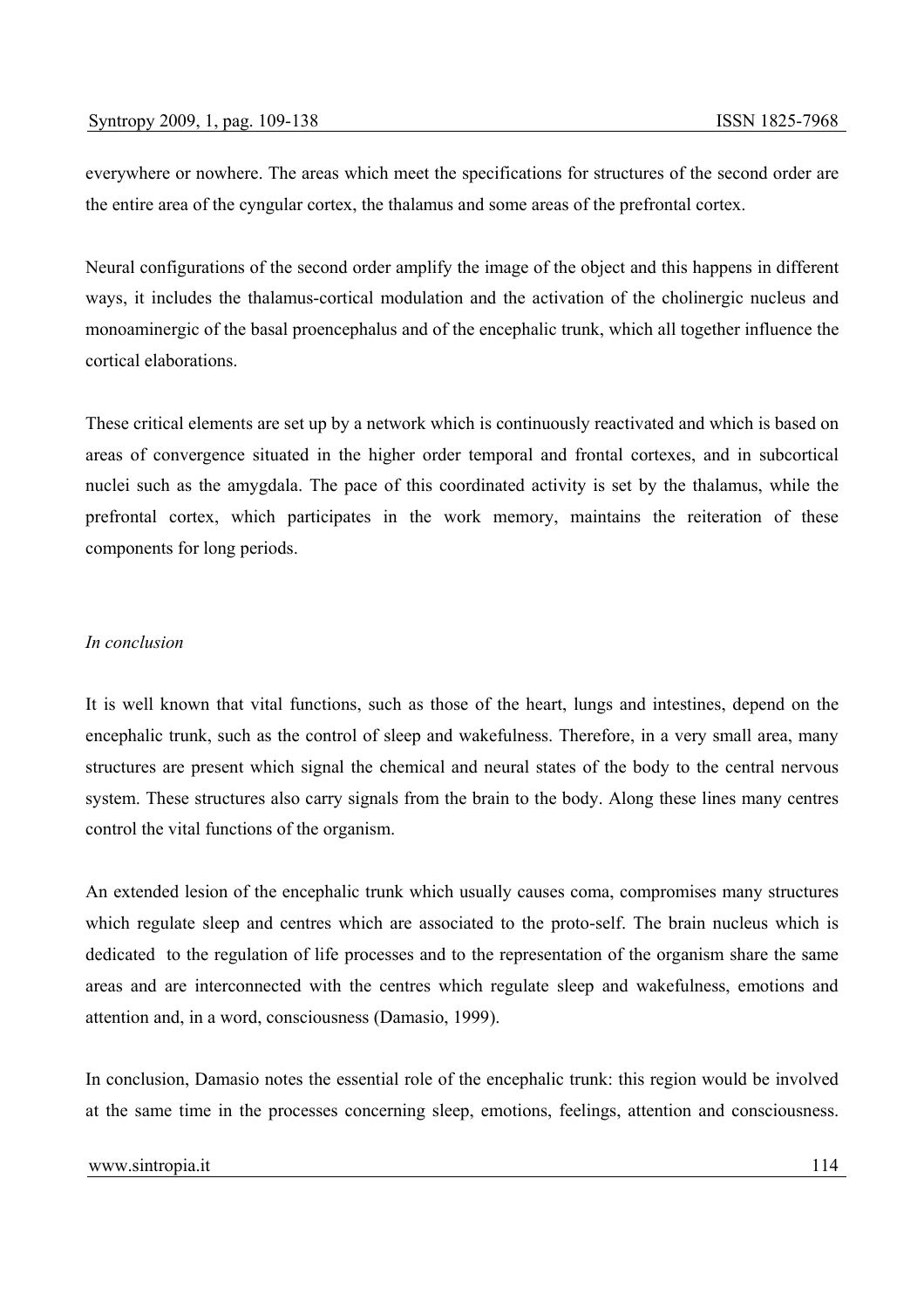This overlapping of functions could seem accidental, but according to Damasio it is reasonable when analyzed according to the model that he has developed. The homeostatic regulation which comprises emotions, requires periods of wakefulness (in order to collect energy), periods of sleep (presumably in order to reconstruct the chemical elements necessary for the neurons), attention (in order to interact with the environment) and consciousness (in order to provide highly planned actions). The anatomic link of these functions with the body is totally evident.

This description is compatible with the classical idea of a locus situated in the higher regions of the encephalic trunk capable of creating particular electrophysiological states in the thalamus and in the cortex. Damasio's description differs from the classical one in two ways: first, it offers a biological foundation to the origin and anatomical location of the proto-self; second, it presupposes that the activity of the proto-self offers an important contribution to the state of consciousness, but that it does not produce the subjective state which defines consciousness in itself.

Damasio suggests that mechanisms which produce consciousness have been selected during evolution because they are useful for the organism in order to survive. Because consciousness was necessary as a biological tool for survival it was not limited to emotions, but it was used by all the other sensory stimuli. At the end, consciousness became applicable to a wide range of sensory states.

Damasio underlines the role of the vagus nerve which enters the brain at a higher level of the encephalic trunk, well over the level in which lesions usually occur. A high number of signals does not propagate through the nervous system, but uses blood flow, which reaches the central nervous system at the level of the encephalic trunk. All the studies of patients with spinal lesions have shown that the higher the lesion the more severe is the impairment. The higher the lesion the less information flows from the body to the brain, blocking in this way the flow of consciousness.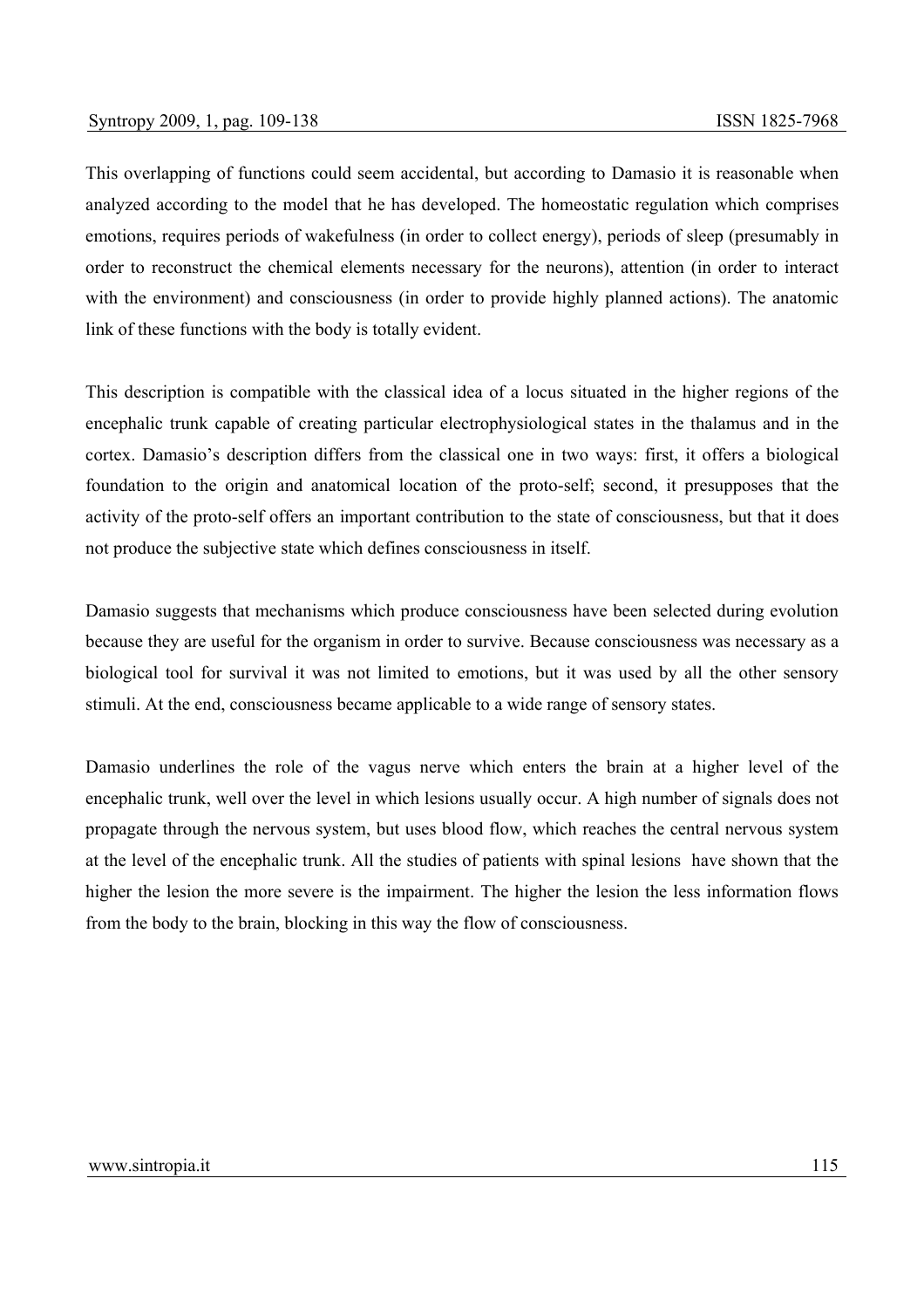### **1.2 Consciousness according to Edelman and Tononi**

In this paragraph the model of consciousness suggested by Gerald Edelman and Giulio Tononi is briefly described. This model differs from Damasio's model because it introduces the concept of integration and amplification of neural signals and does not require a specific localization of consciousness.

Dealing with the scientific study of the neural basis of the conscious experience, Edelman and Tononi start their book "*A Universe of consciousness*" (2000) with a reference to what Arthur Schopenhauer (1813) defined as the "cosmic dilemma": "*how can the subjective experience be correlated to events which can be described in an objective way?*" According to these authors, the best way to solve this dilemma is the scientific approach in which theories which can be verified are combined with well devised experiments. Consciousness is not a topic of philosophy, but it can be studied using the scientific methodology.

In the last centuries, both philosophy and science have tried explain the dilemma of consciousness. As far as the philosophical approach is concerned, Edelman states that it is quite improbable that philosophy alone will be able to solve the dilemma represented by consciousness and by the body-mind relation; at the most, it will contribute to define how difficult it is to deal with this dilemma. Thought alone, in the form of philosophy, is not sufficient by itself to unveil the origins of the conscious experience; it needs the support of observations and scientific experiments.

In the "science of the mind" a great progress has been made from the first introspective attempts of Tichener and Külpe. Now science can focus the attention on the neural correlates of consciousness, thanks to the technological advances of modern neurosciences. Nevertheless, Edelman and Tononi say that this does not allow to correlate the characteristics of consciousness with intrinsic properties of localized neurons in specific areas of the brain, as consciousness is not an object which can be localized in any part of the brain, but on the contrary a process. The aim of the authors is therefore to identify the neural processes which can explain the essential properties of the conscious experience.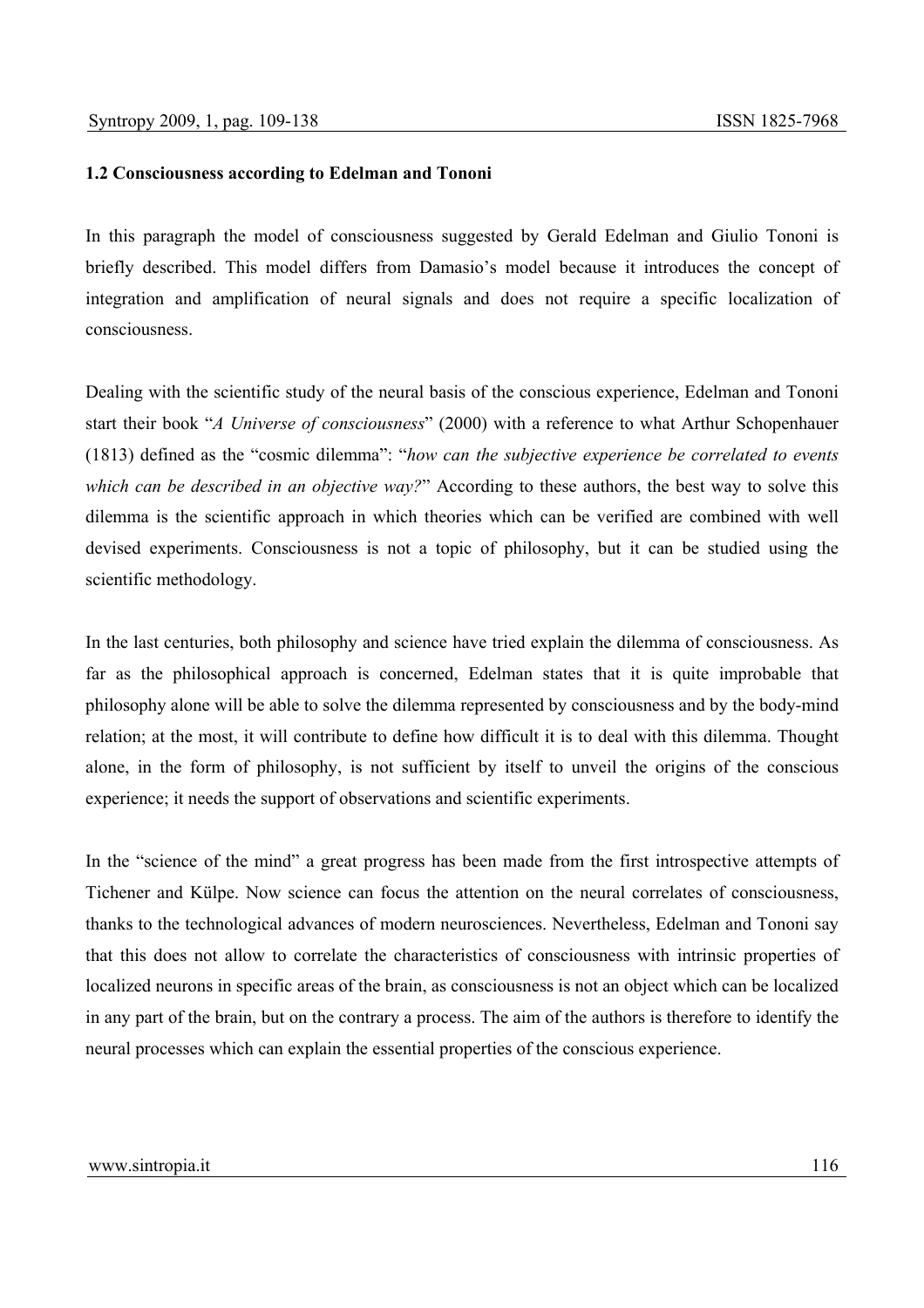Edelman describes this new perspective in the following way: "*Our analysis leads to several conclusions. First, conscious experience appears to be associated with neural activity that is distributed simultaneously across neuronal groups in many different regions of the brain. Consciousness is therefore not the prerogative of any one brain area; instead, its neural substrates are widely dispersed throughout the so-called thalamocortical system and associated regions. Second, to support conscious experience, a large number of groups of neurons must interact rapidly and reciprocally through the process called reentry. If these reentrant interactions are blocked, entire sectors of consciousness disappear, and consciousness itself may shrink or split. Finally, we show that the activity patterns of the groups of neurons that support conscious experience must be constantly changing and sufficiently differentiated from one another. If a large number of neurons in the brain start firing in the same way, reducing the diversity of the brain's neuronal repertoires, as is the case in deep sleep and epilepsy, consciousness disappears.*"

According to this approach, neural activities which are at the basis of consciousness involve large populations of neurons widely spread in the brain, and particularly the populations of the thalamocortical system. On the other hand no area in the brain is specifically responsible for the conscious experience.

In order to study the neural processes from which consciousness arises, it is necessary, according to Edelman and Tononi, to understand the global way in which the brain functions. For this purpose three main topological organizations of the brain, each one specialized in specific functions, seem to be necessary:

1. The thalamocortical systems, which constitute a group of separated but at the same time integrated circuits. This systems is based on the thalamus, which receives sensorial signals and signals of other nature and is connected to the cortex of the brain. Both the cortex and the thalamus are divided in many different functional areas. The different cortical areas and respectively the thalamus nuclei which are also specialized; for example, some areas process visual information and other auditive signals. These functional areas are separated by the reentry mechanism. The reentry mechanism is a key concept in the model suggested by Edelman. With the term "reentry" a process is characterized by feedback and feedforward signals. Reentry is a recursive exchange of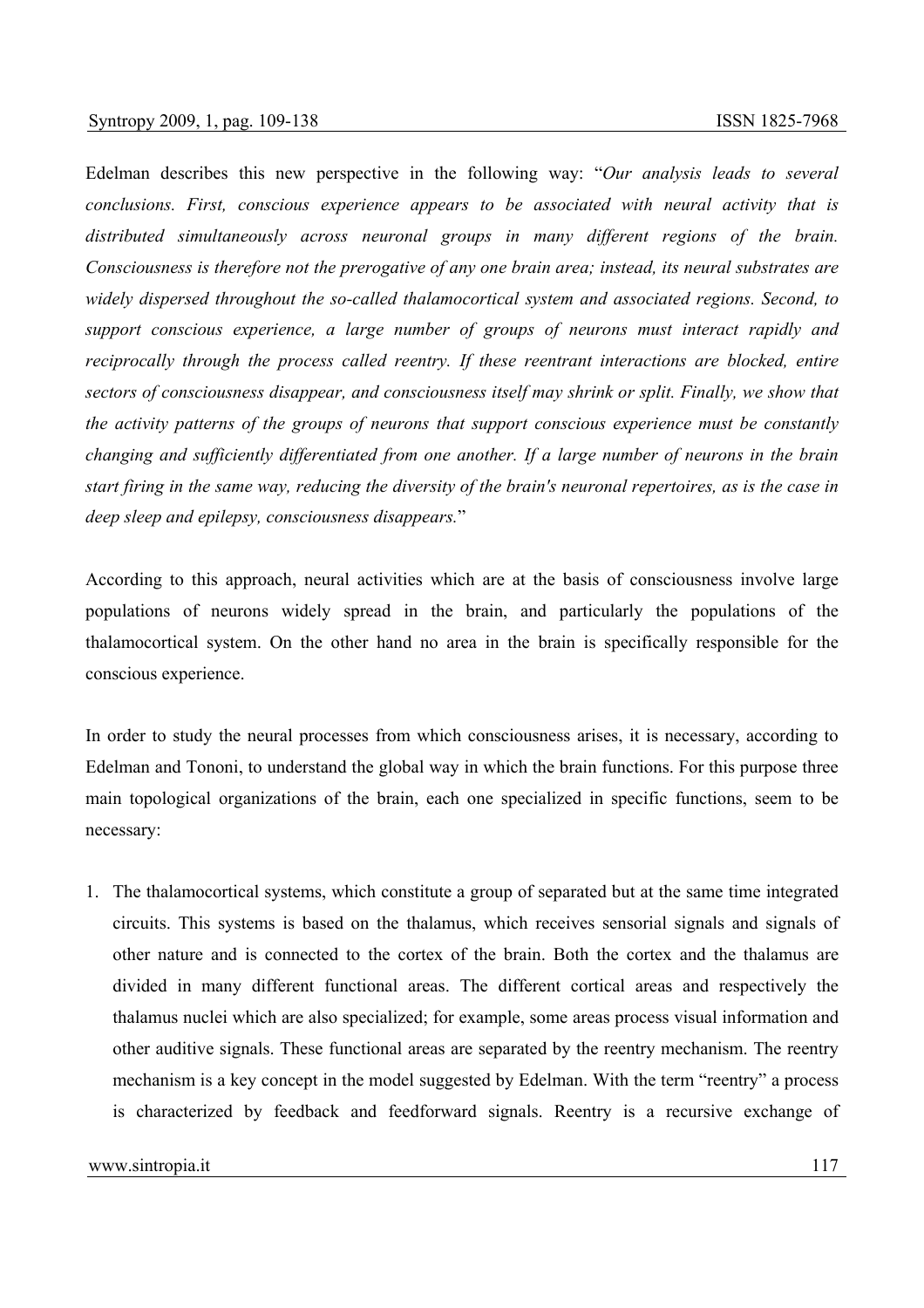information, and a parallel exchange of information among interconnected areas in which neural maps are constantly synchronized. The reentry mechanism, typical of the thalamocortical systems, turns perception into a unitary process and behaviour. For this reason the mechanism of the thalamocortical systems seems to be dedicated to the integration of different brain areas into a unified response.

- 2. These parallel circuits, which link the cortex with the gland of the hippocampus, form a ring which project the information into the cortex through the thalamus. This organization differs from the thalamocortical system; connections are generally unidirectional and not bidirectional, and form long rings, and relatively few interactions exist at the horizontal level. These systems seem to be able to perform a variety of complex motility and cognitive procedures, which are generally functionally isolated among each other. This guarantees the speed and precision of the execution of different tasks.
- 3. Projections which start from the nuclei of the encephalus trunk and from the hypothalamus. These projections activate when major stimuli arise (strong noise, strong light, strong pain) and project information towards wide areas of the brain, releasing neuromodulators which influence the activity and neural plasticity, and change the strength of the synapses in the neural circuits, producing adaptive responses. These systems are collectively referred to as systems of value because they signal to all the neural system the presence of a major event changing the synaptic strength.

Considering data which comes from neuroimaging studies, Edelman asserts that the neural processes of the conscious experience involve groups of neurons widely distributed (especially of the thalamocortical system) in quick and strong reentrant interactions. These interactions among multiple areas of the brain are necessary for a stimulus to be perceived in a conscious way. This assertion is supported by experiments conducted in conditions of binocular competition, in which a subject, undergoing measurements of brain activities with a MEG, looks at incongruent stimuli: red vertical lines with the left eye through a red lens, and blue horizontal lines with the right eye, through a blue lens. Even though stimuli are presented simultaneously, the subject will be aware alternately of one or the other. Even if both the stimuli are received at the same time, only one is transferred to the conscious experience. The results of these studies show that: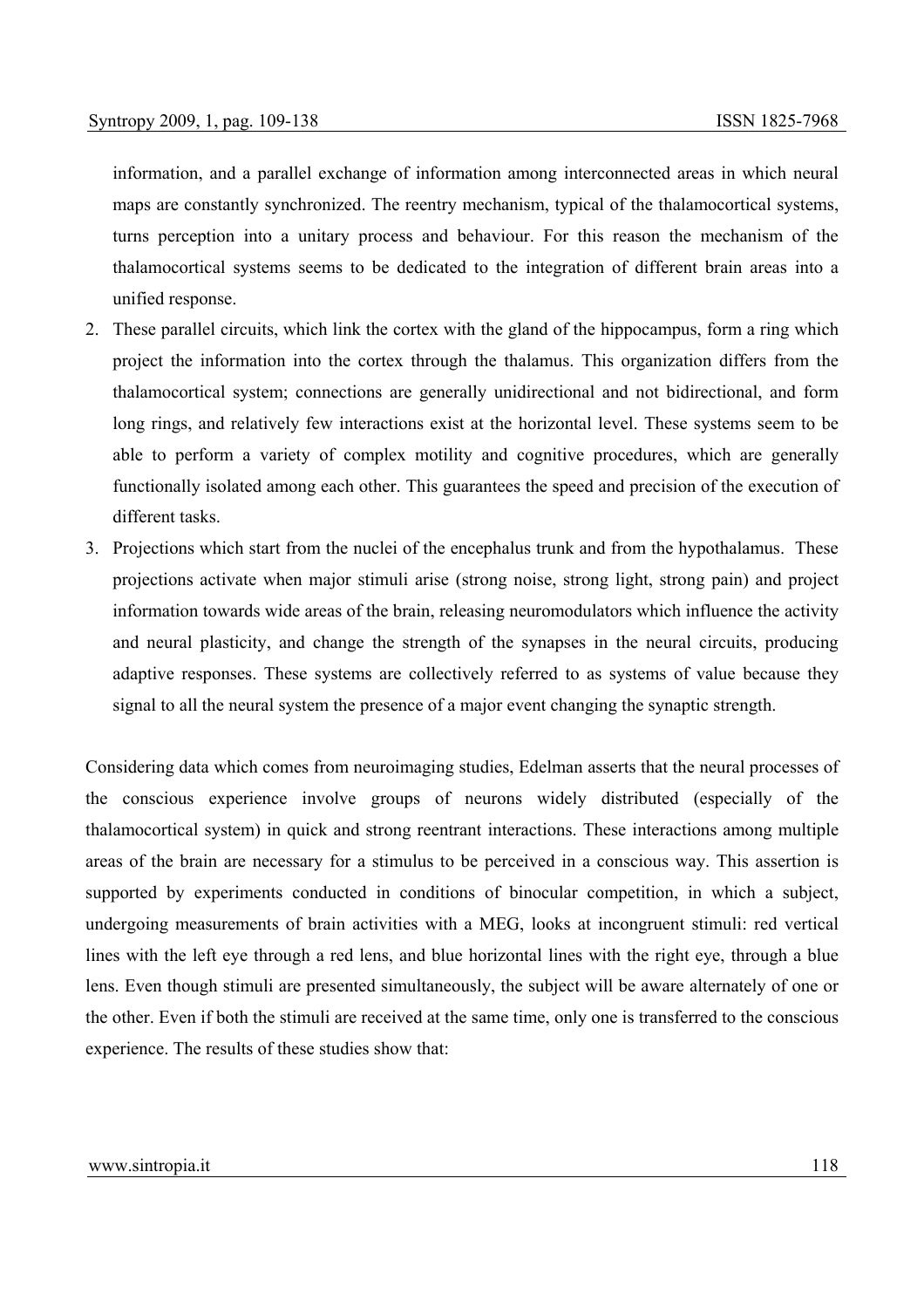- 1. The brain areas which are correlated to the conscious experience are widely distributed, but locally specified.
- 2. The neural processes which support the conscious experience are highly coherent, in the way that the synchronization of distant cortical regions increases when the subject is conscious of the stimulus, compared to when he is not. Coherence is therefore an indicator of the degree of synchronization among areas of the brain, and the values of coherence can be used as the strength of the reentrant interactions among brain areas.

These results show that, in order to have conscious experiences, a quick integration of the activity of brain regions distributed through reentrant interactions is necessary. This aspect of the neural synchronization, even if necessary, it is not sufficient, by itself, for the emersion of consciousness. It seems that consciousness requires neural activities which are not only integrated, but also differentiated, that is to say a neural activity which changes continuously and which differs in time and space. In order to support this assertion Edelman shows that two phenomena which are characterized by the disappearance of consciousness are epilepsy and slow wave sleep. These phenomena are both characterized by the synchronization of neural populations where the majority of neural groups discharge in a synchronous way, with the consequent elimination of differences. Brain states become extremely homogeneous, and with the reduction of the repertory of brain states consciousness is lost.

In order to study the mechanisms underlying this integration of separated functional areas, Edleman studied the concept of reentry in a large scale simulation of the visual system in which no higher level structure coordinates the answers of the model. This simulation was created taking into account the functional separation of the visual cortex: the neural units inside each separate area of the model respond to different properties of the stimuli. For example, V1 group of neurons respond to the elementary characteristic of the object, such as the orientation of the borders in a specific position of the visual field; IT group of neurons (inferotemporal) respond to class of objects with a specific form, independently from their position in the visual field. This model was tried in different visual tasks, some of which required the integration of signals produced from the activity of multiple areas working separately. For example, one task required the discrimination of a red cross from a green cross and from a red square, all presented simultaneously in the visual field. These simulations have shown that the integration (which emerged very quickly, after 100-250 milliseconds from the presentation of the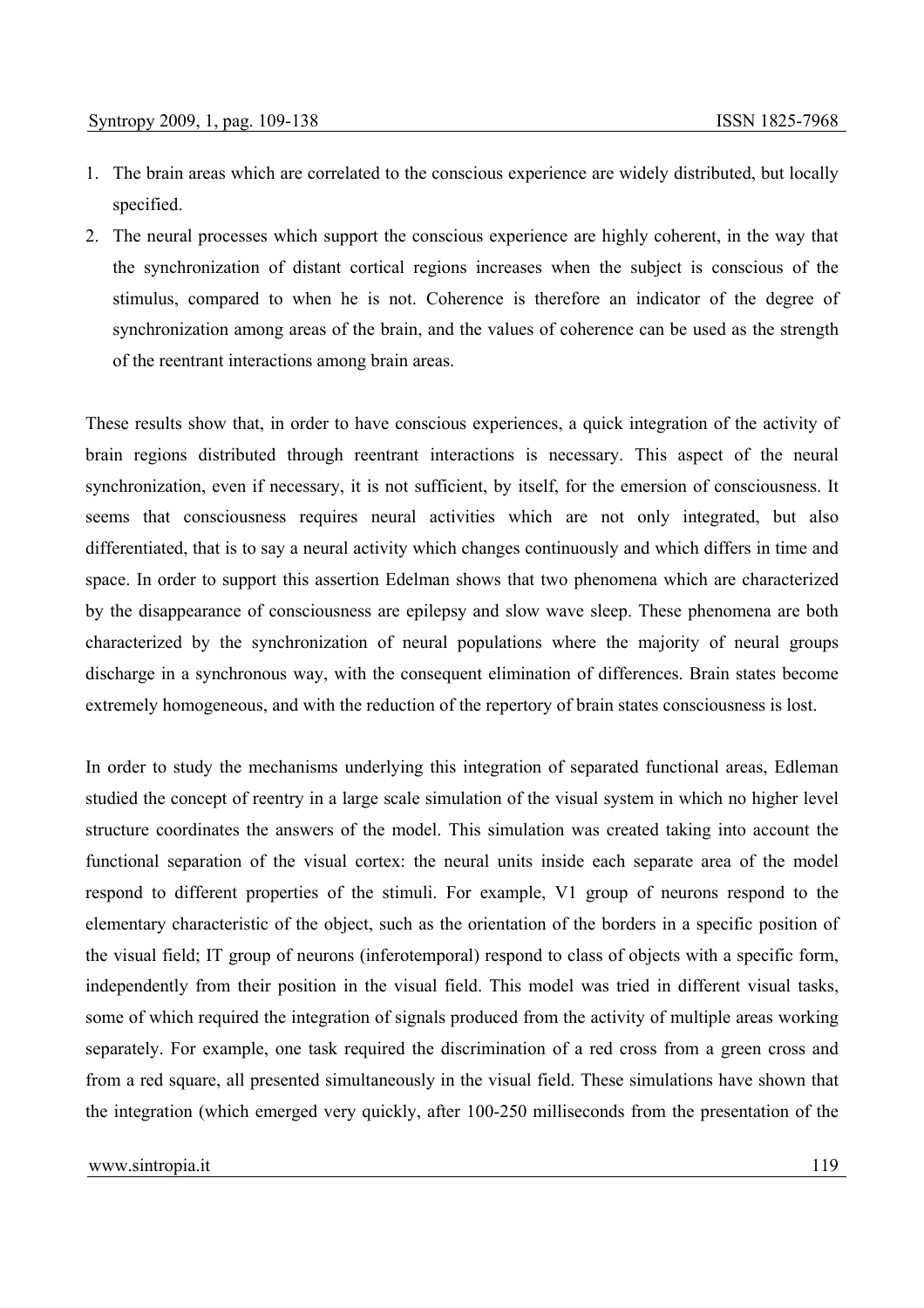stimulus) did not occur in a specific area, but as an average coherent process, and as the result of the interaction of reentry interactions among groups of neurons distributed in many areas. Simulations have shown that reentry can solve the problem of the global and general synchronization. Reentry is therefore the key neural mechanism which allows to obtain the integration of the whole thalamocortical system; this integration can generate a unitary behavioural answer.

At this point, Edelman asks what integration is and how it can be measured. For this purpose he introduces the concept of "functional aggregates", which describe a subset of elements which interact strongly among themselves and in a weak way with the rest of the system, and which cannot be divided into independent components. In order to obtain a measure of the integration of a system, Edelman uses the concept of statistical entropy, a logarithmic function which reflects the number of possible ways that the system can assume, weighed according to their possibility of occurring. If the neural system is isolated (that is to say if it does not receive any signal from outside and inside) neural groups do not interact; any possible state of the system can occur, each one with the same probability. In this situation entropy is at the maximum and coincides with the sum of all the single entropies of each element. On the contrary, if in the system some sort of interaction is present, the number of possible states is inferior to what would be expected by the possible states which can occur when the parts are separated. This integration measures the reduction of entropy caused by the interaction of the elements of an integrated system.

Edelman and Tononi's are against any form of localization and this approach is well expressed in the *dynamic nucleus* hypothesis, according to which the activity of a group of neurons contributes directly to the conscious experience if it is part of a functional aggregate characterized by strong reciprocal interactions among a set of neural groups and in a time span in the order of a hundredth of milliseconds. Conscious experience requires functional aggregate to be very differentiated, as is shown by the high indexes of the neural complexity. The adjective "dynamic" refers to the fact that, even if a high integration is observed within nuclei, its composition changes constantly in time. The dynamic nucleus, generated largely, but not exclusively, from the thalamocortical system, is therefore a process, and it is defined according to the neural interactions and not by specific localizations.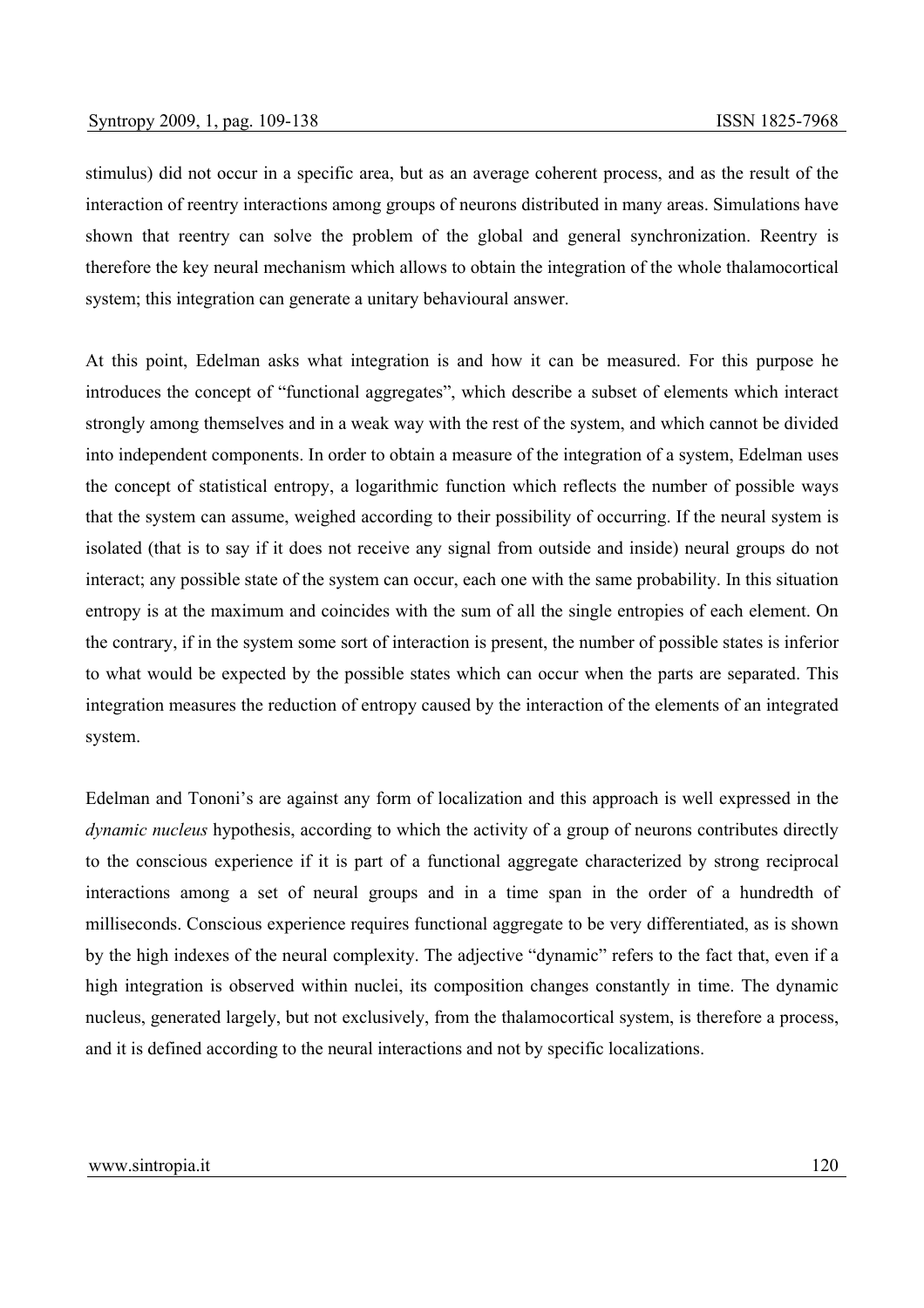In order to arrive at a general theory of consciousness and explain how the brain developed, Edelman suggests a theory based on Darwin's natural selection, known as *Neural Darwinism,* or *The Theory of Neuronal Group Selection (TNGS).* According to this theory, higher brain functions would be the result of a selection which occurred during the phylogenetic evolution of the specie, and the anatomical and functional variations since the birth of the organism. Since birth, brain is characterized by an excess of neurons and organizes itself according to a process which is very similar to Darwin's natural selection. According to the degree of utilization, some groups of neurons die, and others survive and are reinforced. Selection is operated not at the level of the single neuron, but at the level of groups of neurons, which can range from a few hundred to several million cells. TNGS, which describes the evolution of the central nervous system and accounts for its high variability (fundamental for the differentiation of the states of consciousness), is based on three principles:

- 1. *Selection during development:* during the development of the embryo neurons extend ramifications in many directions. Ramifications give place to variability in the connectivity providing an immense array of neural circuits. Some of these patterns will be reinforced according to their activities and neurons of these specific groups will connect more strongly.
- 2. *Selection with experience:* in addition to selection during development, a process of synaptic selection is the result of behavioural experience.
- 3. *Reentry:* reentry favours the synchronization of the activity of neural groups belonging to different brain maps, connecting them in circuits which emit signals. Reentry is the central mechanism which allows the space and temporal coordination of different sensory and motory events.

In conclusion, the neural Darwinism theory represents the example of a unifying research program, which goes from neurobiology to philosophy, even though there is not much empirical evidence which sustains it is at the moment and it is criticized by the supporters of different theories and models.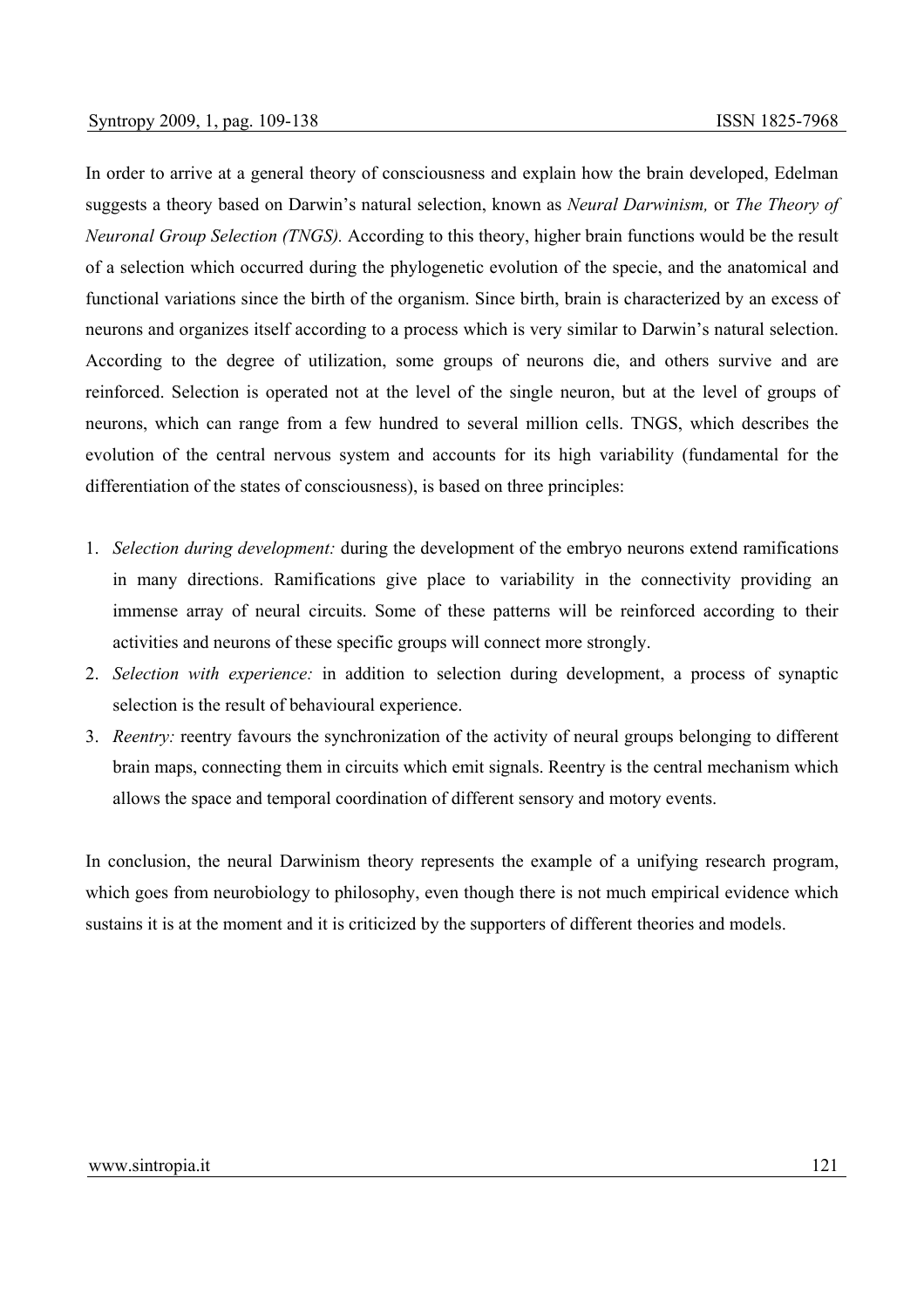### **1.3 Consciousness according to Francisco Varela**

The model suggested by Francisco Varela represents one of the most "global" models among those, in the field of neurosciences, which deal with the phenomena of consciousness. Varela starts his study of consciousness in a paper published with Humberto Maturana entitled "*Autopoiesis and Cognition: The Realization of the Living*" (Maturana and Varela, 1980). The term autopoiesis comes from Greek and means to "produce itself". According to Varela and Maturana autopoiesis is the common element among all the living systems. An autopoietic system is, according to the authors, an independent unit capable of compensating, in a dynamic way, the perturbation which tends to destroy it. When these units interact and organize themselves in a greater autopoietic system, without loosing their individual identities, different orders of autopoiesis are obtained, such as the transition from the cell to the neural system. Autopoiesis has to do with the question "*what is life?*" and tries to define life, beyond the individual differences of living organisms, using the common denominator, the so called minimal cell, which has in itself all that is common to living systems, discriminating in this way between life and non life.

Autopoiesis is interested in the processes linked to life, in the belief that these processes can lead to the definition of what consciousness is. For Maturana and Varela, consciousness emerges from the characteristics of unity and autonomy of the cells: the living system tries to preserve its identity against all the fluctuations of the environment. Varela asserts that consciousness coincides with the identity of an autopoietic system.

In his last year of life Francisco Varela suggested a research program called neurophenomenology (Varela, 1996) which has the purpose of unifying cybernetics, neuropsychology, theoretical biology, immunology, epistemology and mathematics in order to describe the phenomenology of consciousness.

In the paper "*From autopoiesis to neurophenomenology*" (Rudrauf, 2003) Varela suggests a general reference frame which unites all living systems: the concept of autonomy. According to Varela, the biological roots of individuality need to be located in the unitary nature, in the coherent unity of living systems from which autonomy derives. From the autonomy of living systems, and from their being a unity, identity takes form. Identity defies all the natural tendencies which try to destroy it, such as the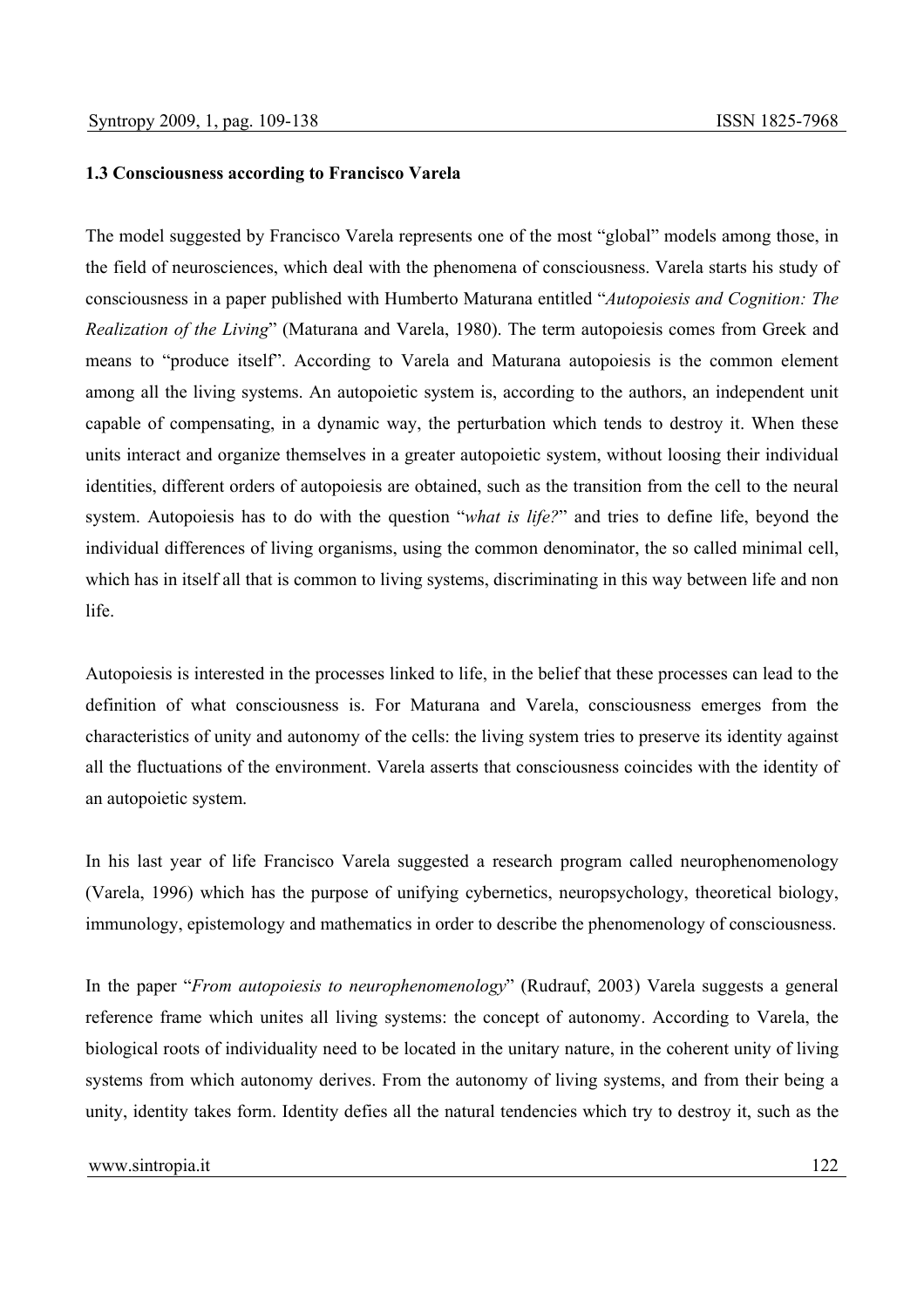law of entropy. The living system takes the form of a constant unity which is self-contained and which shows its identity and autonomy from the inside. According to Varela this unity is the result of processes of co-dependence among the different parts of the system.

Not to fall into vitalism, Varela underlines that his approach is totally mechanistic, as it is based on the principle of cybernetics and on the general theory of systems. Nevertheless, the model which he developed is different from that of Cartesian machines, based on input and output cycles. Living systems are characterized by the self replication of themselves, while a machine is not capable of replicating itself. Varela asserts that the origin of life has to be found in the ability of self-reproduce typical of living systems; for this reason he considers autopoiesis the mechanism at the basis of life. According to Varela, the notion of autopoiesis is necessary and sufficient in order to define what life is. From autopoiesis an approach takes form centred on the system, on autonomy and self sufficiency of the organization. In this way, a transition from Cartesian machines and living systems, which are no more than machines with autonomy and unity, is performed. The finalized behaviour which is observed in living systems is considered a distortion of the observer, which emerges when he tries to summarize the behaviour of living systems. Varela emphasizes that cognition and behaviour are mechanical processes and that life is not moved by final causes.

According to Varela, living systems are mechanical and their properties have to be found in the interactions among processes. In this perspective, what appears as intentional behaviour is no more than the presence of specific mechanisms. Therefore also consciousness has to be considered as a consequence of mechanical processes. For example, an intentional act is a succession of mechanical actions which converge towards specific states, a transitory persistence in the relation between the living system and the environment. In Varela's vision persistence and stability are the elements from which consciousness takes form. In conclusion, mind develops from the interaction between the living system and the environment.

For Varela mind is not localized in the brain, but in all the organism, in the processes which link the living system with the environment. Considering that mind is generated by this interaction between the living system and the environment, it is impossible to say if it is inside or outside the body; for this reason, it is not possible to localize the mind. Varela suggests that the mind has the property of existing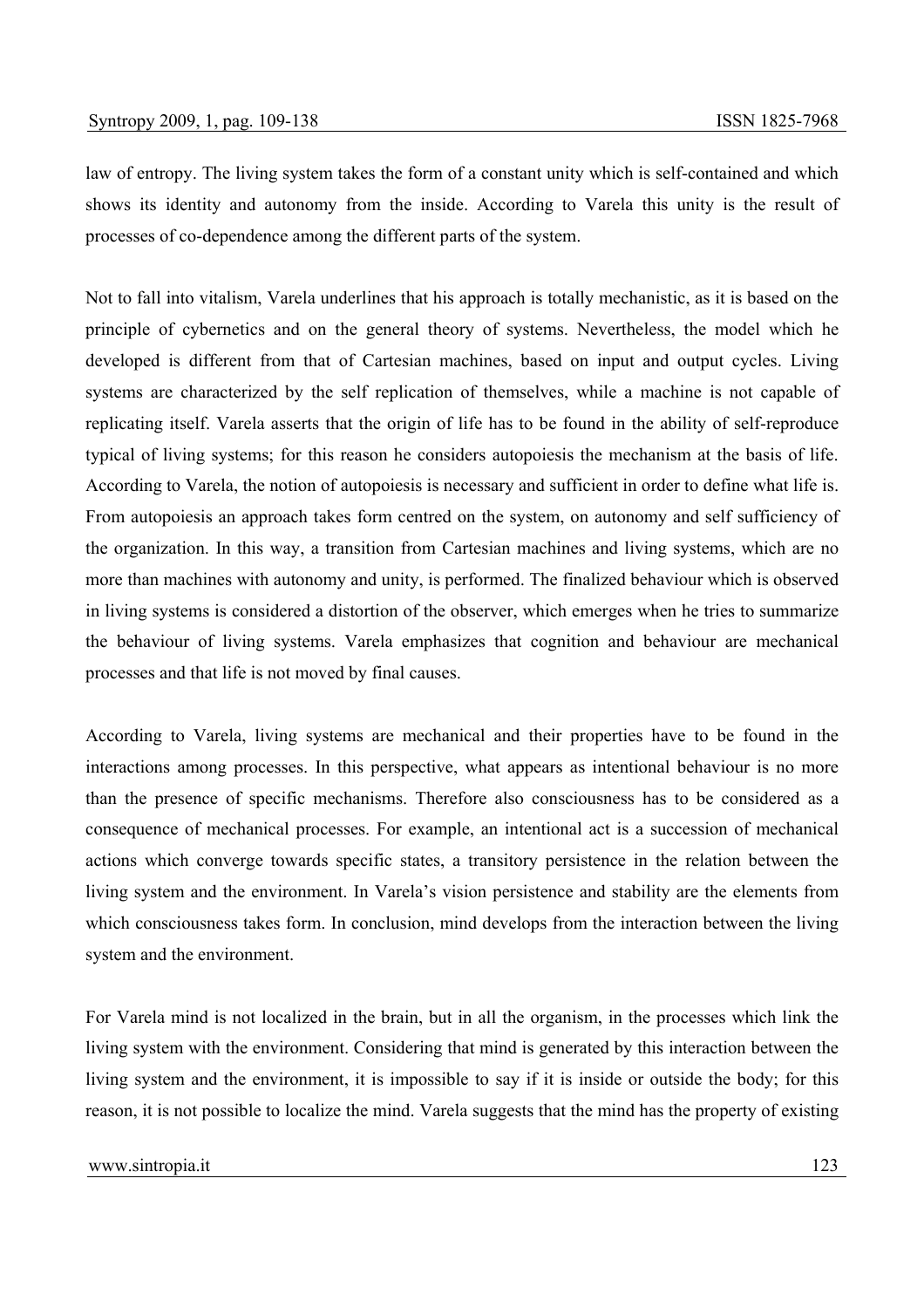or not existing and that this depends on the processes and the interactions of the living system with the environment. Even if Varela expresses an immaterial vision of consciousness he continuously stresses the fact that consciousness and mind originate from mechanical processes, and that they are virtual mechanical entities. On the basis of this model, mind would be the consequence of the pattern of processes, which involve our physical body in interaction with the environment.

Consequently, an observer who studies the mind should put together the subjective experiences of the individual, gathered through subjective reports on the basis of different introspective methods for which he has been trained, with the description of how these physical processes propagate inside the living system in a dynamical way. Consciousness is for Varela the result of a dynamical and global process and should be studied as such. In this way he arrives at the conclusion that Chalmers' hard problem, the question about the relation between our subjective experience and the physical processes which can be observed in an objective way, requires the birth of a new experimental neuroscience of mind in which the subjective experience is integrated with the objective observation.

## **2. Consciousness according to Quantum Mechanics**

In the 1930s, while the field of psychology was dominated by behaviourism, which did not consider consciousness a field for scientific investigation, the most important interpretations of Quantum Mechanics were using consciousness in order to explain the strange behaviours of the sub-atomic world. For example, according to the Copenhagen interpretation the wave function collapses into a particle only when a conscious observation is performed through an act of measurement. In this interpretations consciousness itself creates matter, and it is not matter which creates consciousness.

### **2.1 A short introduction to quantum mechanics**

Quantum Mechanics (MQ) or quantum physics originated at the beginning of the  $20<sup>th</sup>$  Century in order to explain the behaviour of the microscopic world at the atomic level. In this chapter Quantum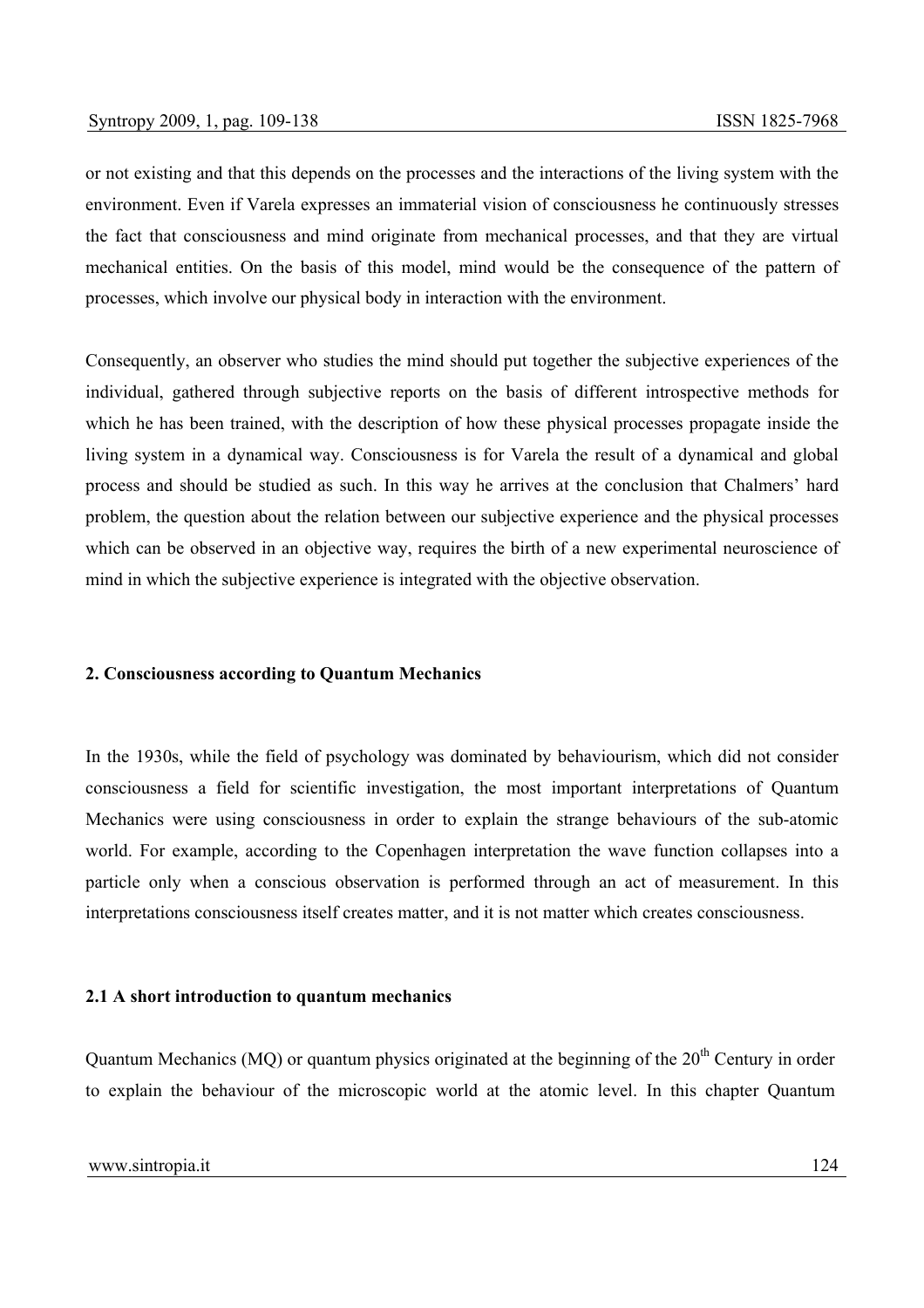Mechanics will be introduced shortly and some interpretations described, with particular attention to John Cramer's transactional interpretation in which the dual solution of energy is used and the concept of retrocausality introduced.

#### *2.1.1 The double slit experiment: light as a wave*

On 24 November 1803 Thomas Young presented, at the Royal Society of London, the double slit experiment demonstrating that light is a wave:

 "*The experiment I am about to relate (…) may be repeated with great ease, whenever the sun shines, and without any other apparatus than is at hand to every one*".

Young's experiment was very simple in design: a narrow ray of sunlight shines through a pinhole in a cardboard, the light then goes through two pinholes in a second cardboard, and then ends on a white flat surface creating patterns of lines, light and dark. (Fig. 1) which Young explained as a consequence of the interference among light waves. White lines (constructive interference) are shown when light waves add up, whereas dark lines (destructive interference) are shown when they do not add up.



 *Diffraction waves*  Fig. 1 – *Thomas Young's double slit experiment*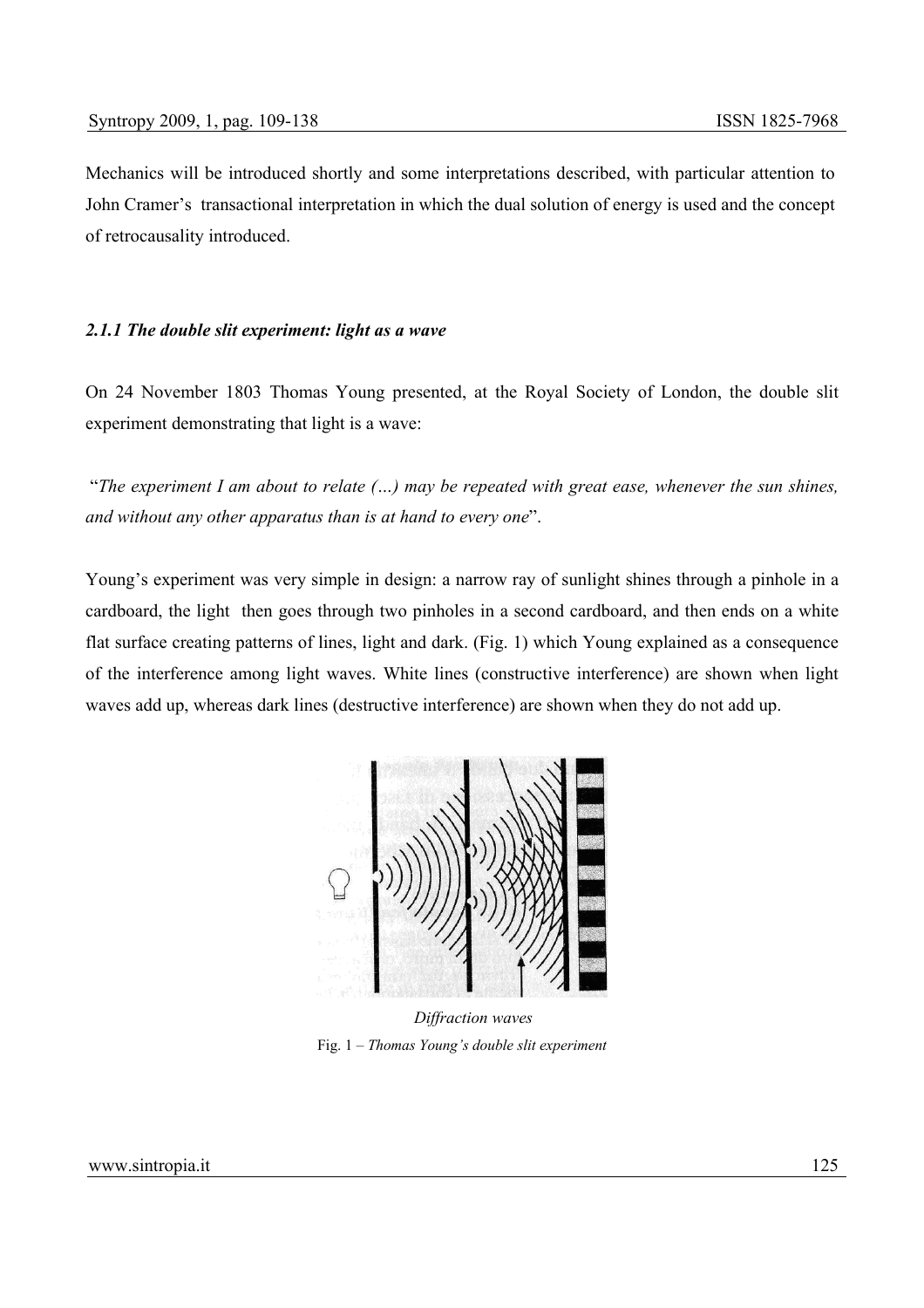Young's experiment was generally accepted as the demonstration of the fact that light propagates as waves. If light would have been made of particles, the interference pattern would not have shown up, but only two well localized dots of light would have been observed in association with the pinholes in the cardboard. Instead, in the double slit experiment, the brightest line is located between the two pinholes, in what would have been expected to be a dark area (Fig. 2).



Fig. 2 – *Light patterns in Young's experiment* 

Young's experiment has been considered the fundamental demonstration of the wave properties of light until Quantum Mechanics started to disclose the dual nature of matter: waves and particles at the same time.

# *2.1.2 The birth of Quantum Mechanics*

At the end of the 18th Century Lord Rayleigh and Sir James Jeans tried to extend the equipartition theorem of classical statistical mechanics in order to describe thermal radiations.

In classical statistical mechanics, the equipartition theorem is a general formula that relates the temperature of a system with its average energies. The idea is that energy is shared equally among its various forms.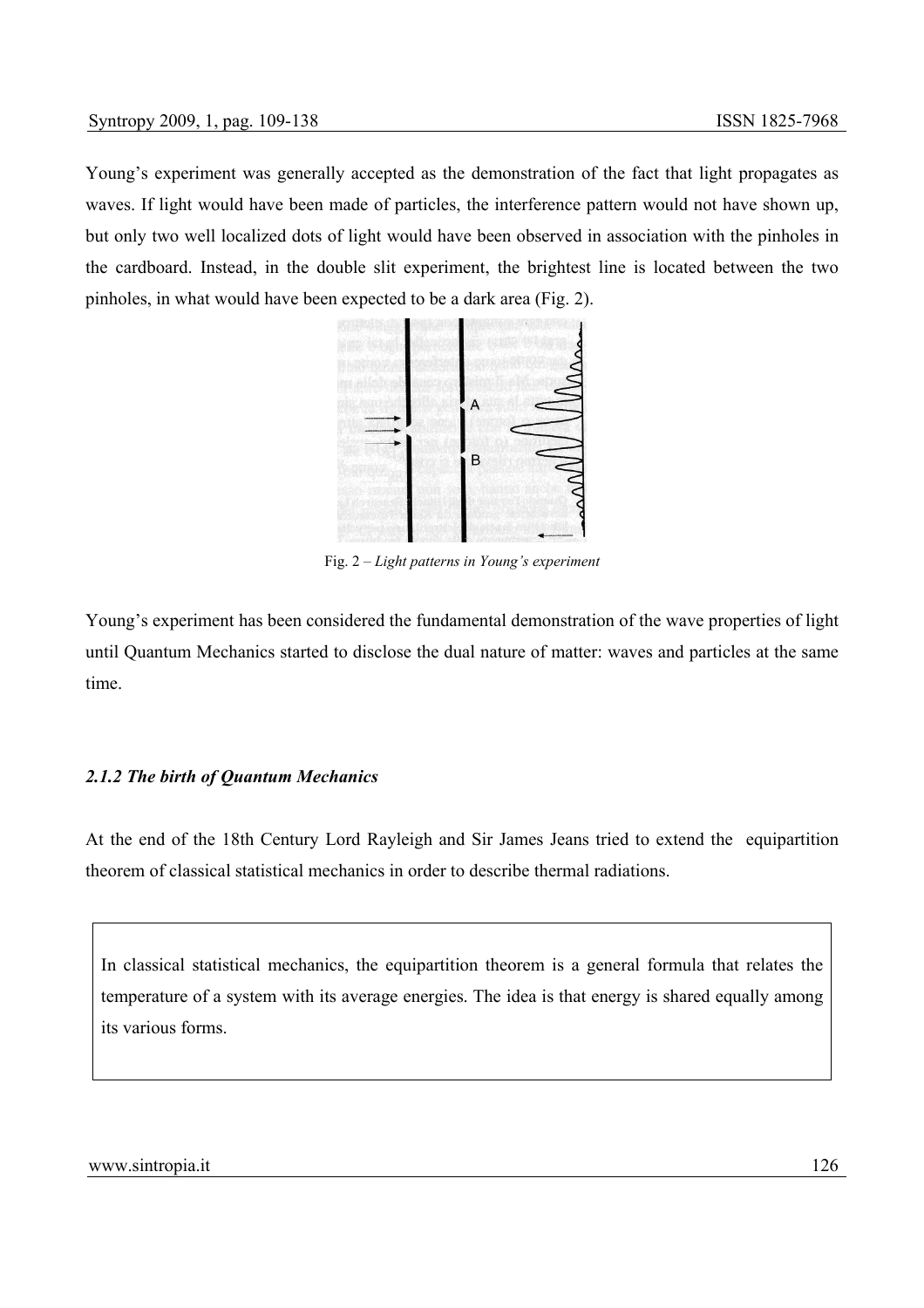When applied to waves the equipartition theorem predicted that a body would emit radiations with infinite power, as it would all concentrate in the ultraviolet wavelength. This prediction was named the "ultraviolet catastrophe", but fortunately it was not observed in nature. This paradox was solved on 14 December 1900 when Max Planck presented a work, at the German Physical Society, according to which energy is quantized. Planck assumed that energy does not grow or diminish in a continuous way, but according to multiples of a basic quantum, which Planck defined as the frequency of the body (v) and a basic constant which is now known to be equal to  $6.6262 \cdot 10^{-34}$  joule seconds and which is now named Planck's constant. Planck described thermal radiations as composed of packets (quantum), some small others larger according to the frequency of the body. Below the quantum level, thermal radiation disappeared, avoiding in this way the formation of infinite peaks of radiation and solving in this way the ultraviolet catastrophe paradox.

December 14 1900 is now remembered as the starting date of quantum mechanics.

# *2.1.3 The photoelectric effect and light as particles: the photons*

When light or electromagnetic radiation reach a metal, electrons are emitted, this is named the photoelectric effect. The electrons of the photoelectric effect can be measured, and these measurements show that:

- until a specific threshold is reached the metal does not emit any electrons;
- above the specific threshold electrons are emitted, and their energy remains constant;
- the energy of the electrons increases only if the frequency of light is raised.

Classical light theory was not able to justify this behaviour, for example:

- Why does the intensity of light not increase the energy of the electron emitted by the metal?
- Why does the frequency affect the energy of the electrons?
- Why are electrons not emitted below a specific threshold?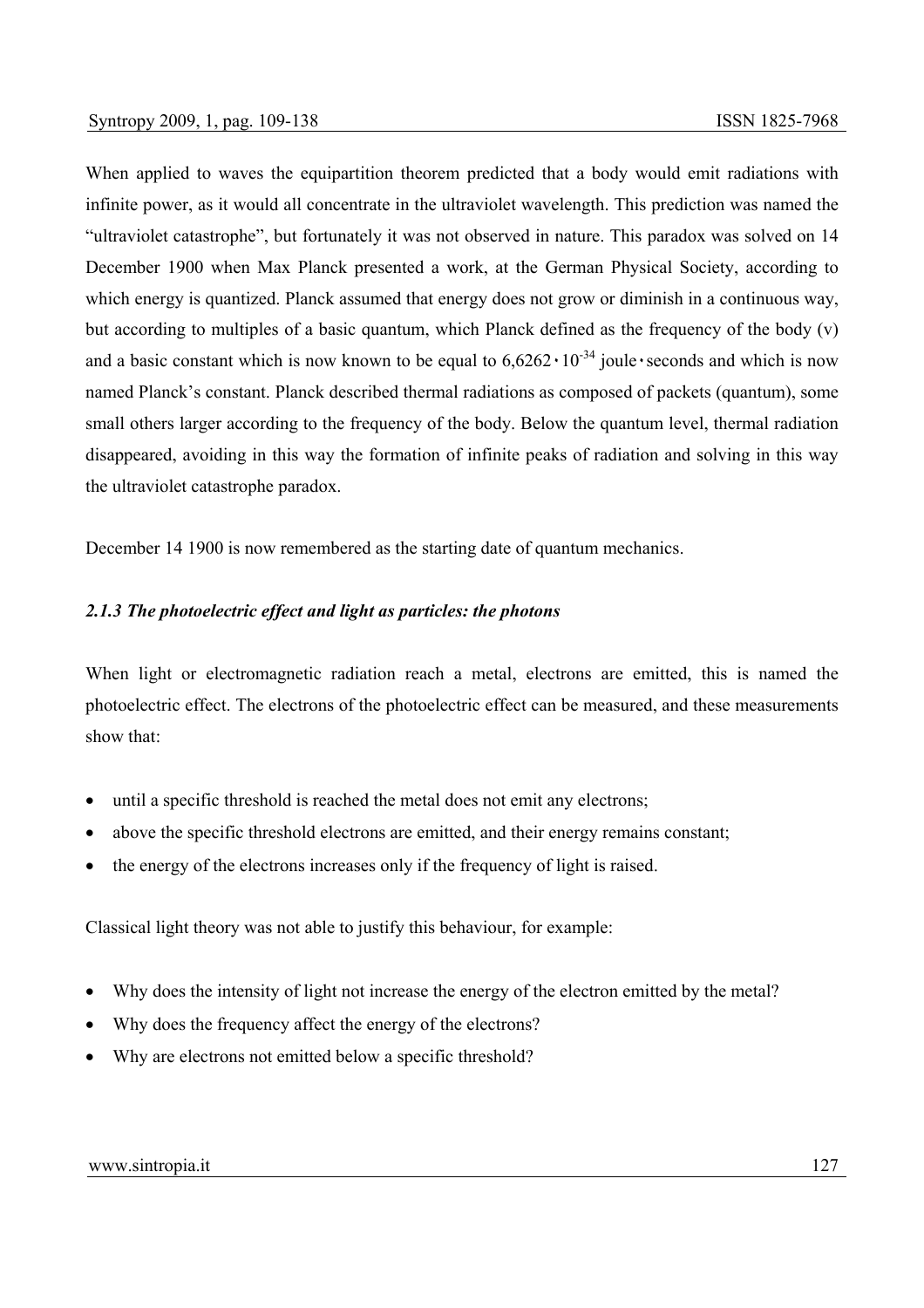In 1905 Einstein answered these questions using Planck's constant and suggested that light, previously considered an electromagnetic wave, could be described as quantum packets of energy, particles which are now called photons.

Einstein's interpretation of the photoelectric effect played a key role in the development of quantum mechanics, as it treated light as particles, instead of waves, opening the way to the duality wave/particles.

The experimental proof of Einstein's interpretation was given in 1915 by Robert Millikan who, ironically, had been trying, for 10 years, to prove that Einstein's interpretation was wrong. In his experiments Millikan discovered that all the alternative theories did not pass the experimental test, whereas only Einstein's interpretation was shown to be correct. Several years later Millikan commented: "*I spent ten years of my life testing that 1905 equation of Einstein's and contrary to all my expectations I was compelled in 1915 to assert its unambiguous experimental verification in spite of it unreasonableness since it seemed to violate everything that we knew about the interference of light.*"

# *2.1.4 The double slit experiment and the dual nature of matter: waves and particles*

Young's experiment can now be performed using single electrons. Electrons used in a double slit experiment produce an interference pattern and therefore behave as waves, but at their arrival they give place to a point of light, behaving as particles. Do electrons travel as waves and arrive as particles?



Fig. 3 – *Double slit experiment using electrons a) 10 electrons; b) 100 electrons; c) 3.000 electrons; d) 20.000; e) 70.000 electrons.*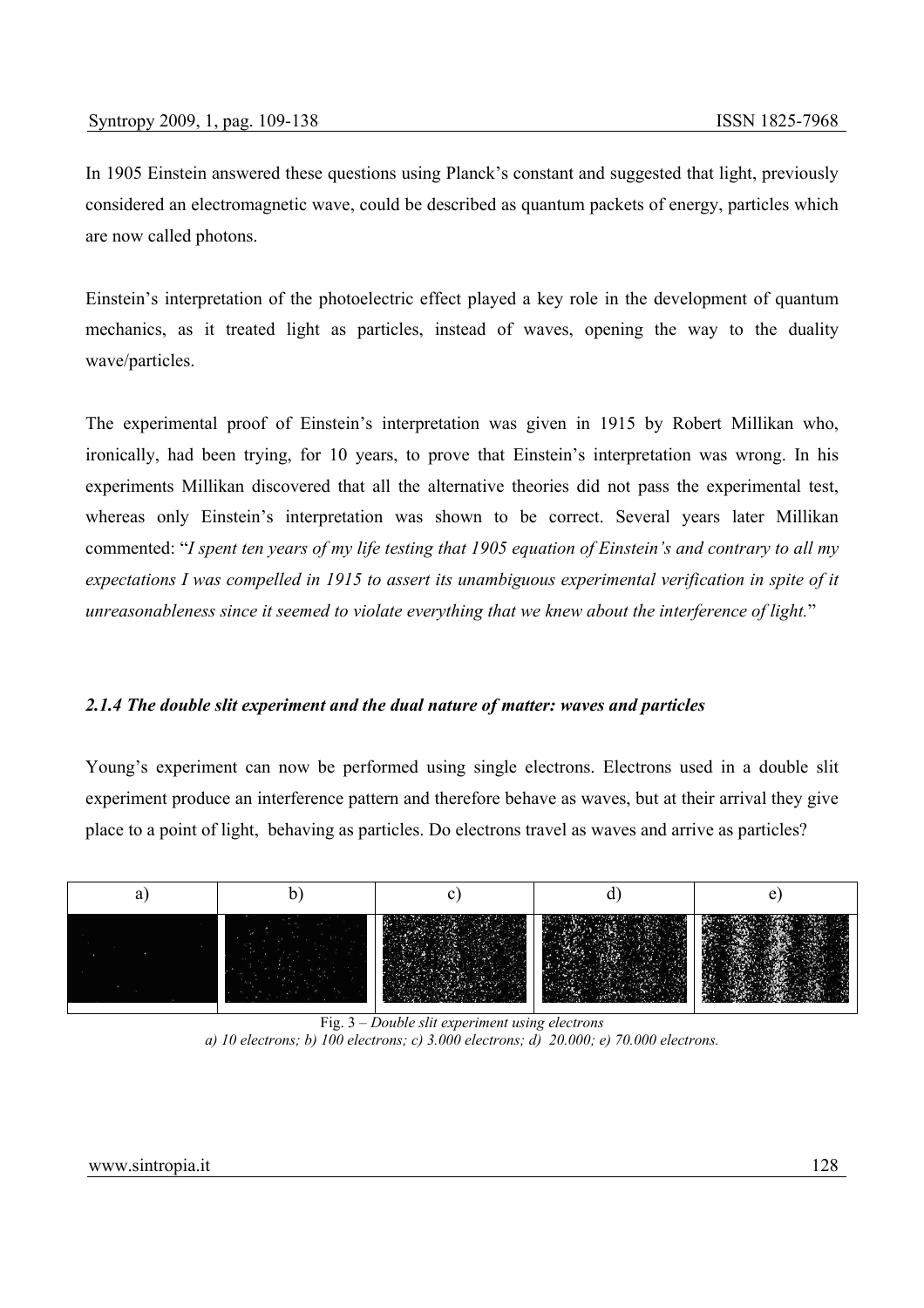If electrons were particles we could conclude that they would go through one of the two slits, but the interference patters shows that they behave as waves going through the two slits at the same time. Quantum entities seem to be capable of going through the two slits at the same time and know how to contribute to the interference pattern.

According to Richard Feynman: "*Double slit experiment is a phenomenon which is impossible, absolutely impossible, to explain in any classical way, and which has in it the heart of quantum mechanics. In reality, it contains the only mystery, the peculiarities of quantum mechanics.*" (Feynman 1977)

# *2.1.5 Copenhagen Interpretation*

The interpretation of Copenhagen was formulated by Niels Bohr and Werner Heisenberg in 1927 during a joint work in Copenhagen, and explains the double slit experiment in the following way:

- Electrons leave the electronic cannon as particles;
- They dissolve into waves of superposed probabilities, in a superposition of states;
- The waves go through both slits and interfere creating a new state of superposition;
- The observation screen, performing a measurement, forces the waves to collapse into particles, in a well defined point of the screen;
- Electrons start again to dissolve into waves, just after the measurement.

Essential components of the Copenhagen interpretation are:

- The Uncertainty principle formulated by Heisenberg, according to which a quantum entity cannot have a precisely defined moment and place at the same time.
- The Complementarity principle which states that a single quantum mechanical entity can either behave as a particle or as a wave, but never simultaneously as both; that a stronger manifestation of the particle nature leads to a weaker manifestation of the wave nature and vice versa..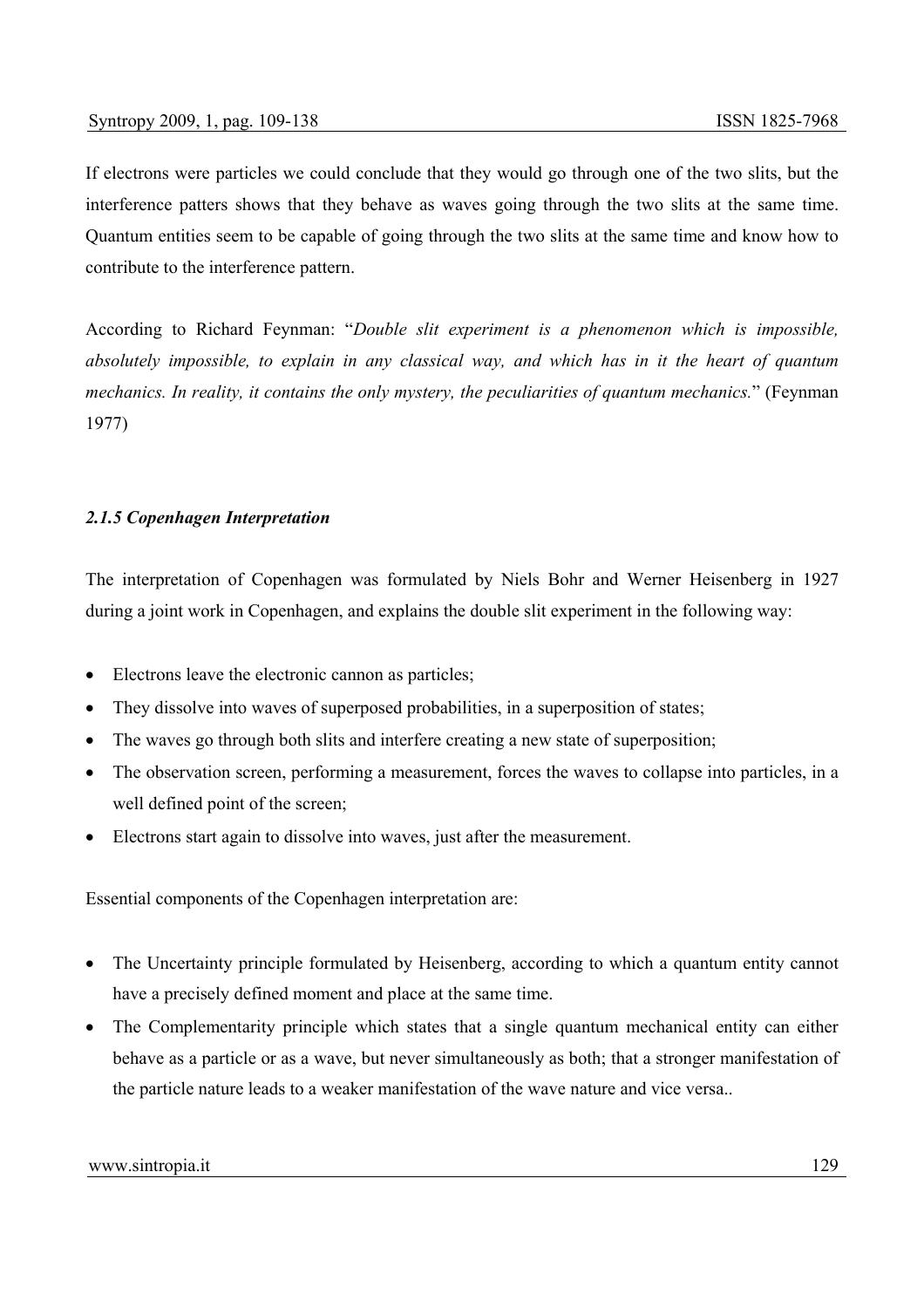- Schrödinger's wave equation, reinterpreted as the probability that the electron (or any other quantum mechanical entity) is found in a specific place.
- The superposition of states, according to which all the waves are superposed together until a measurement is performed.
- The collapse of the wave function which is caused by the observation and the act of measuring.

According to the interpretation of Copenhagen consciousness, through the exercise of observation, forces the wave function to collapse into a particle. This interpretation states that the existence of the electron in one of the two slits, independently from observation, does not have any real meaning. Electrons seem to exist only when they are observed. Reality is therefore created, at least in part, by the observer.

When Erwin Schrödinger discovered how his wave function had been reinterpreted into a probability function with mystical implications, he commented: *"I don't like it, and I am sorry I ever had anything to do with it".* Einstein immediately refused the interpretation of Copenhagen stating that the use of the observer, of consciousness and probability proved the incompleteness of the interpretation. According to Einstein a scientific theory had to use causality: "*God does not play dice with the universe!*"

## *2.1.6 EPR*

In 1924 Pauli discovered that electrons have a spin, and that in a specific orbit only two electrons, with opposite spins, can find place (Pauli's exclusion principle). According to this principle any couple of electrons, which shared the same orbit, remain entangled showing opposite spins independently from their distance.

According to Einstein, causality is always local and information can only travel at speeds lower or equal to the speed of light, never faster. Starting from these assumptions Einstein refused the idea that information relative to the spin of entangled electrons could travel faster than light. In 1934, he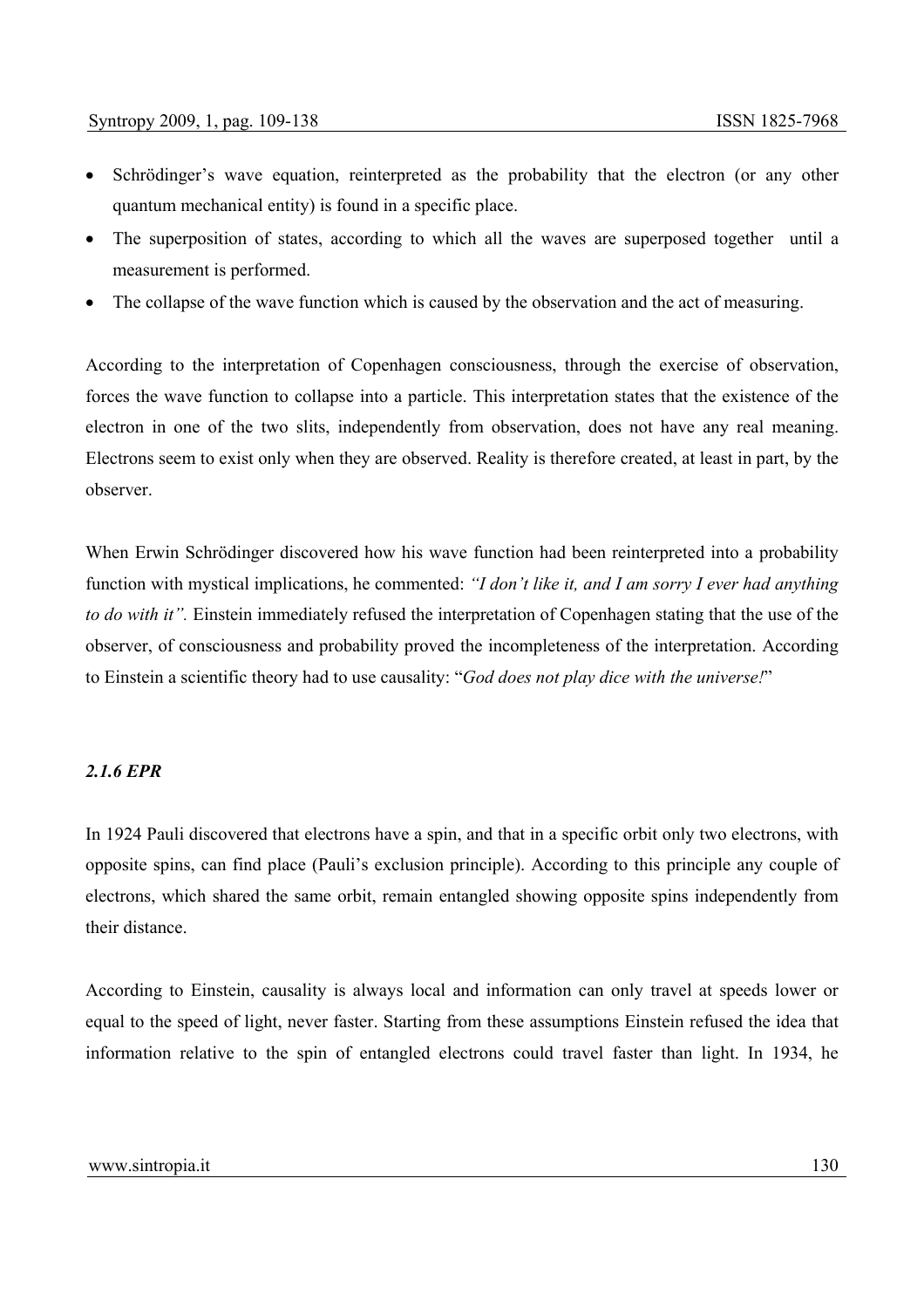formulated these considerations in the EPR paradox (named after the initials of Einstein-Podolsky-Rosen) which remained unanswered for more than 50 years.

## *2.1.7 Aspect's experiment*

EPR had been presented as a conceptual experiment, in order to demonstrate the absurdity of the interpretation of Copenhagen, raising a logical contradiction. No one expected that the EPR experiment could be really performed.

In 1952 David Bohm suggested to replace electrons with photons in the EPR experiment, and in 1964 John Bell showed that the change introduced by Bohm opened the way to the possibility of a real experiment. At that times even Bell did not believe that the experiment could be performed, but 20 years later several groups had developed the precision of measurements required and in 1982 Alain Aspect published the results of an experiment which showed that Einstein was wrong and that nonlocality was real.

Aspect's experiment measured the polarization of photons. It is possible to force an atom to produce two entangled photons, which go in opposite directions. Each photon, of an entangled pair, have opposite polarization. The interpretation of Copenhagen predicts that when the measurement is performed on one photon it instantaneously determines the state of the second photon. This is what Einstein named "*a spooky action at a distance*".

Aspect measured the polarization of photons according to an angle which he could regulate. According to non-locality changing the angle with which the polarization of a photon is measured would instantaneously change the measurement effected on the second entangled photon. The experiment was conducted on series of entangled pairs of photons. Bell's theorem stated that if locality is true, the measurements of polarization performed on the photons moving through the first apparatus, which could be regulated changing the angle, should always be higher than the measurements performed on the second set of entangled photons (Bell's inequality theorem). Aspect obtained opposite results violating Bell's theorem and showing that non-locality is real. Einstein's good sense lost the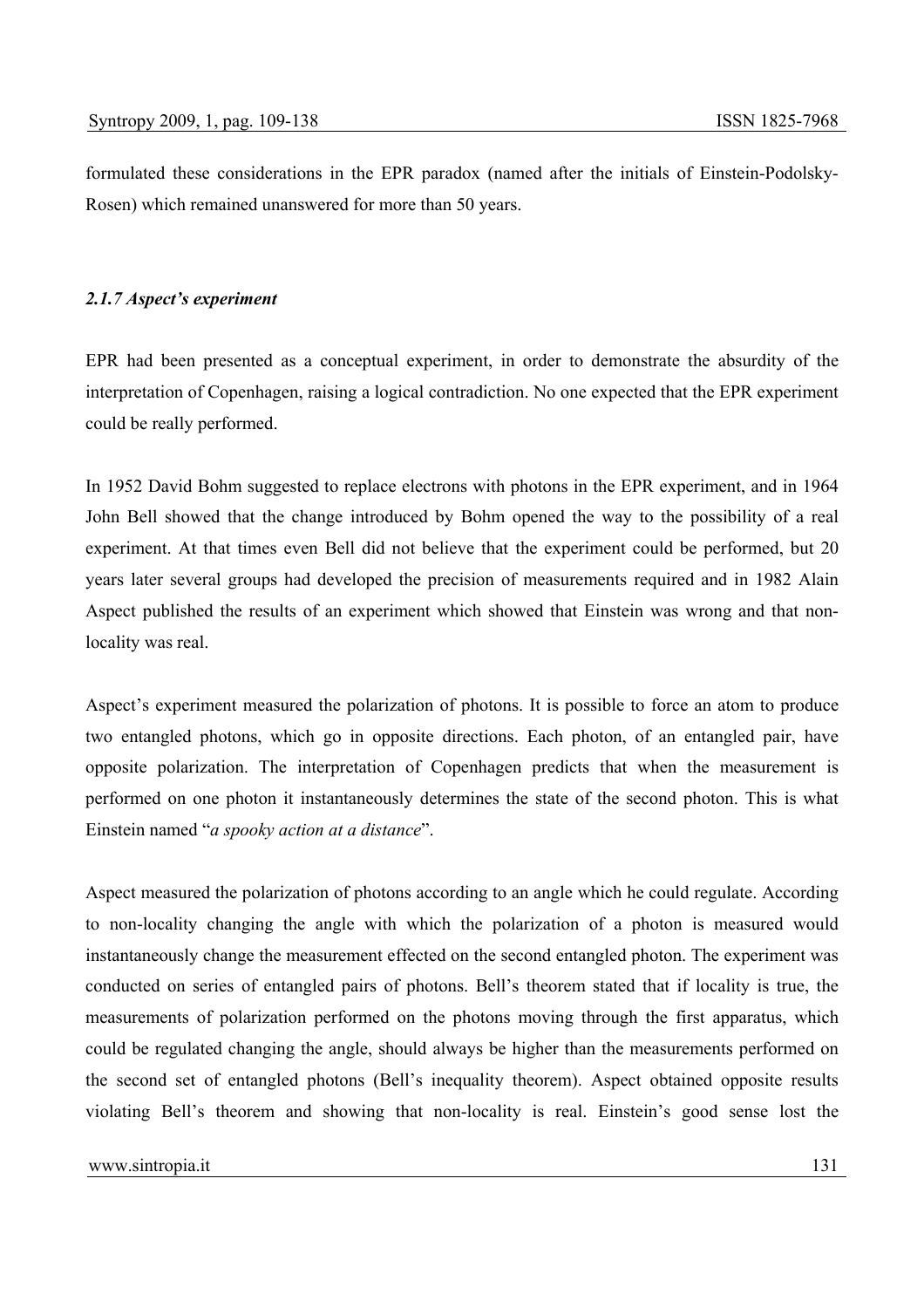competition against the unreasonableness of quantum mechanics. Aspect's experiment, proved that in nature instantaneous correlations, where information propagates faster than the speed of light, are real and possible.

#### *2.1.8 Wheeler's delayed choice experiment*

When, in a double-slit experiment, a detector is used to measure which slit the photon goes through, the interference pattern disappears.

In 1978 John Archibald Wheeler proposed a variation of the double-slit experiment in which the detectors could be activated after the passage of the photon through the slits. In the delayed choice experiment the detector is located between the slits and the screen on which the interference pattern is observed. Quantum theory tells that when the detectors are turned on the interference pattern disappears, forcing the waves to collapse and the photons to go through the slits as particles. This should happen also if the detection is activated after the transition of the photons through the slits.

The delayed choice experiment became possible thanks to the speed of computers which can choose randomly when to activate the detectors between the double slit and the screen. The result is that this choice effects the way in which the photon has gone through the slit (wave/particle), and that this effect operates backwards in time. The first two experiments which verified this model were performed independently in the 1980s in the University of Maryland and Munich, Germany. These experiments showed that the decision to activate the detectors affected the nature of photons backwards in time.

Wheeler, noted that it is possible to devise a double slit experiment at the cosmic level using light coming from quasars and a galaxy which operates as a gravitational lens on the way to Earth. This light would generate an interference pattern showing that light has travelled as waves. But if a measurement would be performed before the screen on which the interference pattern takes form, the pattern would dissolve and the photons would change from waves into particles. In other words our choice on how to measure the light coming from a quasar influences the nature of the light (particle/quasar) emitted 10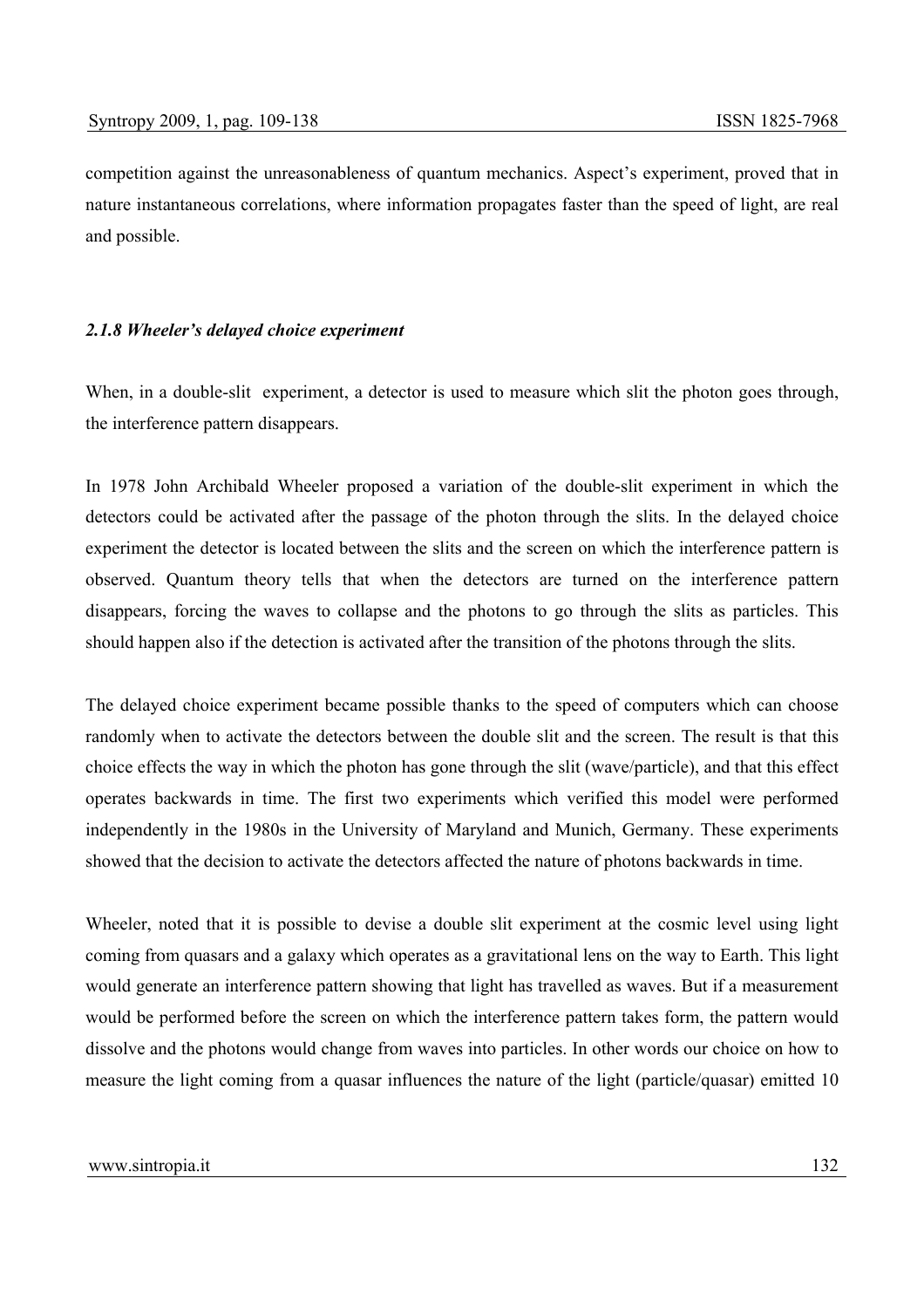billion years ago. According to Wheeler this experiment would show that retrocausal effects operate at the quantum level.

## *2.1.9 The transactional interpretation*

The transactional interpretation of quantum mechanics was presented in 1986 by John Cramer, physicist of the Washington State University. In this interpretation the formalism of quantum mechanics remains the same, but the difference is how this formalism is interpreted. Cramer was inspired by the absorber-emitter model developed by Wheeler and Feynmen which used the dual solution of Maxwell's equation. As is well known also the generalization of Schrödinger's wave equation into a relativistic invariant equation (Klein-Gordon 1926) has two solutions, one positive, which describes waves which propagate forward in time, and one negative, which describes waves which propagate backwards in time. This dual solution allows to explain in a simple way the dual nature of matter (particles and waves), non locality and all the other mysteries of quantum mechanics and permits to unite quantum mechanics with relativity.



*waves, coming from the future, gives birth to a quantum entity with dual properties wave/particle. The wave property is a consequence of the interference between retarded and advanced waves, the particle property is a consequence of the point in space where the transaction takes place.* 

The transactional interpretation requires that waves can really travel backwards in time. This assertion is counterintuitive, as we are accustomed to the fact that causes precede effects. It is important to underline that the transactional interpretation takes into account special relativity, which describes time as a dimension of space, in a way which is totally different from our intuitive logic. The interpretation of Copenhagen, instead, treats time in a classical Newtonian way, and this is why it required the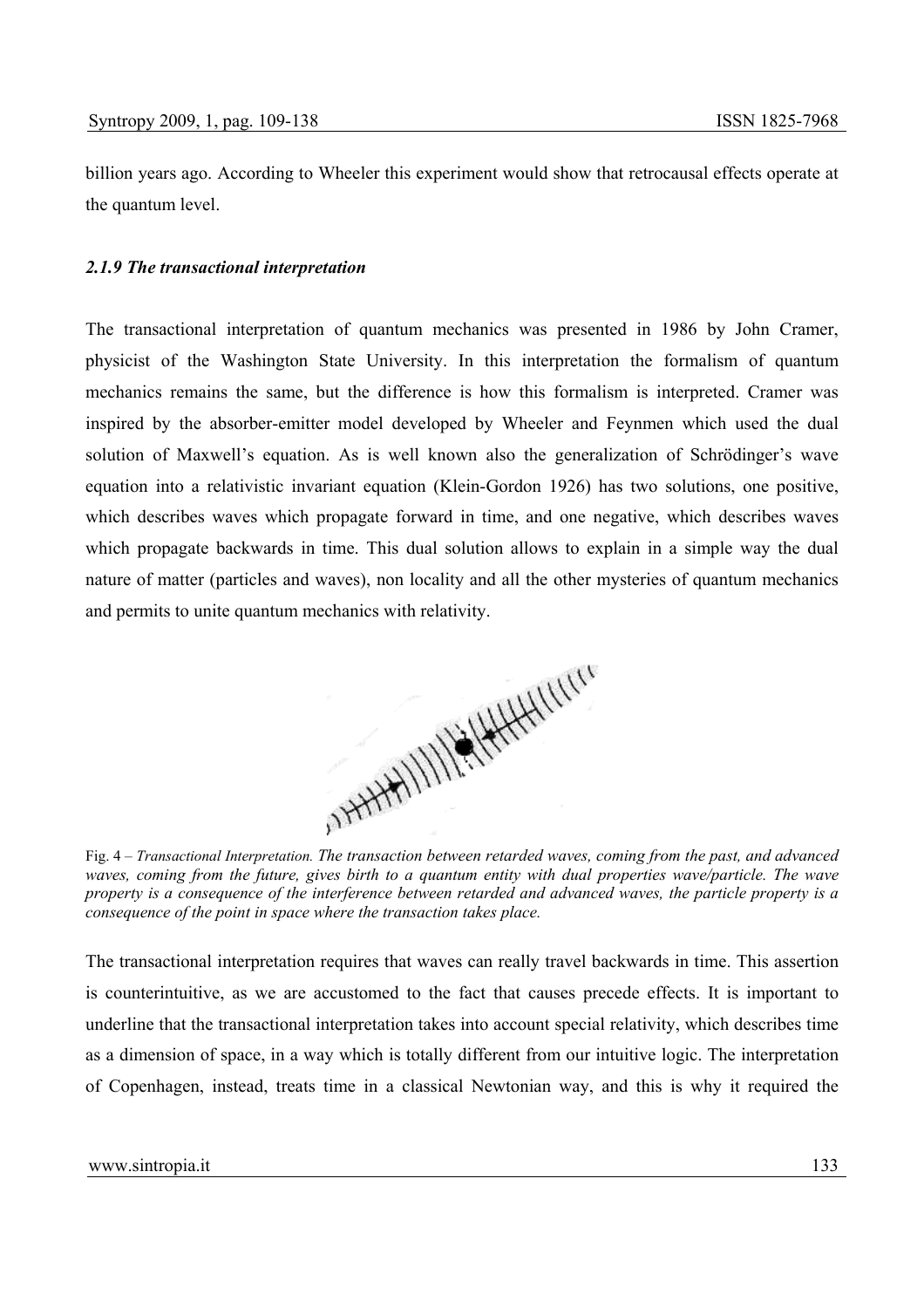introduction of consciousness, in a mystical way, as a means to solve the contradictions which it was encountering.

# **2.1.10 Other interpretations of Quantum Mechanics**

Other interpretations of quantum mechanics, beside the Copenhagen Interpretation (CI) and the Transactional Interpretation (TI), exist:

**HVT (Hidden Variable Theories):** it is based on the consideration that all the interpretations of Quantum Mechanics are incomplete, and that a deeper level of reality (a sort of sub-quantum world) which contains additional information on the nature of reality should exist. This information is present in the form of hidden variables. If physicists would know the values of the hidden variables they would be able to predict in a precise way the results of specific measurements, and should not limit themselves to the "probability" of obtaining certain results.

**De Broglie-Bohm GWI (Guide Wave Interpretation):** in this interpretation, originally suggested by L. De Broglie and then improved and supported by D. Bohm, a wave which guides its movement is associated to each particle, like a radar which guides a boat. Mathematically this wave is described by the Schrödinger wave equation corrected by a factor which considers the guiding property of waves on the movement of particles. Differently from the Copenhagen Interpretation these guiding waves would be real and would permeate all the universe, guiding any particle.

**MWI (Many Worlds Interpretation):** suggested by Everett at the beginning of 1950, and supported by Wheeler, states that each time a choice is operated at the quantum level (for example if an electron can choose the slit in the double slit experiment), the universe divides in two and continues dividing according to all the choices which are operated.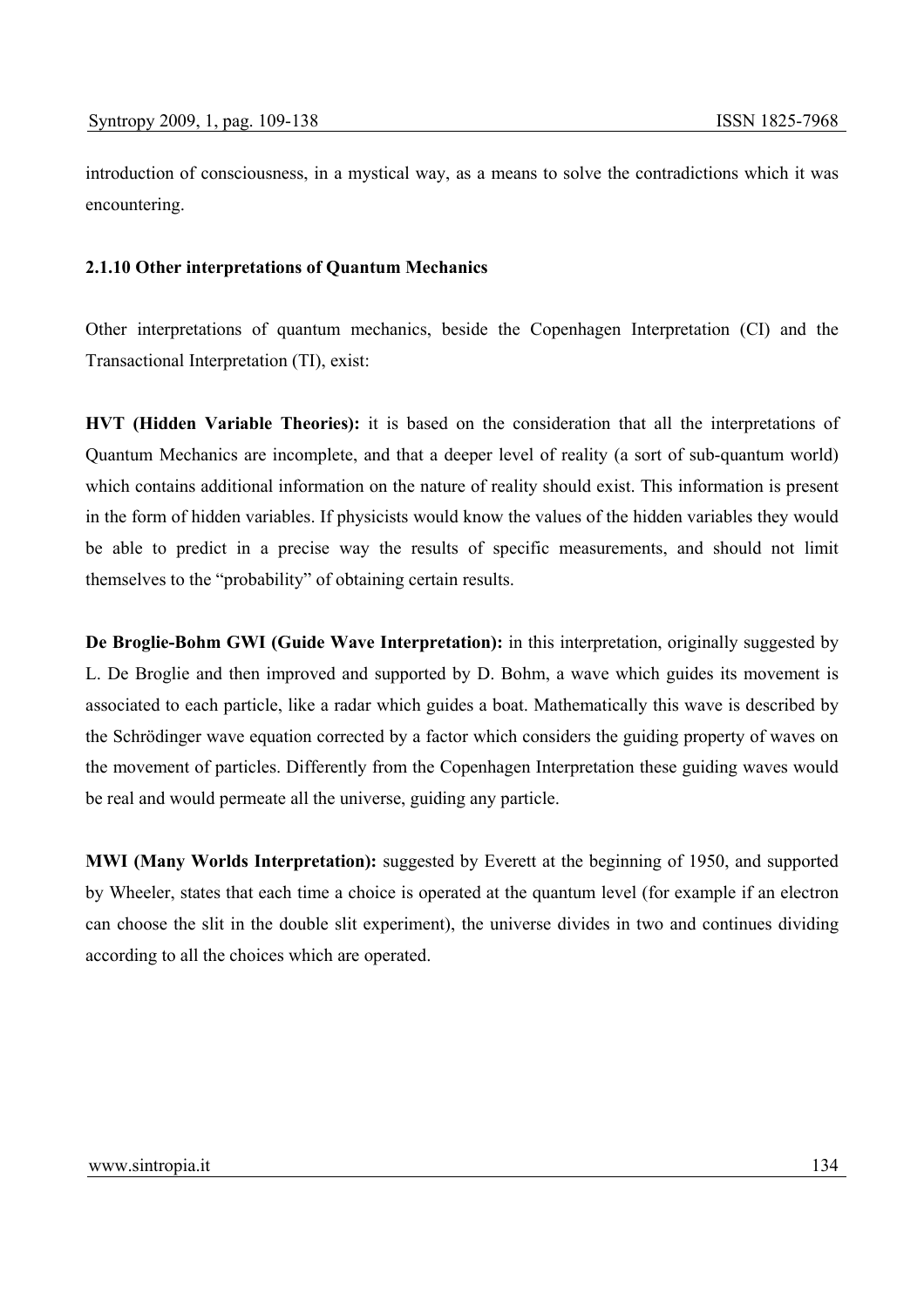# **2.2 Chronological order of Quantum models of Consciousness**

A review of quantum models of consciousness was presented by the author in QuantumBiosystems (Vannini 2008). These models can be divided in three main categories:

- 1. models which assume that consciousness creates reality and that consciousness is an immanent property of reality;
- 2. models which link consciousness to the probabilistic properties of quantum mechanics;
- 3. models which attribute consciousness to a principle of order of quantum mechanics.

| 1)                                                                                                             | 2)                                                                                                                                            | 3)                                                                                                                                                                      |  |
|----------------------------------------------------------------------------------------------------------------|-----------------------------------------------------------------------------------------------------------------------------------------------|-------------------------------------------------------------------------------------------------------------------------------------------------------------------------|--|
| Consciousness creates                                                                                          | Probability                                                                                                                                   | Order principle                                                                                                                                                         |  |
| reality                                                                                                        |                                                                                                                                               |                                                                                                                                                                         |  |
| 1930 - Bohr<br>1987 - Herbert<br>1989 - Penrose Hameroff<br>1993 - Stapp<br>2004 - Järvilehto<br>2007 - Mender | 1925 - Lotka<br>1963 - Culbertson<br>1970 - Walker<br>1980 - Bohm<br>1989 - Lockwood<br>1990 - Pitkänen<br>1992 - Kaivarainen<br>1998 - Bondi | 1941 - Fantappiè<br>1967 - Umezawa Ricciardi<br>1968 - Fröhlich<br>1971 - Pribram<br>1986 - Eccles<br>1989 - Marshall<br>1989 - King<br>1995 - Yasue<br>1995 - Vitiello |  |
|                                                                                                                |                                                                                                                                               | 2003 - Flanagan<br>2003 - Pereira                                                                                                                                       |  |
|                                                                                                                |                                                                                                                                               | 2005 - Hu                                                                                                                                                               |  |
|                                                                                                                |                                                                                                                                               | 2005 - Baaquie and Martine                                                                                                                                              |  |
|                                                                                                                |                                                                                                                                               | 2008 - Hari                                                                                                                                                             |  |
|                                                                                                                |                                                                                                                                               |                                                                                                                                                                         |  |

*Table 1: classification of quantum models of consciousness* 

In table 1 each model is associated to one of these three categories. Analyzing the quantum models of consciousness which belong to the first category a tendency towards mysticism can be observed. All these models start from the Copenhagen interpretation of quantum mechanics and assume that consciousness itself determines reality. These models try to describe the creation of reality as a consequence of panpsychism, and assume that consciousness is an immanent property which precedes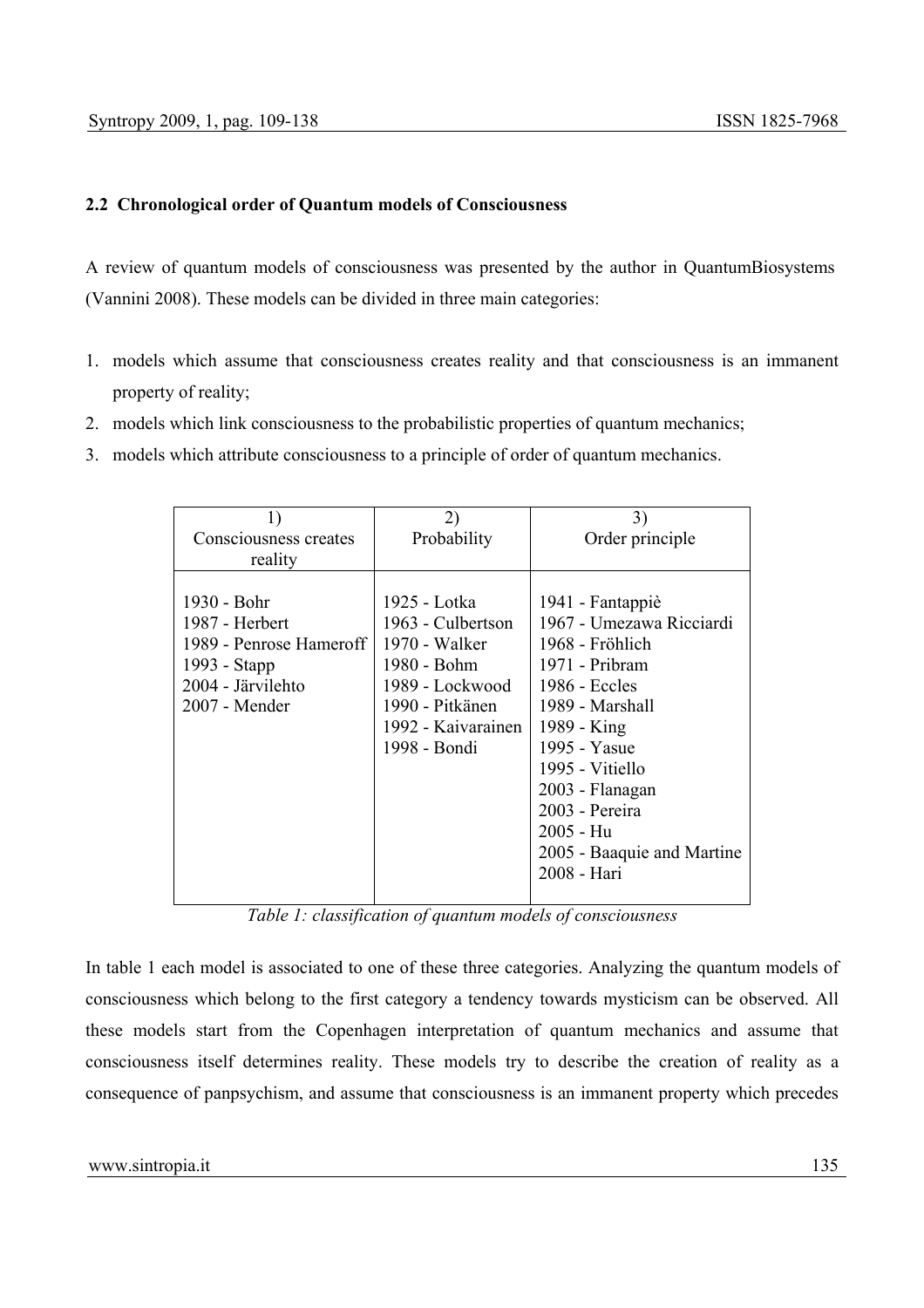the formation of reality. The concept of panpsychism is explicitly used by most of the authors of this category. These assumptions cannot be falsified or tested in an experiment.

Analyzing the quantum models of consciousness which belong to the second category, also in this case, it is impossible to falsify the assumptions or test the models using experiments, as they consider consciousness to be linked to a realm, for example that of the Planck's constant, which cannot be observed by modern science.

Analyzing the third group of models which attribute consciousness to principles of order which have been already discovered and used for physical applications (laser, superconductors, etc.) it is possible to imagine experimental tests which could falsify them. It is though important to note that many of these models require conditions which are not compatible with the characteristics of biological systems. The order principles on which most of these models are based require extreme physical conditions such as, for example, absolute zero temperatures (-273 C°).

Using together the criteria of scientific falsification and the criteria of biological compatibility only the models suggested by Luigi Fantappiè and Chris King survive this selection. It is interesting to note that these models are not pure quantum mechanical models, as they both originate from the generalization of Schrödinger's wave equation (quantum mechanics) with special relativity.

In conclusion, it seems that all the models of consciousness which start from quantum mechanics cannot be translated into experiments, either because they cannot be falsified or because they are not compatible with the requirements of biology. The only two models which offer the possibility to be translated into experiments are those which unite quantum mechanics with special relativity.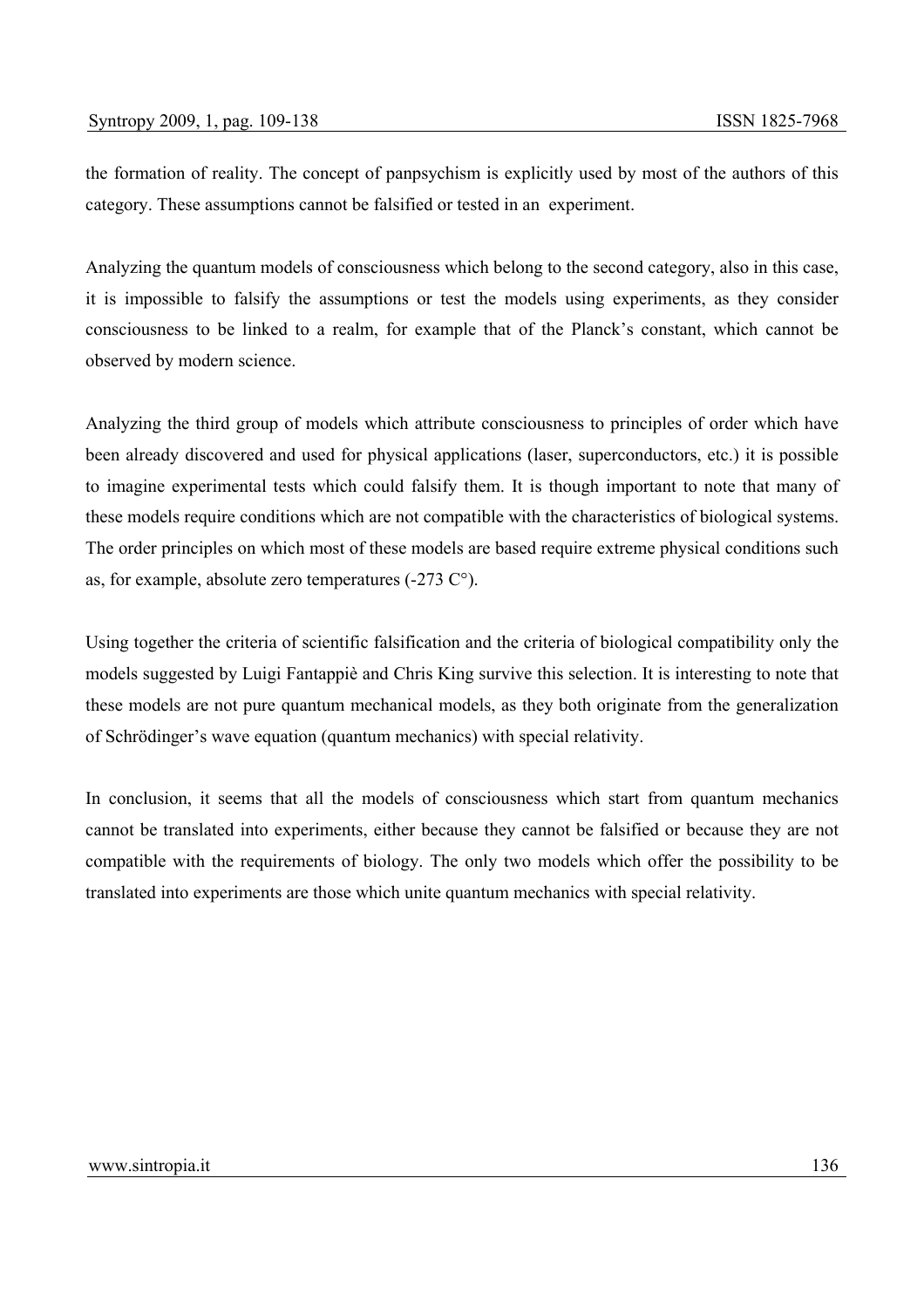#### **3. Consciousness according to the dual solution of the wave equation**

In the Copenhagen Interpretation of quantum mechanics, the collapse of the state vector (the collapse of a wave into a particle) occurs at the same time at all positions in space. This collapse would seem to require faster-than-light propagation of information, violating in this way the limit of the speed of light posed by special relativity in the propagation of causality. This was Einstein's original objection to quantum mechanics, which was later formulated into the Einstein/Podolsky/Rosen (EPR) paradox. Analyzing the EPR paradox, Schrödinger concluded that the problem lies in the way time is used in quantum mechanics. The Schrödinger wave equation, which was the focus of most of the discussion surrounding EPR, is not relativistically invariant and treats time in an essentially classical way. For example, it assumes that there can be a well-defined "before" and "after" in the collapse description.

The relativistically invariant version of the wave equation was produced by Klein and Gordon in 1926. In order to convert the Schrödinger wave equation into a relativistically invariant relation, Klein and Gordon had to insert the energy/momentum/mass relation (special relativity):

$$
E^2 = c^2 p^2 + m^2 c^4
$$

*where E is the total energy of an object, p the momentum, m the mass and c the speed of light* 

in Schrödinger's wave equation (quantum mechanics) obtaining a relativistically invariant equation known as the Klein-Gordon equation:

$$
E\psi=\sqrt{p^2+m^2}\psi
$$

The solution of Klein and Gordon's equation depends on a square root which always leads to a dual solution: one positive in which waves propagate from the past to the future (causality), and one negative according to which waves propagate backwards in time, from the future to the past (retrocausality). This dual solution is well expressed in the d'Alambert operator in the form of: retarded waves (which propagate forward in time) and advanced waves (which propagate backwards in time). The Schrödinger wave equation has, in contrast, only the retarded wave solution.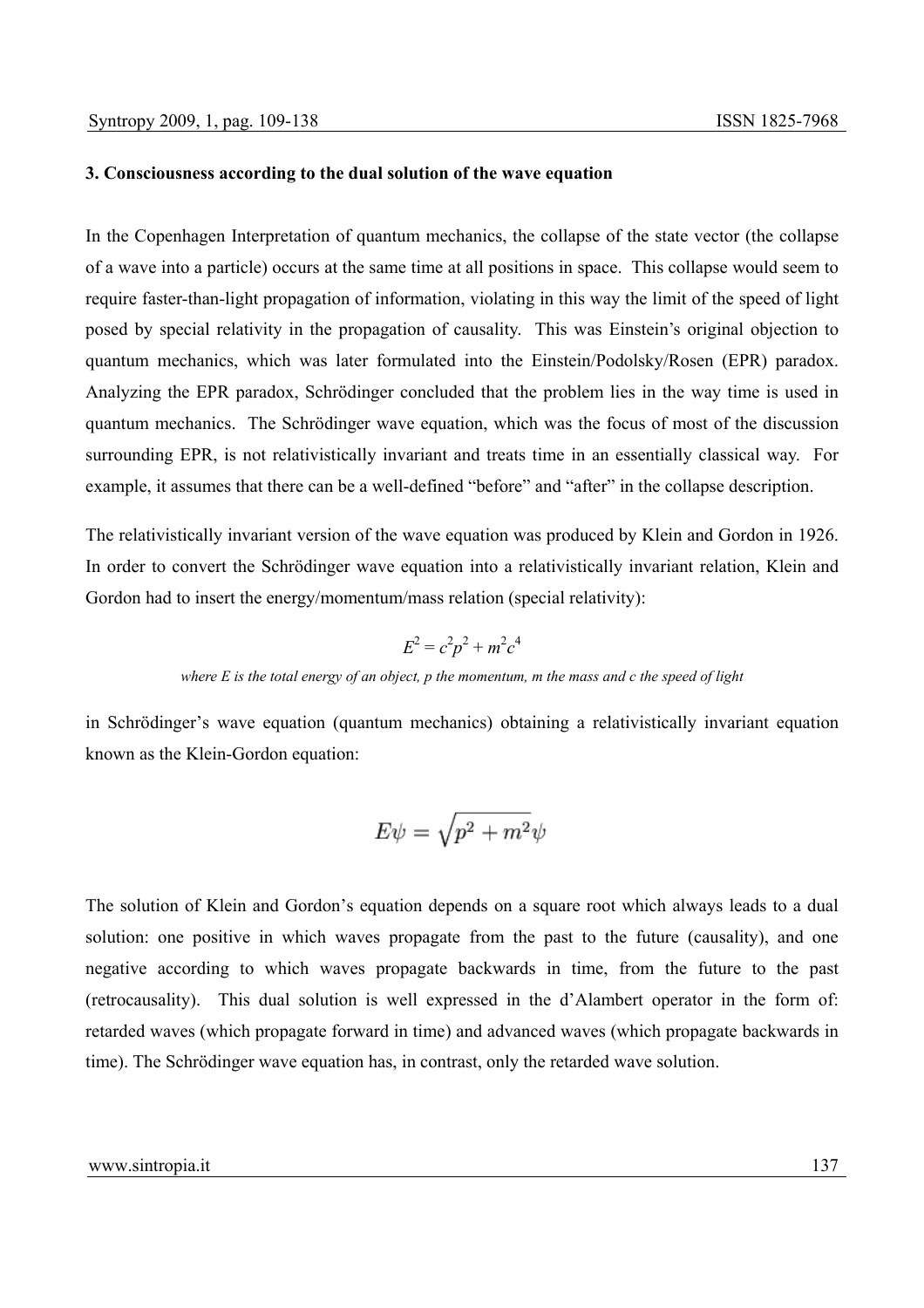In the 1930s the negative solution was rejected as it was considered impossible, even though experimental evidence supported this solution, as for example the neg-electron theorized by Dirac in 1928 and experimentally observed by Carl Anderson in 1932 and named positron. But, as proposed in Cramer's Transactional Interpretation (Cramer, 1986), and in Costa de Beauregard's Advanced-Action Interpretation (Costa de Beauregard, 1953), the EPR paradox disappears if advanced waves are considered to be real physical entities.

## **3.1 Chris King's model of supercausality**

Chris King starts his paper "*Chaos, Quantum-transactions and Consciousness*" (King, 2003) from Einstein's energy-momentum-mass equation, and states that all quantum objects are constantly faced with bifurcations which force the system to operate choices.

The question about when a structure moves from the laws of quantum mechanics to the laws of classical physics is still under discussion, but it seems that this transition takes place gradually around 200 Angström (1 Angström equals the size of an helium atom). Synaptic vesicles and microtubules have dimensions which are lower than 200 Angström, it is therefore possible to consider these structure as "quantum" objects which constantly choose in response to past and future causes (Arndt, 2005).

King quotes Eccles, Penrose and Hameroff who proved the existence of quantum structures in living systems and arrives to the conclusion that life is moved not only by mechanical causes but also by final causes (attractors). According to King, a new and innovative description of the relation between mind and brain derives from this constant state of choice in which living structures are immersed. This constant state of choice would force living systems into a state of free will which would be common to all the levels and structures of life, from molecules to macrostructures, and organisms. This constant state of free will, would originate chaotic dynamics which, when attractors are inserted, organize in fractal structures which have the property of amplifying and selecting small perturbations. The classical example is the Lorenz attractor.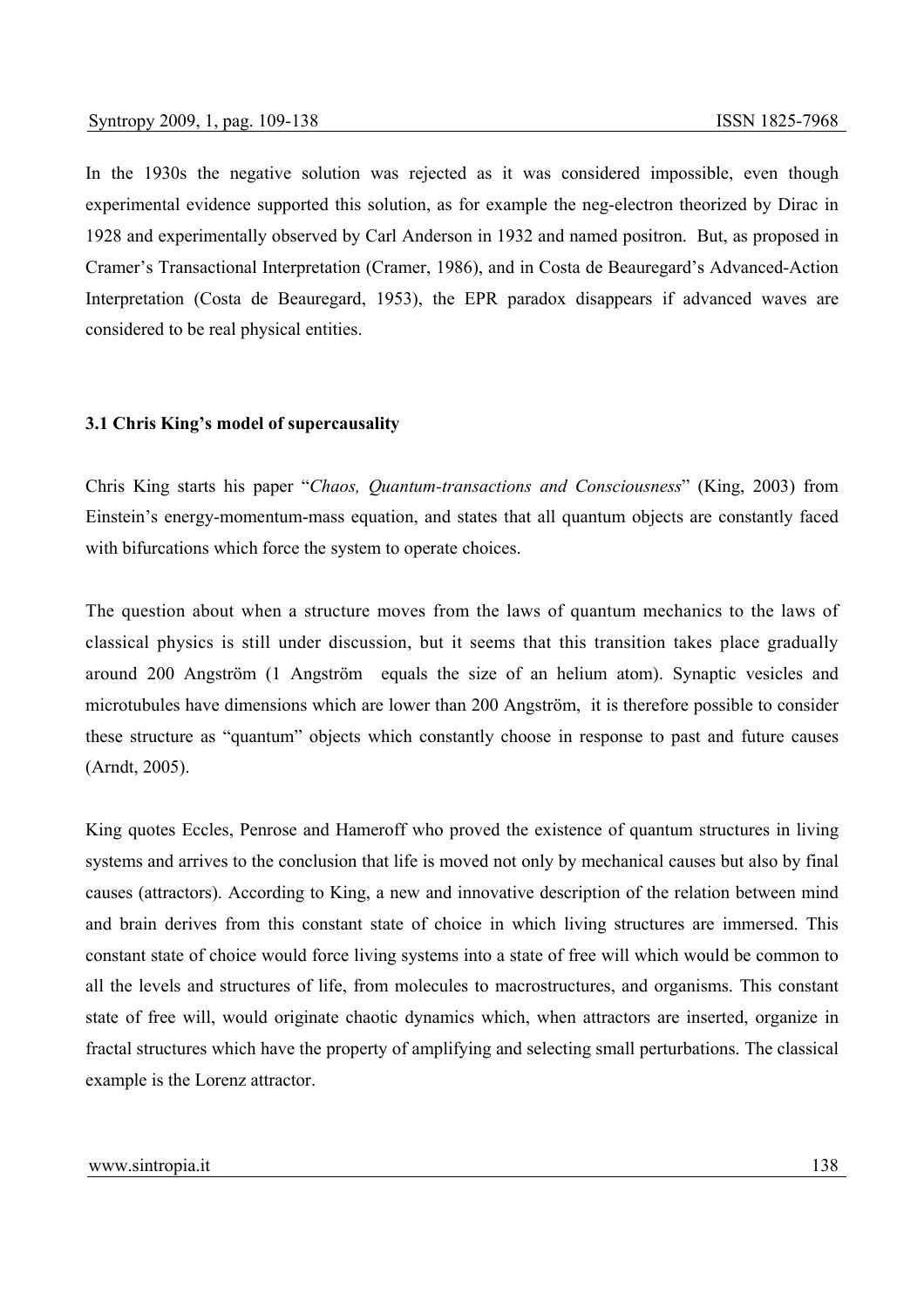Starting from these premises King suggests two separate levels of explanation of consciousness. In the first level, information flows from the mind to the brain, through free will; in the second level, information flows from the brain to the mind, thanks to the selection and amplification of signals performed by fractal structures. King considers the mind to be immaterial, and its organization would be the consequence of the cohesive properties of *-E* (entanglement and nonlocality).

King suggests that, in order to understand what consciousness really is, it is necessary to start from free will, because at this level it becomes necessary to definitely refuse any attempt to use mechanical approaches. King describes:

- *Free will* as the process which the mind uses to act on the brain. Free will originates from bifurcations and supercausality which force living systems to operate choices. According to Fantappie's hypothesis retrocausality and anticipation (*-E*) are strongly correlated to emotions whereas rationality and memory would be a result of *+E*. In our daily life bifurcations would therefore be experienced in the form of the antagonism emotions/rationality. This constant antagonism would force humans into a state of free will and choice.
- *Consciousness* is the aptitude of the brain to act on the mind, selecting and amplifying sensorial perceptions, thanks to the properties of chaotic dynamics and fractal structures.

Sir John Eccles underlined the importance of free will in the cognitive processes of people: all sane people are considered to have the ability to modify and control their own actions through will and intentionality. Free will is usually considered to be at the basis of all the actions of human beings, but it absolutely contradicts the assumption that only classical causality and determinism are real (Hooper and Teresi, 1986). For this reason, when starting the study of consciousness from free will, it becomes impossible to agree with the assumptions of deterministic models, such as the computational one, which describe the brain as a complex machine.

According to King:

free will allows the flow of information from the mind to the brain;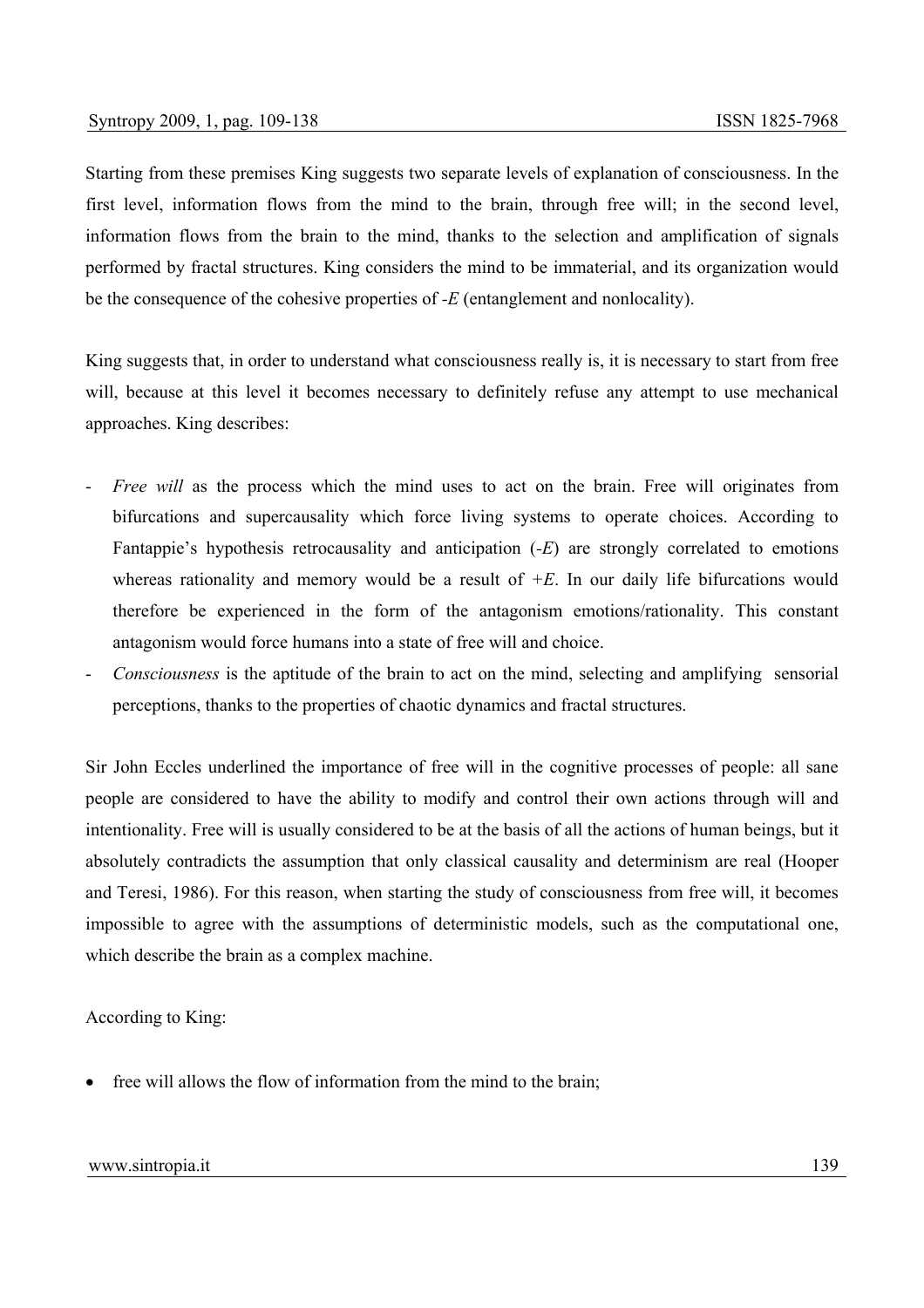• fractal structures and chaotic dynamics select and amplify the signals of the physical world allowing the flow of information backwards, from the brain to the mind. Attractors and chaotic dynamics are at the basis of fractal geometry which describes how complex structures originate, organize and cooperate shifting from chaos to order.

In this description, supercausality is the new paradigm which permits to overcome the limits of the traditional theories of consciousness.

The model of consciousness described hypothesizes that it should be possible to observe:

- 1. living structures at the quantum level;
- 2. fractal structures in the organization of the different levels of the brain, from the neuronal level to the main structures;
- 3. chaotic dynamics in the brain processes.

#### *First hypothesis: quantum structures*

The question about when a structure shifts from the laws of microcosm (quantum physics) to the laws of macrocosm it is still discussed, but it seems that it is gradual at around 200 Angström (Arndt, 2005). In 1935 Eddington observed that synaptic vesicles had dimensions inferior to 200 Angström (Eddington, 1935) and, therefore, he hypothesized quantum-mechanic actions on living systems. These considerations were formulated again in 1970 by Eccles, who arrived at the conclusion that synaptic vesicles can be considered quantum objects, which can be therefore activated in non-determinist ways, following in this way the principle of free will which leads the system to global non deterministic instability (Eccles, 1970). In 1987 Hameroff supported these considerations observing the fact that microtubules show dimensions which are inferior to 200 Angström, a fact which implies non deterministic quantum processes. According to Hameroff microtubules are quantum objects (Hameroff, 1982).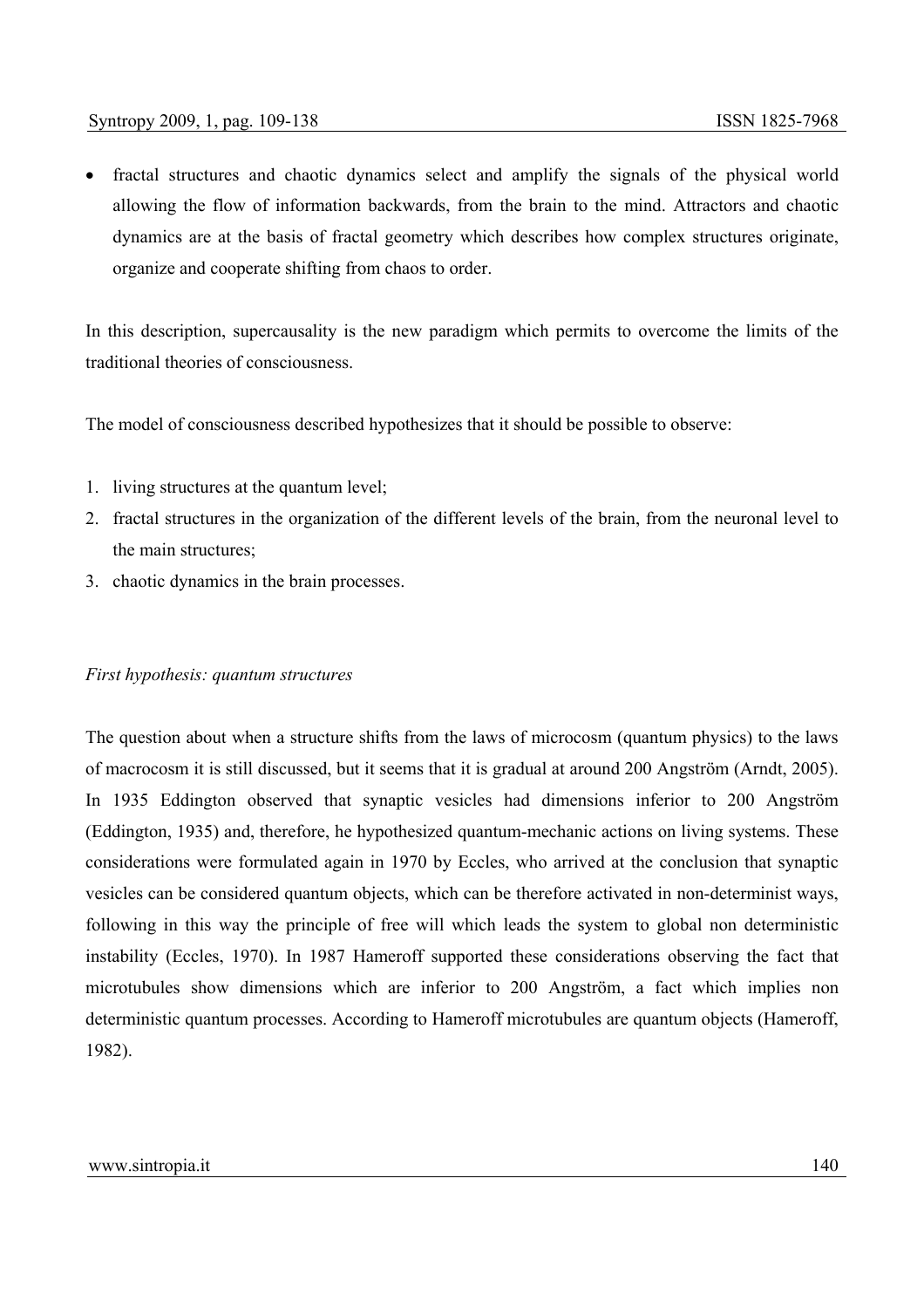## *Second hypothesis: fractal structures*

The second hypothesis requires that the brain be organized on the basis of multi-fractal structures organized at different levels: the global level of the nervous system, the cellular level and that of the molecules. Fractal structure would allow the selection and amplification of signals, and the transition of the information from the lower to the higher levels, producing the "butterfly effect" which has been described by Lorenz in meteorology. In this way the instability of the highest neurodynamic level, could be influenced by the instability of the cellular level, which could be influenced by the instability of the molecules and of the quantum level. A wide range of empirical evidence show that the brain, neurons, cells and their components are fractal structures. A wide range of evidence can be found in the volume "*Fractals of brain, fractals of mind*" by Mac Cormac and Stamenov (1996). The fractal structure of living systems, and particularly of the brain, is now well known and supported by empirical evidence.

## *Third hypothesis: chaotic dynamics*

Walter Freeman, worked for over thirty years studying the chaotic dynamics of the brain. In one of his books "*How brains make up their minds*" Freeman underlines the enormous complexity of the brain, and the inability of the linear causal model to describe and explain its complexity (Freeman, 2000). The brain is a highly dynamic and complex system: it contains approximately 10 billion neurons, connected in a complex non-continual network consisting of more than 1000 billion synapses. According to Freeman, the functioning of such a network can be understood only by using models derived from the modern theory of non-linear dynamical systems, based on the properties of selforganization and emerging phenomena. Even simpler systems, such as the surface of a fluid or a mix of chemical products, which are characterized by a high number of interacting substances, can generate macroscopic and global properties under particular circumstances which do not exist at the level of the basic substances, and which are therefore indicated as "emerging phenomena". These properties depend upon patterns which result from non-linear interactions among elementary substances. From a physical point of view, these non-linear interactions can be traced back to feedback loops in which the components of a system are connected circularly in such a way that each element stimulates the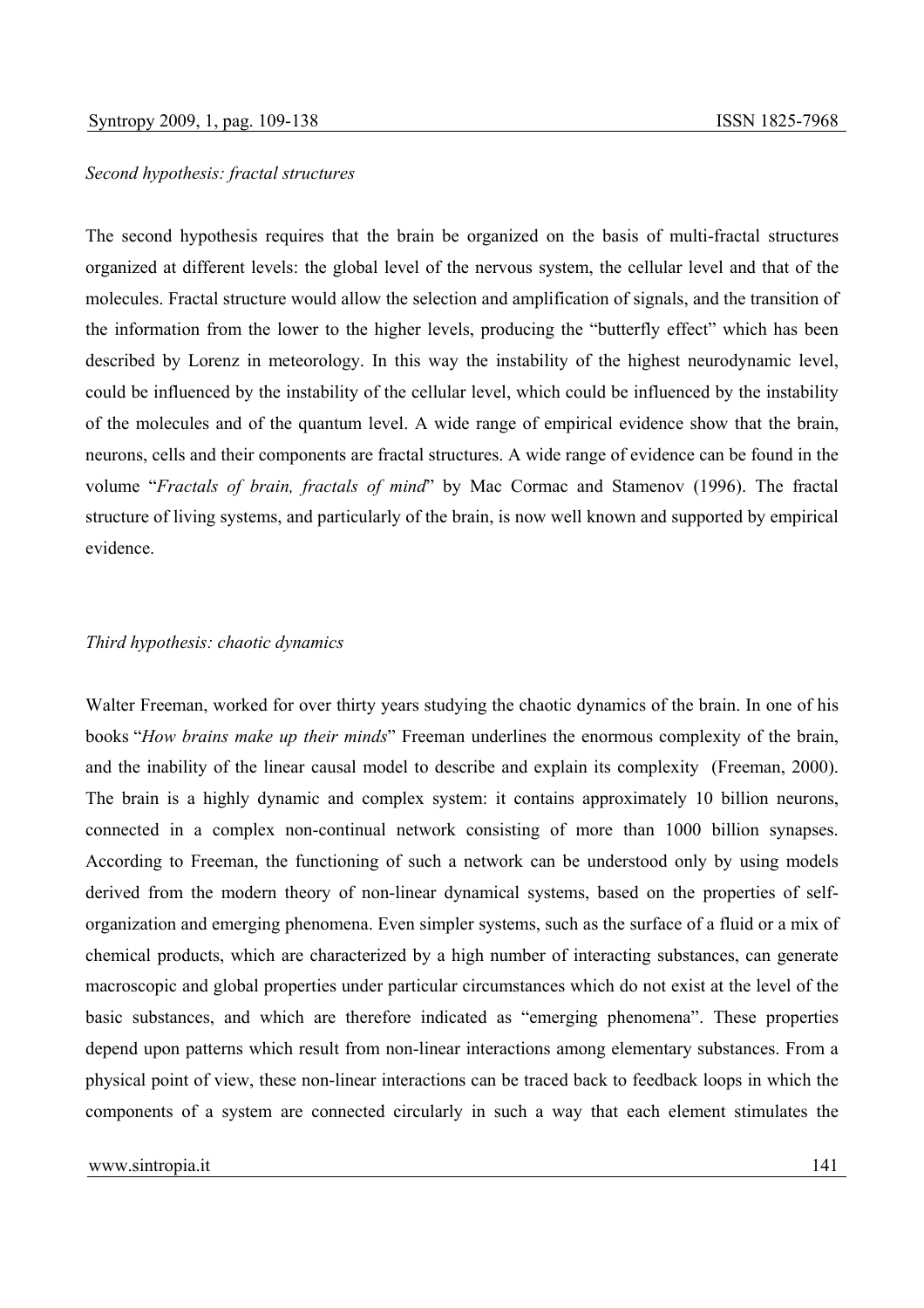following until the last one stimulates the first. Thanks to this circular organization, the behaviour of each element is influenced by all the others. This permits the system to self-regulate until it reaches a dynamic equilibrium where the elements which are part of the system are affected by the global state generated together.



Fig. 1. Chaotic dynamics in the recognition of odours (Skarda and Freeman, 1987).

This circular interaction, or ring, permits the system to self-organize spontaneously without any external agent controlling the organization. In his studies of brain dynamics, using rabbits which were left free to smell the environment, Freeman found chaotic processes in the recognition of odours. Using EEG, Freeman measured neural activity during and after the odour stimuli, and represented them in space using a computational model. Freeman showed that the forms which were obtained, which were irregular but structured, represented chaotic attractors (or strange attractors, as described in the fifth chapter). Each attractor corresponded to the behaviour shown by the system as a consequence of a particular stimulus, such as a well known odour. In other words, a reaction to external simulation gives place to a global activity (registered by EEG) which is chaotic, but ordered and structured; if the stimulations change even slightly, the neurons instantly produce another configuration, which is complex but still ordered. According to the author, these chaotic dynamics can also be observed in other forms of perception. In conclusion, Freeman says that "*The great advantage that chaos can give to the brain is that chaotic systems can produce continually new types of activities. In our opinion these activities are essential to the development of groups of neurons different from those already established. More generally, the ability to create new types of activity may underlie the ability of the brain to reach for intuitions, and solve problems through trial and error*".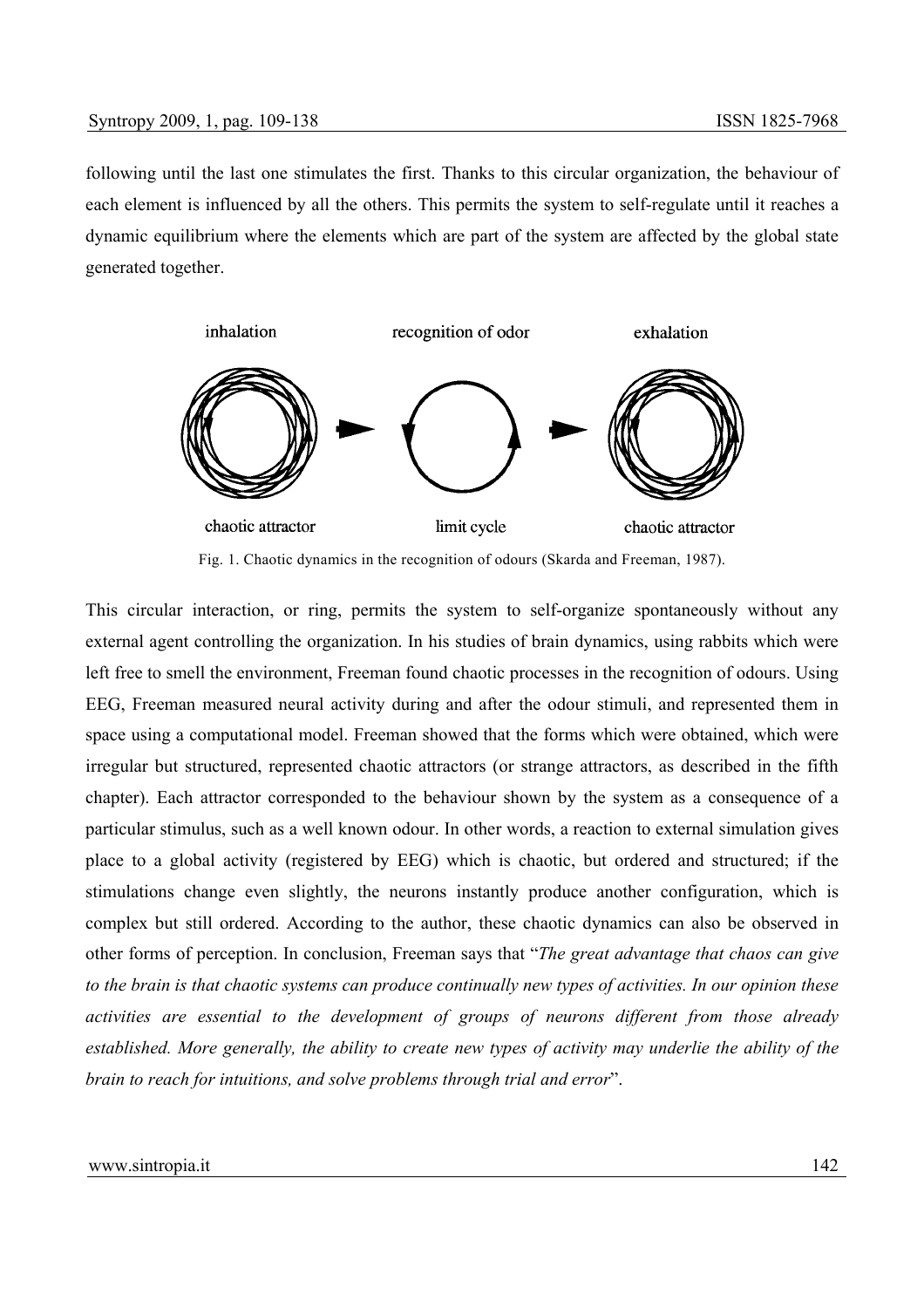Chaotic dynamics are defined as non deterministic, and reactive (Schuster 1986, Stewart 1989). Reactive means that the system is capable of selecting and amplifying even the slightest perturbation, changing a chaotic system into a reactive system. At the same time a system of this kind cannot be predicted with computational techniques, because of free will which acts at each level of the system. The interaction of the chaotic and fractal properties repeated at the different levels (molecules, cells, neurons and nervous system) is indicated as the multi-fractal model. This model implies that all the components, from the molecular one to the global brain structures, can reciprocally activate each other. The fractal nature of their connections, the sophistication of neurons and synaptic junctions, leads to a modular and flexible structure. According to King, the anticipatory properties of these systems, their flexibility and ability of performing decisions, justifies why this model has been selected during evolution. The advantage of conscious processes in terms of anticipation, flexibility, learning and selforganization are fundamental for the survival of the living system and therefore free will and consciousness have emerged, surpassing any eventual computational systems.

## **3.2 The model of Luigi Fantappiè**

In July 1942 Luigi Fantappiè presented at the Pontificial Academy of Science the "*Principals of a unitary theory of the physical and biological world based on quantum mechanics and special relativity*" in which he showed that retarded waves (diverging waves), with causes placed in the past, corresponded to chemical and physical phenomena governed by the law of entropy, while anticipated waves (converging waves), with causes placed in the future, correspond to a new category of phenomena governed by a law which is symmetrical to entropy and which Fantappiè named syntropy. Analyzing the mathematical properties of the anticipated waves Fantappiè arrived to the conclusion that these properties coincide with the qualities of living systems: finality, differentiation, order and organization.

The second principle of thermodynamics states that in each transformation of energy (for example when heat is transformed into work), a part of energy is dispersed in the environment. Entropy measures how much energy has been dissipated in the environment. When energy is distributed in a uniform way (for example no variations in heat exist), a state of equilibrium is reached and it is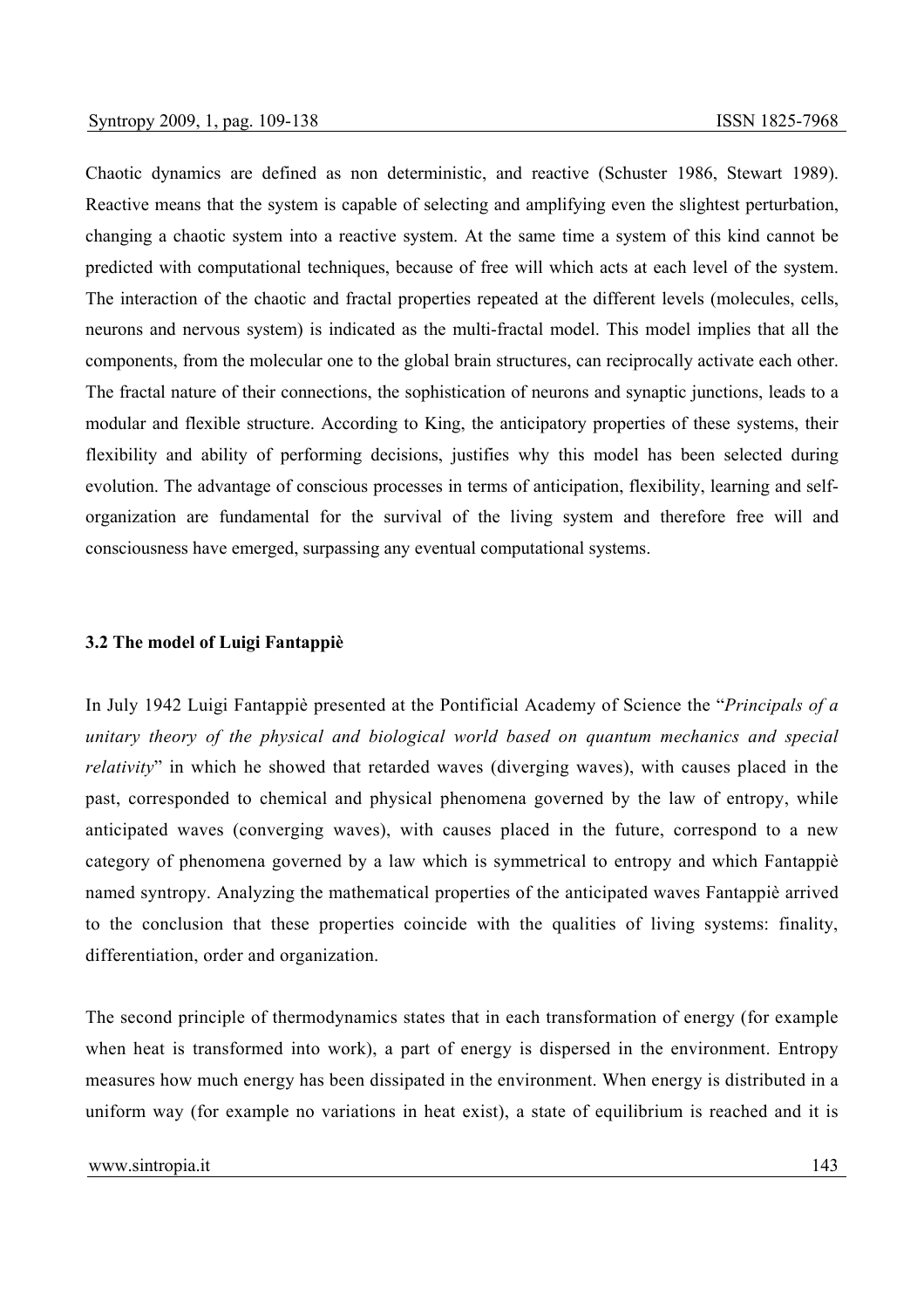impossible to transform energy into work. Entropy, therefore, measures how much a system is near to the state of equilibrium and which is the degree of disorder in the system. Entropic phenomena show the following characteristics:

- 1) *causality*: diverging waves cannot exist in the absence of causes which have generated them;
- 2) *tendency towards homogeneity*: entropic phenomena tend to level out in the sense that they evolve from differentiation to homogeneity, from complex to simple. With time homogeneity and the uniformity of the system grow: the entropy of the system grows.

The qualities of syntropic phenomena are the following:

- 1) Entropy diminishes.
- 2) Syntropic phenomena are anti-dissipative and attractive. Converging waves concentrate energy and matter in always smaller spaces.
- 3) Because the concentration of matter and energy cannot be indefinite, entropic phenomena should compensate the concentration of energy and matter. In syntropic phenomena an exchange of matter and energy with the environment is therefore expected.
- 4) Syntropic phenomena are generated by "final causes", attractors, which absorb converging waves. These "final causes" are strictly connected with the existence of the syntropic phenomena: in this way it is possible to introduce a concept of "scientific finalism", where finalism is equal to "final cause".

As a consequence of the fact that the universe is expanding, macrocosm is governed by the law of entropy which forces time to flow from the past to the future (Eddington, 1927) and causes to precede effects (mechanical causation: cause  $\rightarrow$  effect). On the contrary, in the microcosm expansive forces (entropy) and cohesive forces (syntropy) are balanced, and time and causes flow in both directions (cause**→** effect ← cause), giving way to syntropic processes. Einstein's famous *Übercausalität*: supercausality.

The law of entropy implies that systems can evolve only towards disorder and destruction of all forms of organization; for this reason various biologists (Monod, 1974) have reached the conclusion that the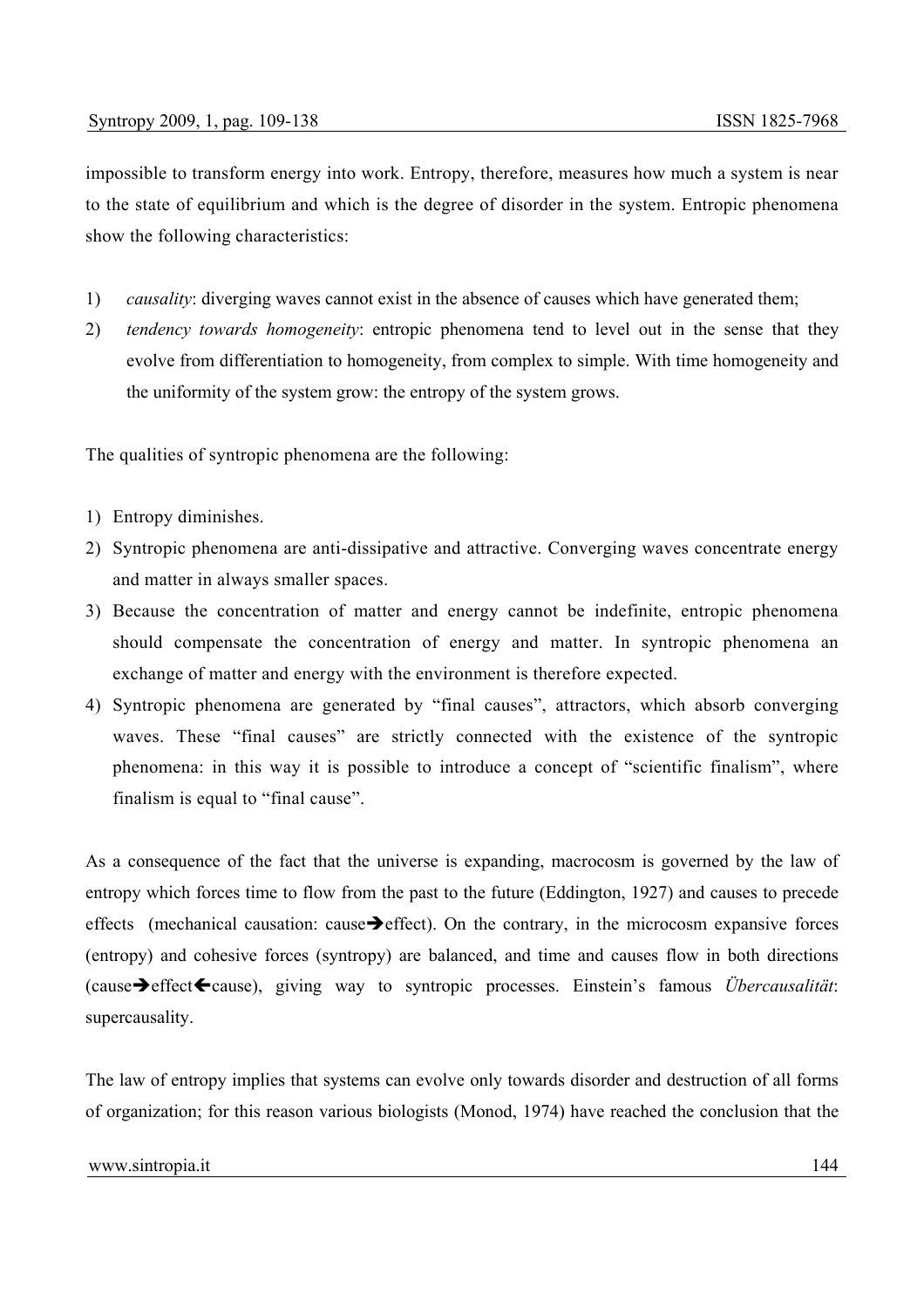properties of life cannot originate from the laws of the macrocosm, as these are governed by entropy and evolve towards heat death, disorder, and the annihilation of all forms of organization. Supercausality, and especially syntropy, which is observed in the microcosm, imply the qualities of order, organization, and growth which are typical of living systems.

Consequently Fantappiè suggests that life qualities could be a consequence of the properties of the microcosm, of quantum physics. But, as soon as the syntropic system grows beyond the dimensions of microcosm and enters the macrocosm level it starts conflicting with the law of entropy, which governs the macrocosm level and tends to the destruction of any form of organization and structure. In this way the fight for survival, in the form of conflicts with the law of entropy, starts.

The conflict between life and entropy is well known and it has been discussed continuously by biologists and physicists. Schödinger (Nobel prize 1933 for physics), answering the question about what allows life to contrast entropy, concluded that life feeds on "negative entropy" (Schödinger, 1988); the same conclusion was reached by Albert Szent-György (Nobel prize 1937 for physiology and discoverer of vitamin C) when he used the term syntropy in order to describe the qualities of negative entropy as the main property of living systems (Szent-György 1977). Albert Szent-Gyorgyi states that "*it is impossible to explain the qualities, organization and order of living systems starting from the entropic laws of macrocosm*". This is one of the paradoxes of modern biology: the properties of living systems oppose the laws which govern the macro level of reality.

The hypothesis of a fundamental conflict between life (syntropy) and environment (entropy) leads to the conclusion that living systems need to satisfy conditions in order to survive. For example.

- 1. acquire syntropy from the microcosm;
- 2. combat the dissipative and destructive effects of entropy;

In order to combat the dissipative effects of entropy, living systems need to acquire energy from outside and protect themselves from the dissipative effects of entropy. These conditions are known under the name of "**material needs**", and include: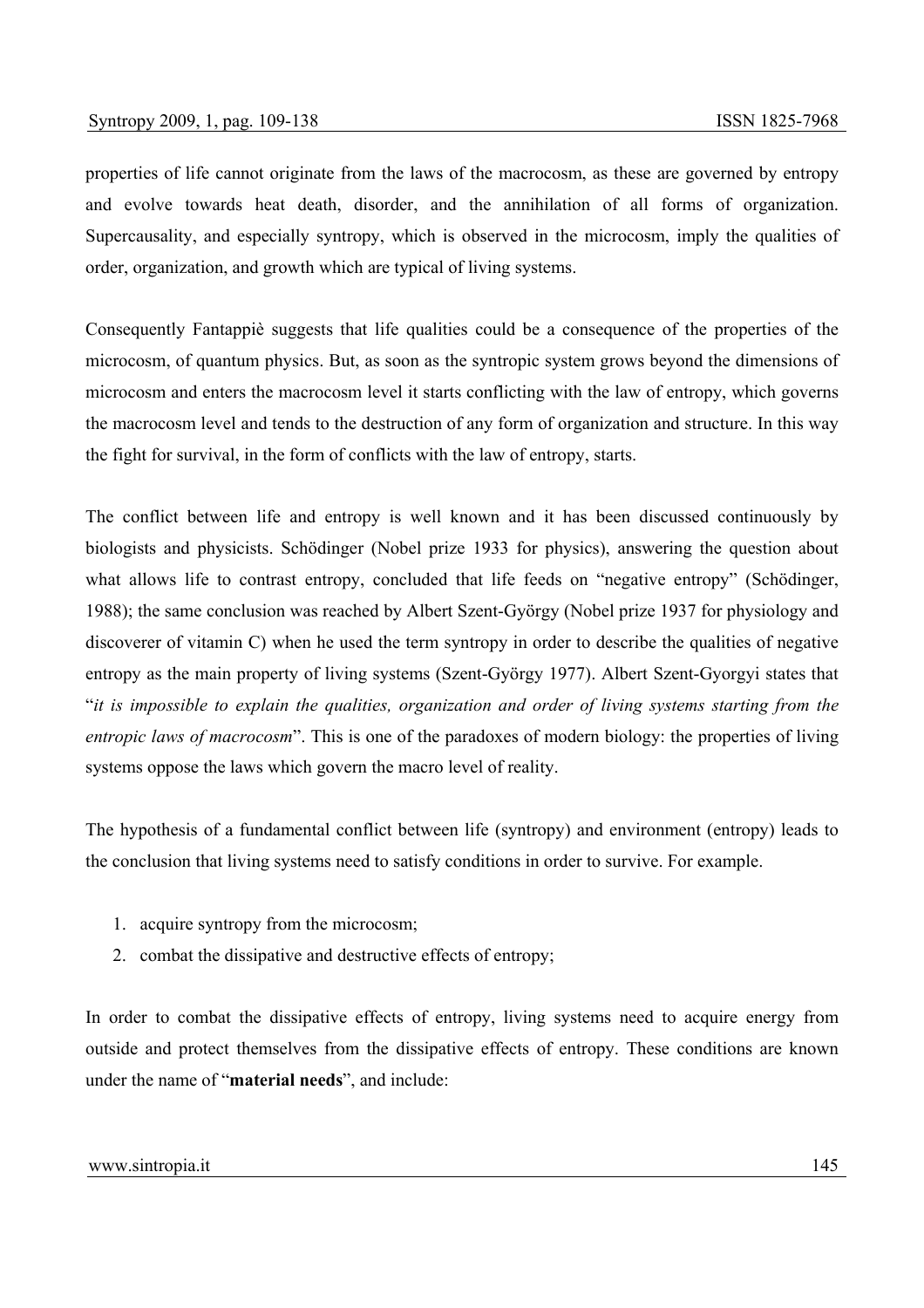- In order to combat the dissipative effect of entropy:
	- o The need to acquire energy from outside, for example with food;
	- o The need to reduce the dissipation of energy, for example with a shelter (housing) and clothes;
- In order to combat the continuous production of waste, which is the consequence of the destruction of structures under the effect of entropy:
	- o The need for hygienic and sanitary standards and waste disposal.

The satisfaction of material needs leads to a state of well-being which is characterized by the absence of pain. The partial satisfaction, instead, leads to suffering in the form of hunger and illnesses. The total non-satisfaction leads to death.

Satisfying material needs does not stop entropy from destroying the structures of the living systems: cells die, and structures are destroyed; the living systems are therefore continuously called to repair the damages caused by entropy. In order to mend these damages syntropy is needed, as it is the only property which allows to create order and organization and to counterbalance the destructive effects of entropy.

Fantappiè suggests the existence of a structure which would support the vital process of an organism feeding on syntropy, such as the Autonomic Nervous System (ANS). ANS would acquire syntropy from the microcosm, feeding in this way the regenerative processes of living systems. Because advanced waves (syntropy) converge energy:

- When syntropy is acquired feelings of heat (concentration of energy), associated with feelings of well-being, would be experienced in the thorax area (typical of the ANS).
- When syntropy is not acquired feelings of cold and emptiness would be experienced in the thorax area, associated with feelings of pain and suffering.

According to this model, when the need to feed on syntropy is not satisfied feelings of emptiness, cold and pain in the thorax area are experienced. When this need it totally non satisfied ANS would not be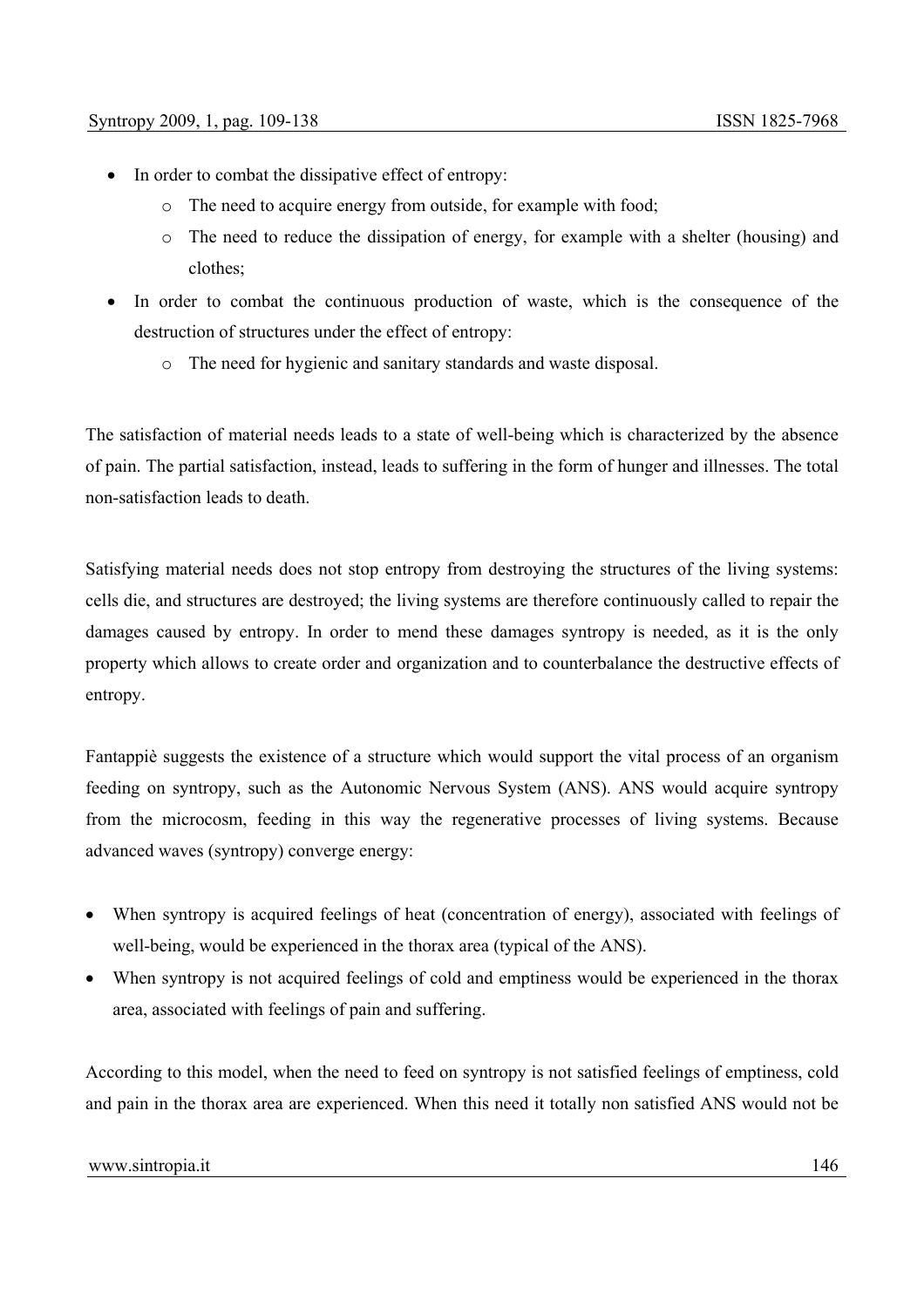capable of feeding regenerative processes and the damages produced by entropy would not be repaired, leading the system to death.

The hypothesis that neurophysiological parameters of ANS should show behaviours of anticipation originates from the description of ANS as a system which feeds the living system with syntropy in order to support the vital functions of the living system. This is the hypothesis which has guided the research activity.

The fundamental elements of this model are (Fantappiè, 1942, 1955a):

- − When the negative solution of Klein-Gordon's equation is interpreted it implies necessarily that at the atomic level of quantum mechanics time is unitary (past, present and future coexist).
- − In 1927 Sir Arthur Eddington introduced the expression "*the arrow of time*", showing that entropy forces events to move in one particular direction: from a situation of high potentials to one of low potentials: from past to future. At the macrocosm level entropy prevails (Frautschi, 1981) and this fact causes time to move forward, in the direction familiar to us, from the past to the future.
- The law of entropy tends to destroy and level structures and leads to death.
- As a consequence of the incompatibility of life with the law of entropy, which governs the macrocosm, Fantappiè suggests that life originates in the quantum level, at the atomic scale, where the law of syntropy can prevail.
- Syntropy leads to the formation of structures which rapidly grow beyond the level of quantum mechanics and enter the macrocosm level. However macrocosm is governed by the law of entropy which destroys any form of structure, organization and order.
- − Consequently, in order to survive, syntropic systems (life) need to counterbalance the deadly effects of entropy.
- − Fantappiè associates the anabolic processes of life to syntropy and the catabolic ones to entropy and suggests the existence of structures which operate a bridge between the syntropic properties of microcosm and living systems. These structures have been documented by many researchers, among whom Eccles (1989), Penrose (1994), Bondi (2005) and Hameroff (2007). Fantappiè notes the strange symmetrical properties of water, which in many ways are opposite to those of other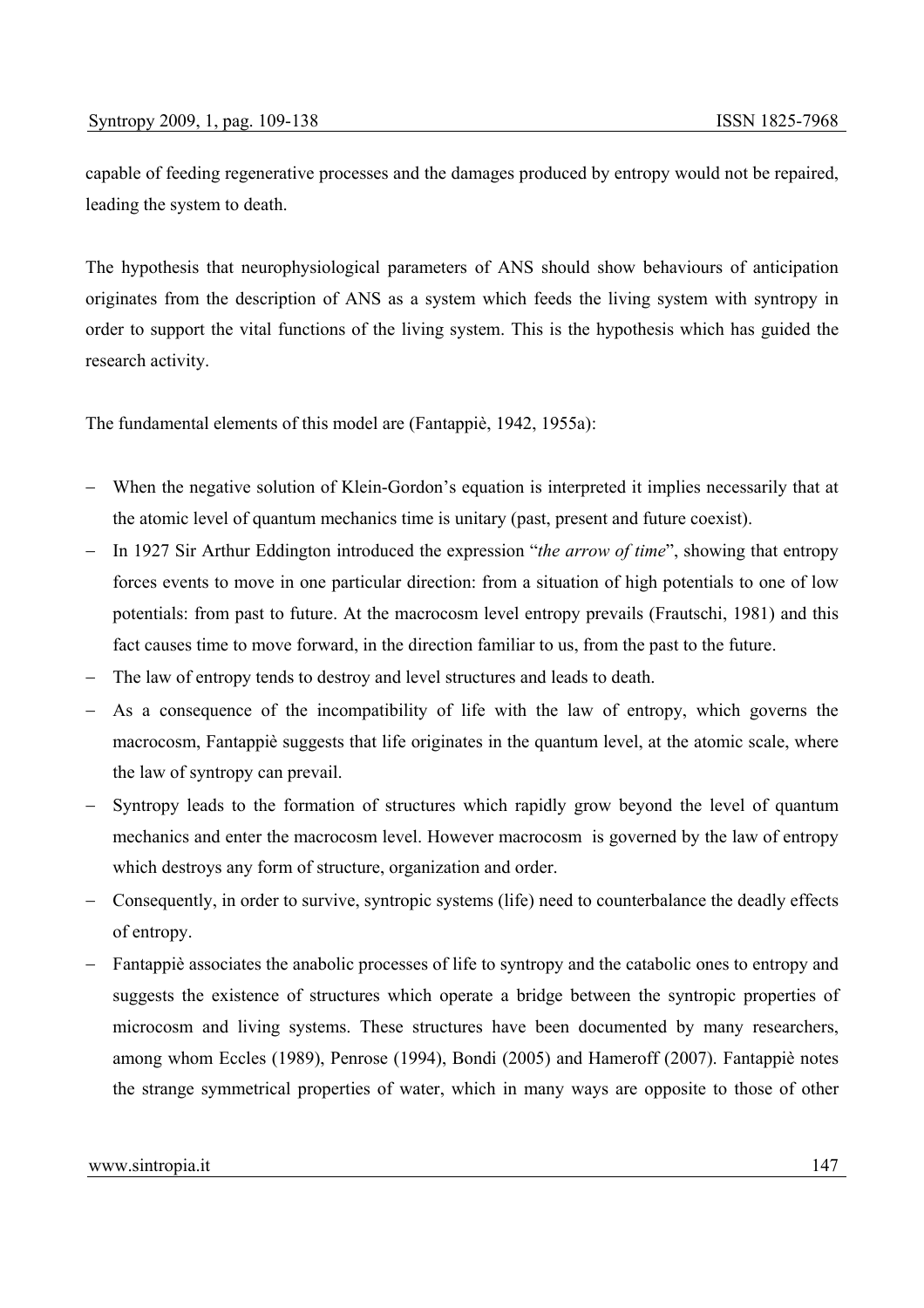liquids. For example when water solidifies instead of becoming heavier it becomes lighter. Fantappiè suggests that water might operate a bridge between the micro and the macro level, allowing syntropy to flow from the microcosm. For this reason water is essential for living systems.

- In order to counterbalance the deadly effects of entropy life needs to feed on syntropy: negative energy, waves and energy which moves backwards in time.
- − Fantappiè suggests that structures which support the vital functions of life feed on syntropy, and sees this task in the Autonomic Nervous System (ANS).
- − Fantappiè arrives, therefore, to the conclusion that the physiological parameters of ANS (such as skin conductance and heart rate parameters) should show anticipatory behaviour as a consequence of the fact that ANS feeds on syntropy, an energy which moves backwards in time.

## **4. Empirical evidence**

In the last decade a growing number of studies have shown the existence of pre-stimuli reactions in the parameters of skin conductance and heart rate. Anticipatory pre-stimuli reactions are neurophysiologic responses activated before the stimulus takes place. These anticipatory reactions are activated before the subject can receive indications or cues about the stimulus. In scientific literature, various experiments show the existence of anticipatory effects, for example:

- 1. *Anticipatory reaction of skin conductance.* In 2003 Spottiswoode and May of the Cognitive Science Laboratory replicated Bierman and Radin (1997) experiments which show an increase in skin conductance 2-3 seconds before emotional stimuli are presented. Spottiswoode and May replicated these results obtaining a statistical significance of p=0.0005, and performed controls in order to exclude all possible artifacts and alternative explanations. These results support the hypothesis that the autonomic nervous system reacts in advance of stimuli (Spottiswoode and May, 2003).
- 2. *Electrophysiological responses.* McCarty, Atkinson and Bradely in *"Electrophysiological Evidence of Intuition"* (2004) show the existence of strong anticipatory reactions of the electrophysiological parameters of the heart.
- 3. *Pre-stimuli heart rate differences.* In his article "*Heart Rate Differences between Targets and Non*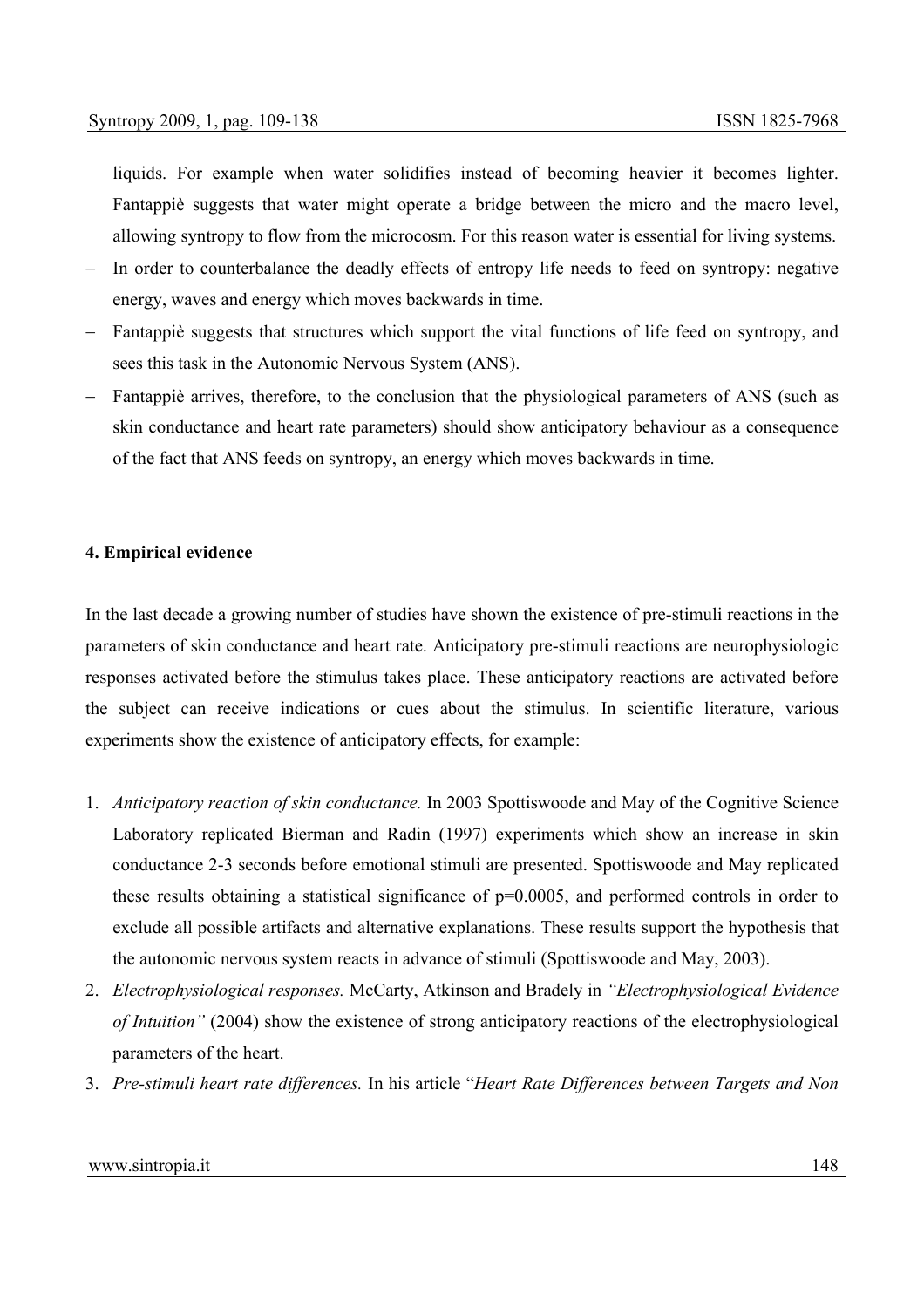*Targets in Intuitive Tasks*", Tressoldi and coll. report results of two experiments aimed at investigating pre-stimuli heart rate changes. Results support the hypothesis that heart rate changes before stimuli are applied (Tressoldi 2005).

On the basis of this evidence, Tressoldi suggests that in decision making two processes are active:

- *Cognitive (implicit and explicit)*, which follow the classical flow of information, from the past to the future, and which are based on the use of memory, learning and experience;
- − *Intuitive,* based on the perception of emotions, which follow the backwards in time flow of information, from the future to the past, and which use the signals arriving from ANS.

In order to falsify Fantappiè's model it was decided to use a modified design of Tressoldi's experiment.

| <b>Phase 1</b><br>Presentation of stimuli<br>and measurement of heart rate |                                  |                                  | <b>Phase 2</b><br>Choice         | Phase 3<br>Random<br>selection<br>ञ्चल     |                 |
|----------------------------------------------------------------------------|----------------------------------|----------------------------------|----------------------------------|--------------------------------------------|-----------------|
| Blue                                                                       | Green                            | Red                              | Yellow                           | Blue/Green/Red/Yellow                      | Red             |
| <b>Non target</b>                                                          | <b>Non</b> target                | <b>Target</b>                    | <b>Non target</b>                | $\equiv$<br>$\frac{1}{2}$<br>-<br>$\equiv$ | <b>Target</b>   |
| 4 seconds<br>HR01 HR02 HR03 HR04                                           | 4 seconds<br>HR01 HR02 HR03 HR04 | 4 seconds<br>HR01 HR02 HR03 HR04 | 4 seconds<br>HR01 HR02 HR03 HR04 |                                            | <b>Feedback</b> |

*Tab. 1 – Phases of an experimental trial:* 

*1. colours are presented on full screen for exactly 4 seconds and the heart rate (HR) is measured each second;* 

*2. the experimental subject chooses one of the colours trying to guess the colour which will be selected by the computer;* 

Each trial of the experiment was divided in 3 phases (table 1):

1. *Presentation phase:* 4 images are presented one after the other on the screen of the computer. The first one is blue, the second one is green, the third one is red and the fourth is yellow. Each image (colour) is shown for exactly 4 seconds. The subject is asked to look at the images, and during the

*<sup>3.</sup> the computer selects, using an unpredictable random algorithm, one of the 4 colours (target) and shows it in full screen (feedback).*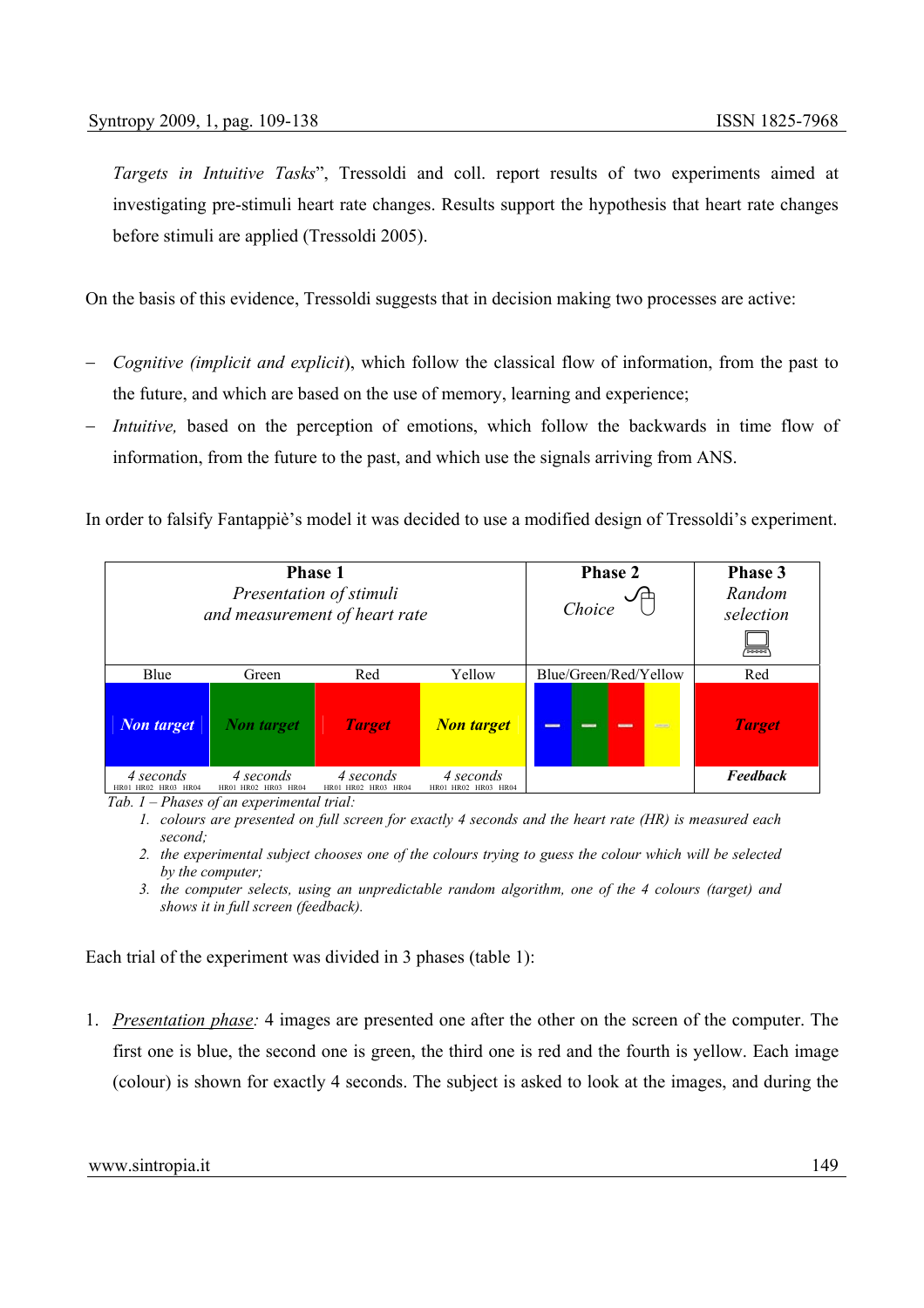presentation the heart frequency is measured at fixed intervals of 1 second. For each image 4 measurements of the heart frequency are saved: one for each second. The presentation of the image is perfectly synchronized with the heart rate measurement. When necessary the synchronization is re-established showing a white image before the presentation of the colour.

- 2. *Choice phase:* at the end of the presentation of the 4 colours, an image with 4 colour bars is shown (blue, green, red and yellow) in order to allow the subject to choose (using the mouse) the colour which he thinks the computer will select. In other words, the subject is asked to guess the colour which the computer will select.
- 3. *Random selection of the target and feedback:* as soon as the subject chooses a colour the computer selects the target colour, using a random (and therefore unpredictable) process, and shows the selected colour full-screen on the computer (*Feedback*). The presentation of the target acts as a feedback which informs the subject of the result of his/her attempt to guess.

According to Fantappiè's hypothesis, in the presence of anticipatory behaviour (retrocausality), differences should be observed in phase 1 between heart rate frequencies when the colour is target (chosen by the computer in phase 3) or non target (not chosen by the computer in phase 3).

Four experiments were performed:

- 1. The first experiment involved 24 subjects. For each subject the trial was repeated 60 times. Results showed a strong and statistically significant difference in heart rate frequencies measured in phase 1 when the colour is target compared to when the colour is not target. The effect appeared with the blue and green colours.
- 2. The second experiment was devised in order to answer the following questions:
	- a. The retrocausal effect shows only with the blue and green colours?
	- b. The retrocausal effect shows only when colours are used?
	- c. The retrocausal effect appears only when feedback is shown by the computer?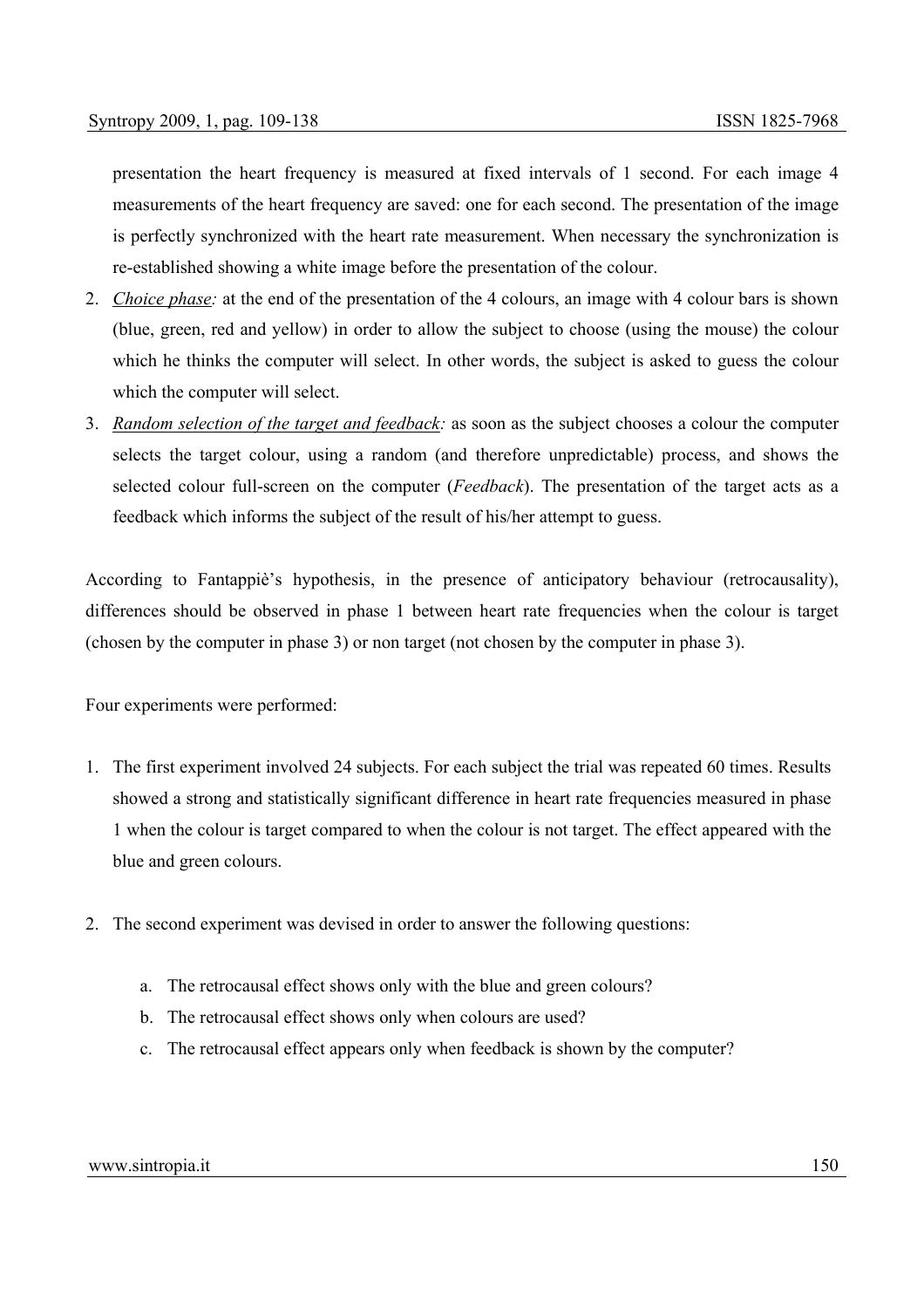The experiment consisted of 5 different trials: in 3 trials the sequence of the colours was changed, in order to answer question 1: "*Does the retrocausal effect show only with blue and green colours?*"; in the fourth trial the feedback was not shown, in order to answer question 3: "*Does the retrocausal effect appear only when feedback is shown by the computer?*"; in the last trial colour stimuli were replaced with black numbers on a grey background, in order to answer question 2: "*Does the retrocausal effect show only when colours are used?*" The sample was of 23 subjects, and the 5 trials were repeated 20 times for each subject. In the results the effect does not show only with the blue and green colours, but also with the other colours; the effect emerged also when numbers were used, and is not necessarily associated with colours; the effect is absent when the computer, after choosing the target does not show it (but shows a grey full screen); the effect is stronger near the feedback (*position effect*). In order to study possible statistical artifacts, targets were used which were not correlated with the stimuli selected by the computer during the execution of the experiments. These uncorrelated targets did not show any statistically significant result.

3. In the second experiment, the absence of the feedback happened always in the fourth trial, and this could constitute an artifact. In the third experiment the sequence of the colours in phase 1 was always the same, but the feedback was hidden at random, in an unpredictable way. Results show that the retrocausal effect of the heart rate appears only when the computer shows the feedback. The feedback of the computer, in phase 3, can therefore be considered the cause of the retrocausal effect which is measured in phase 1.

Tressoldi suggests the hypothesis that somatic markers (SM), such as those described by Damasio (Damasio, 1994), can explain pre-stimuli effects observed in these experiments. Tressoldi extends Damasio's model of decision making, based on the dual system of information processing:

- *Conscious systems*, or declaratory, which use verbal processes of reasoning in order to formulate decisions;
- − *Emotional systems*, unconscious, non-declaratory, which use a different neurophysiological network in which somatic markers, which can be measured through skin conductance and heart rate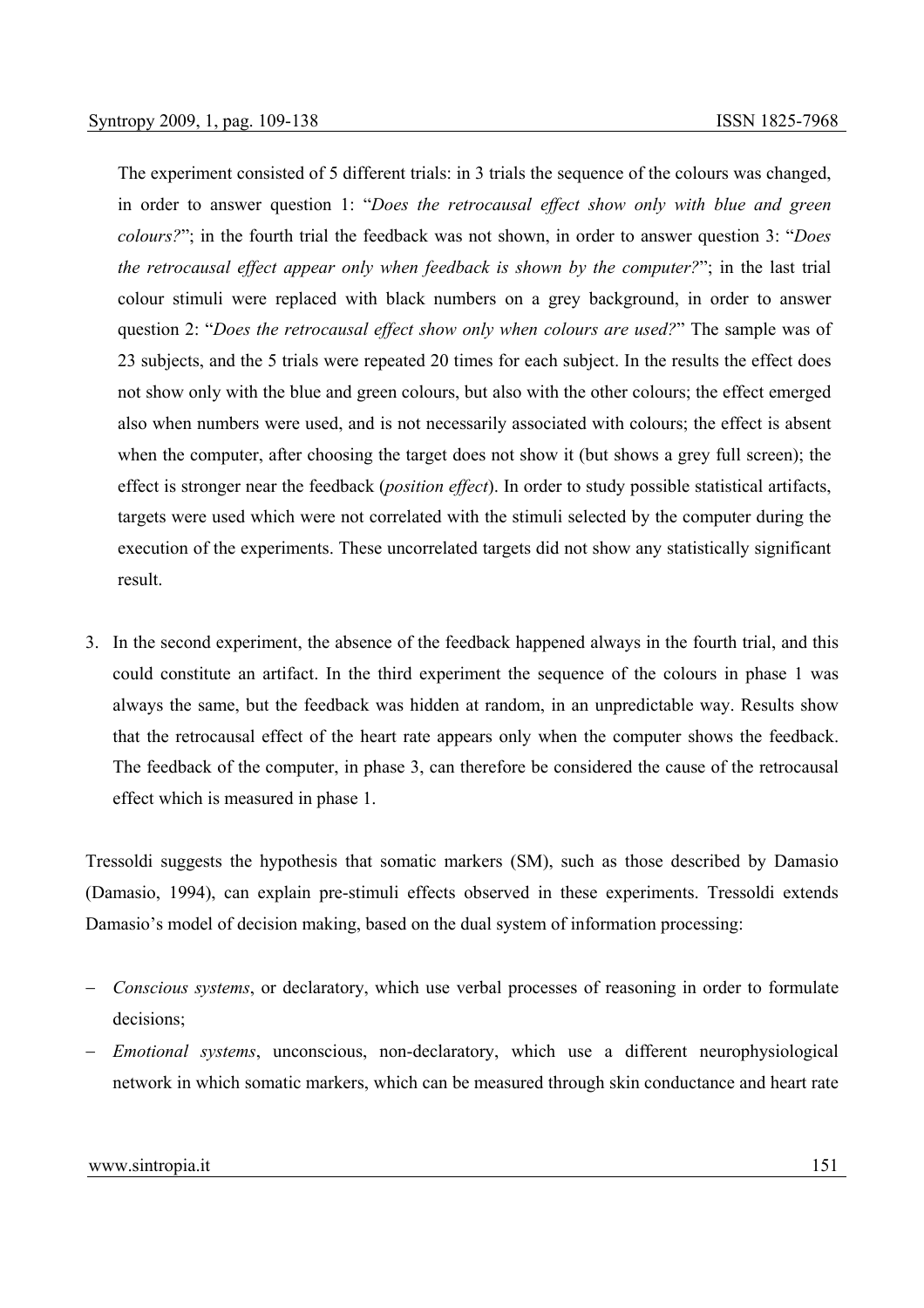frequencies, seem to play a key role;

and proposes that Somatic Markers (emotional signals) can be the consequence not only of learning but also of the flow of information which moves backwards in time.

Damasio did not consider the possibility that the anticipatory reactions observed in gambling could be the result of *retrocausality* and not only of learning. The design of his experiments is based on implicit rules which do not allow to distinguish retrocausal and learning effects in the anticipatory reaction of skin conductance.

The fourth experiment used the same sequence of colours as the first experiment, but in phase 3 a colour had a 35% chance of being extracted (lucky colour), and another colour had a 15% chance of being extracted (unlucky colour) and the last two colours had a 25% each chance of being extracted (neutral colours). The aim of the experimental subjects was to try to guess the target extracted by the computer. Subjects were not informed that colours had different chances of being extracted. In each trial 16 heart rate frequencies were measure in phase 1, the experiment consisted of 100 trials and the sample was of 30 subjects.

The design used in the fourth experiment allows to distinguish in a precise way the retrocausal effect from the learning effect:

- when differences are observed in heart rate frequencies (measured in phase 1) in association with the random (unpredictable) choice of the computer in phase 3, these differences can be attributed only to a retrocausal effect;
- − when differences are observed in heart rate frequencies (in phase 1) in association with the choice (lucky, unlucky or neutral) operated by the subject in phase 2, these can be interpreted as a learning effect.

The hypotheses of the fourth experiment were the following: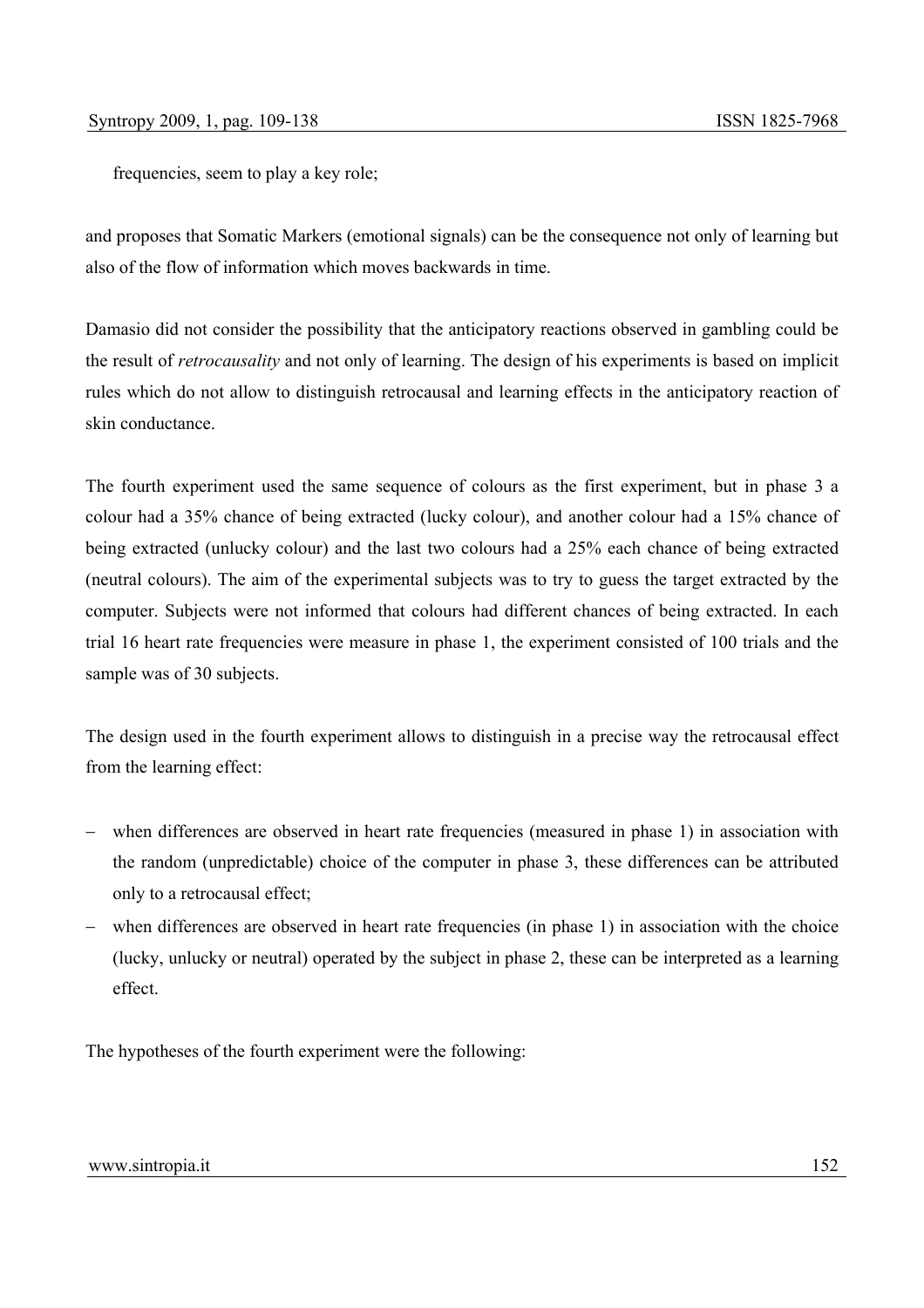- 1. *Retrocausal hypothesis*, in the form of differences of heart rate frequencies measured in phase 1 in association with the colour selected by the computer in phase 3;
- 2. *Learning hypothesis*, in the form of heart rate differences measured in phase 1 in association with the choice operated by the subject in phase 2. As a consequence of the fact that this would be a learning effect it should be strong in the last trials of the experiment.
- 3. *Interaction hypothesis*, because both the retrocausal and learning effect would show on the heart rate frequencies an interaction would be expected.

The results of the fourth experiment show:

- 1. A strong retrocausal effect with all the colours: blue (Chi Square 117.63) p<1/10<sup>27</sup>, green p<1/10<sup>12</sup>. red p<1/10<sup>13</sup> and yellow p<1/10<sup>11</sup>. It is important to remember that p indicates the error probability which we accept when we state that the effect exists: therefore the smaller is the value of p the more significant is the result.
- 2. The retrocausal effect was strong from the first trials of the experiment.
- 3. A strong learning effect (p=0.00000000023). This effect shows in a strong way in the last block of trials, as expected by the learning hypothesis.
- 4. An interaction of the two effects in the middle part of the experiment in which both effects disappear and then emerge again  $(p=0.000000000000076)$ .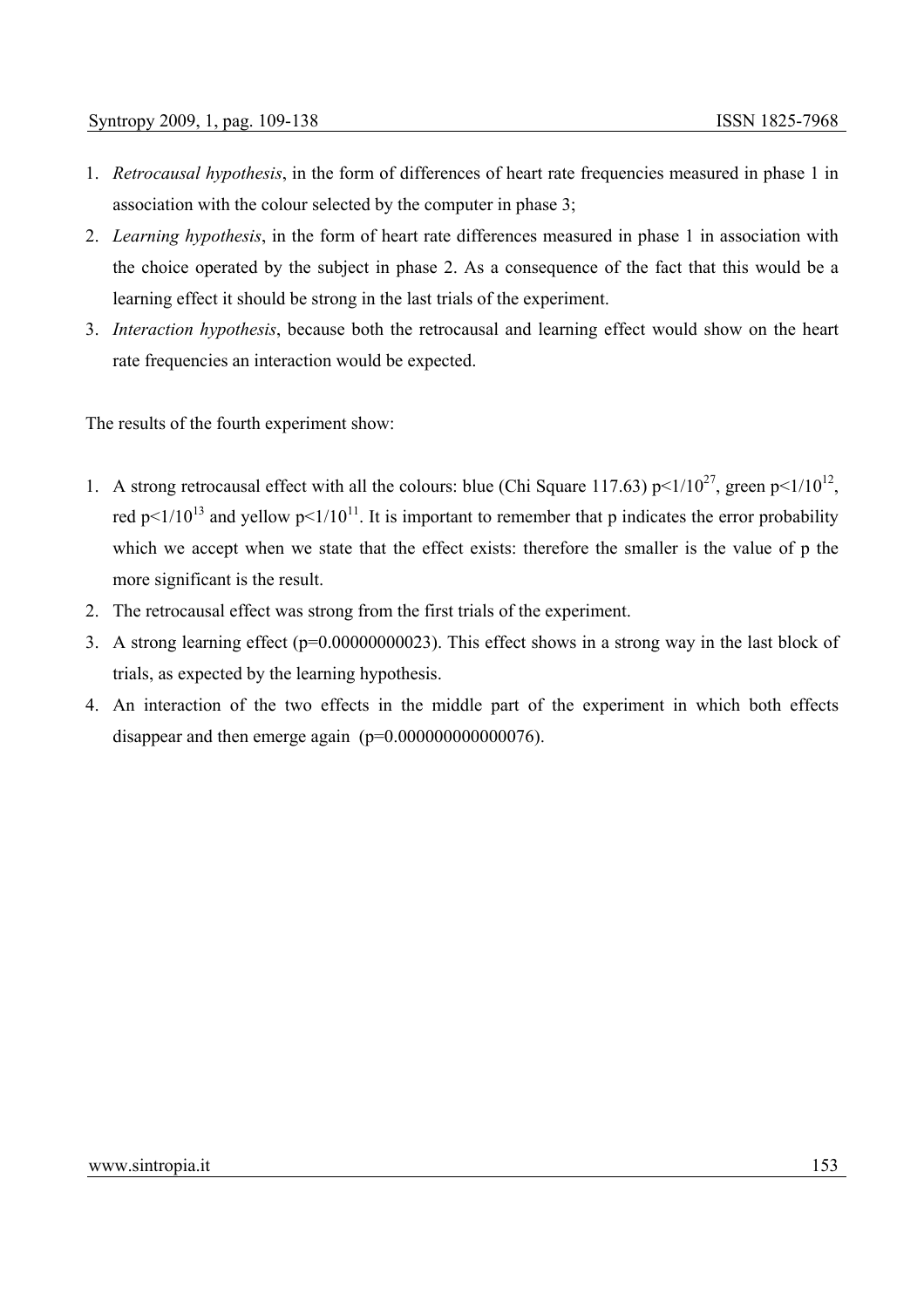# **5. Conclusions**

Fantappiè and King's models overlap in many point, but they also differentiate in some important elements.

# 9.1.1. Fantappiè's model

Wheeler, Feynman (1949) and Fantappiè (1942) showed that advanced waves behave as absorbers whereas retarded waves behave as emitters. In 1941 Fantappiè discovered that, according to the law of syntropy, living systems are a consequence of advanced waves and would behave as energy absorbers; he then arrived at the conclusion that the energy balance of living systems should, therefore, always be positive, in favour of absorption. The assertion that living systems absorb energy is consistent with the realization that nearly all the energy used by humanity derives from biological masses: wood, coal, petrol, gas and bio-fuels.

This distinction between absorbers and emitters provides an interesting insight into one other basic property of life: the "feeling of life". According to Damasio the "background feeling" which is the equivalent of the "feeling of life" is the fundamental element of consciousness and life. Likewise, Fantappiè asserts that "advanced waves are the essence of life itself". If both Damasio and Fantappiè are right, it would follow that the feeling of life, consciousness, is a direct consequence of advanced waves, since life itself is, according to the law of syntropy, a consequence of advanced waves. A more intuitive understanding of the link between advanced waves and consciousness may come when considering the "feeling of life" as a consequence of converging waves/absorbers, rather than a consequence of diverging waves/emitters (retarded waves). The equivalence "feeling of life = advanced waves" leads to the conclusion that systems based on the positive solution (entropy), as for example machines and computers, would never show the "feeling of life" independently from their complexity, while systems based on the negative energy solution (syntropy), as for example life itself, should always have a "feeling of life", independently from their complexity.

According to these considerations, Fantappiè's model could result compatible with the model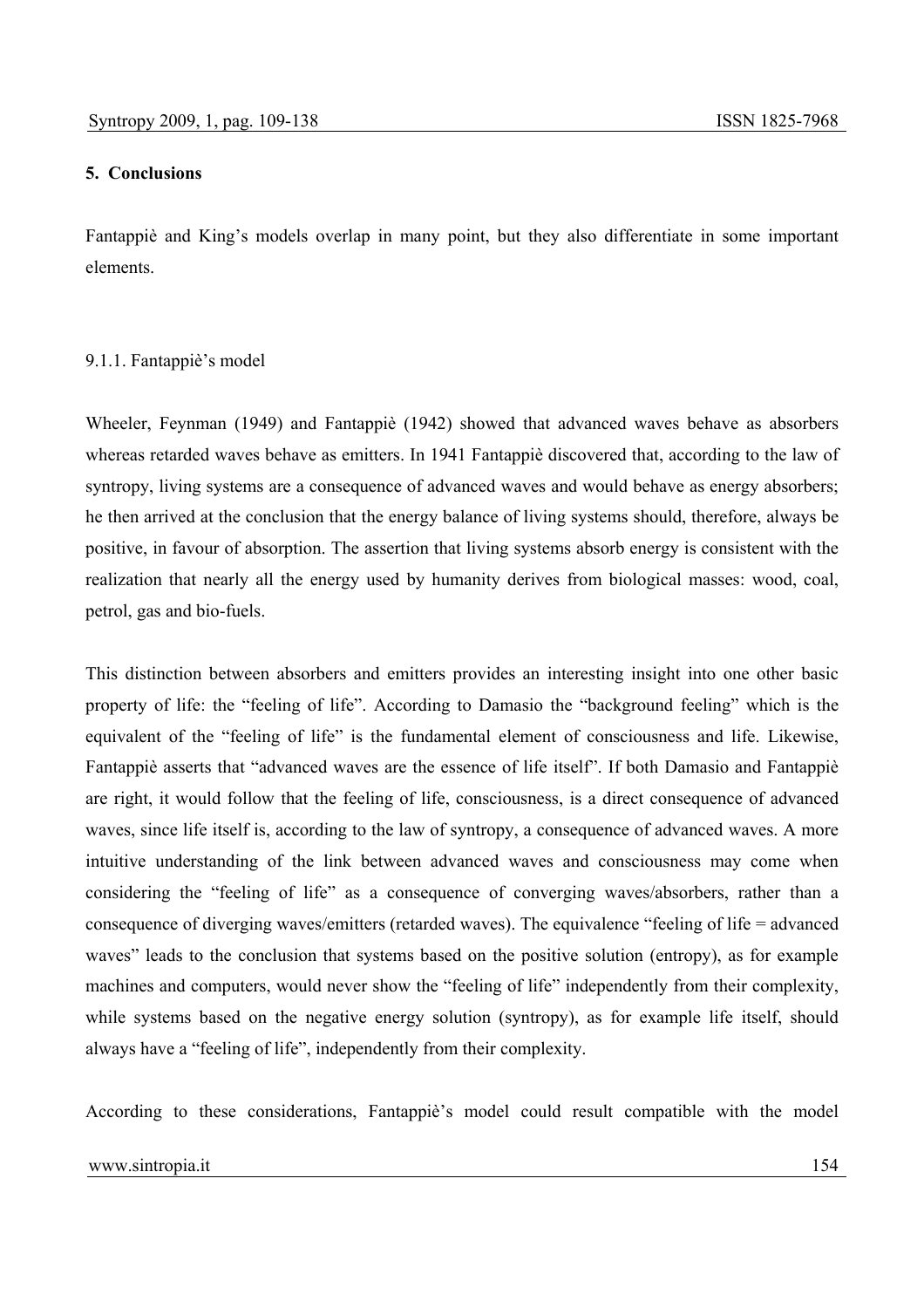suggested by Damasio, and it could even represent an extension and specification of this model. The background feeling described by Damasio would coincide with the feeling of life described by Fantappiè and would take the form of emotions and feelings, localized in the ANS area. The only major difference with Damasio's model is that Fantappiè's hypothesis suggests that emotions and feelings would be, at least in part, the consequence of future states. In his clinical observations, Damasio constantly noted the importance of the future: *the memories of the future, events which are expected, have in each moment a great impact on the autobiographical self. Desires, goals and aims have a strong importance* (Damasio, 1999); *subjects with decision-making deficits show behaviour which could be defined as short-sighted towards the future* (Damasio, 1994).

In conclusion, syntropy could constitute the element which is missing in Damasio's model in order to answer Chalmer's hard problem.

# *9.1.2 King's model.*

Also King's model starts from the dual solution of the Klein-Gordon equation. According to King, the constant interaction between information coming from the past and information coming from the future would place life in front of bifurcations. This constant antagonism between past and future would force humans into a state of free will and consciousness. Consequently consciousness would be a property of all living structures: each cell and biological process would be forced to choose between information coming from the past and information coming from the future (King, 1996).

For example metabolism is divided into:

- Syntropic processes: *anabolism* which includes all the processes which transform simple structures into complex structures, for example nutritive elements into bio-molecules, with the absorption of energy.
- Entropic processes: *catabolism* which includes all the processes which transform higher level structures into lower level structures, with the release of energy.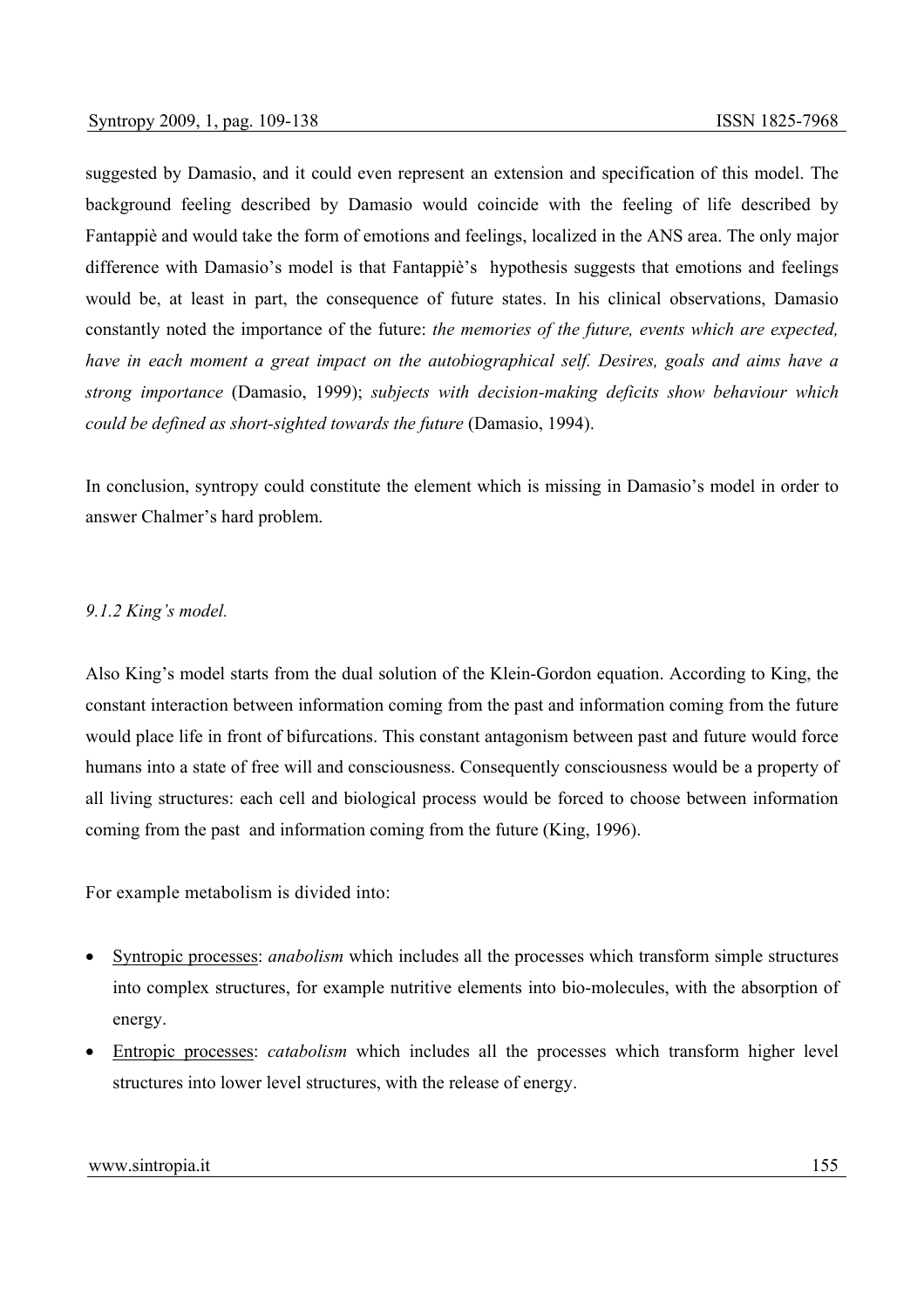As a consequence of this constant state of choice, King suggests that all levels of life are faced with bifurcations and that chaotic variations are the result.

In 1963 the meteorologist Lorenz discovered the existence of chaotic systems which react, in each point of their states, to small variations. Studying, for example, a simple mathematical model of meteorological phenomena, Lorenz found that a small perturbation could generate a chaotic state which would amplify, making weather forecasting impossible (Lorenz, 1963). Analysing these unforeseeable events, Lorenz found the existence of an attractor which he named the "chaotic attractor of Lorenz": this attractor causes microscopic perturbations to be amplified, and interfere with the macroscopic behaviour of the system. Lorenz described this situation with the words: "*The flap of a butterfly's wings in Brazil can set off a tornado in Texas*".

Lorenz's discovery started the science of chaos, which is centred on attractors. In this regard it is interesting to note the contradiction in the way the words "order" and "disorder" are used. In thermodynamics disorder is a property of mechanical deterministic systems, governed by entropy with causes in the past, while order is a property of syntropy and attractors, in which causes are placed in the future. In the science of chaos, on the contrary, order is associated with deterministic systems (entropic systems), while disorder is associated with attractors (syntropic systems). The origin of this contradiction can be found in the fact that in the science of chaos, "ordered" systems are those which can be predicted (a property which is true only within entropic systems), while "disordered" systems are those which cannot be predicted (a property which is true within syntropic systems). The science of chaos links order to entropy and disorder to syntropy; but, as was seen already, as a consequence of the second law of thermodynamics, entropy is linked to disorder and syntropy is linked to order. The fact that syntropic phenomena are attracted by the future and cannot be predicted in a precise and mathematical way is associated at the micro-level with chaos and disorder.

It is interesting to note that the forms of order which syntropy generates at the macro-level are accompanied, at the micro-level, with chaotic / non-deterministic processes.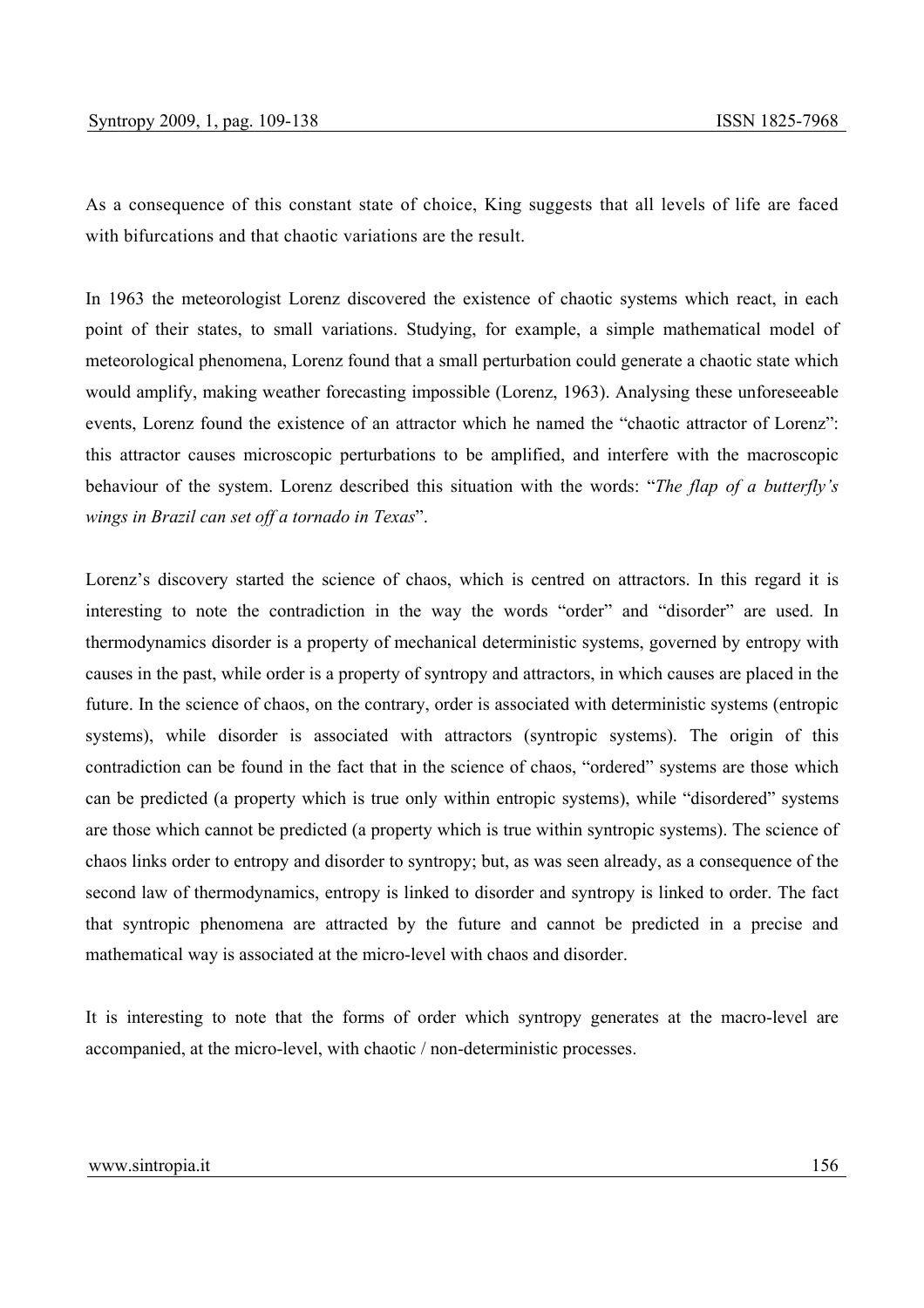Fractal geometry, which was started in the 1970's by Mandelbrot, shows that by inserting attractors in a geometrical system, complex and ordered figures are generated. In fractal geometry an attractor is an operation, a function which tends to a limit which will never be reached (Mandelbrot, 1987). For example, if we repeat the square-root of any positive number except one, the result will tend to one, but never reach it. The number one is therefore the attractor of the square-root of positive numbers. In the same way, if we square a number superior to one the result will tend to infinity, and if we square a number inferior to one the result will tend to zero. Fractal figures are a result of the interaction of attractors introduced into a geometrical figure; fractals show, in a visual way, what happens when syntropy and entropy interact together.

Fractal geometry reproduces some of the most important structures of living systems, and many researchers are arriving at the conclusion that life processes follow fractal geometry: the outline of a leaf, the growth of corals, the form of the brain and the nervous terminations.



Fig. 2 - Note the similarity of these fractal images with brain structures (http://fractalarts.com/).

An incredible number of fractal structures has been discovered, for example:

1. Blood arteries and coronary veins show ramifications which are fractals. Veins divide into smaller veins which divide into smaller ones. It seems that these fractal structures have an important role in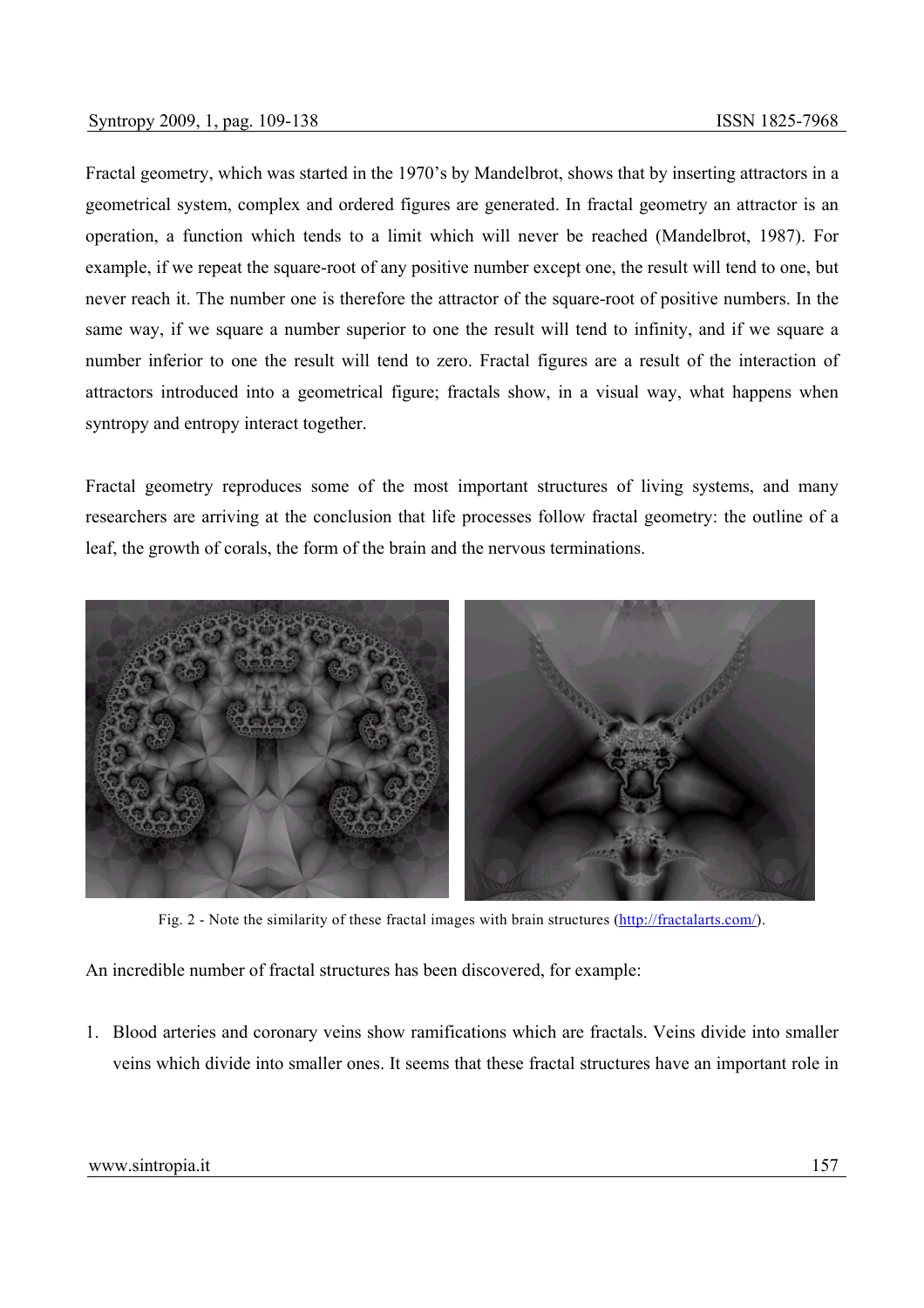the contractions and conduction of electrical stimuli: the spectral analysis of the heart frequency shows that the normal frequency resembles a chaotic structure;

- 2. Neurons show fractal structures: if neurons are examined at low magnifications, ramifications can be observed from which other ramifications depart, and so on;
- 3. Lungs follow fractal designs which can easily be replicated with a computer. They form a tree with multiple ramifications, and with configurations which are similar at both low and high magnifications.

These observations have lead to the hypothesis that the organization and evolution of living systems (tissues, nervous system, etc.) can be guided by attractors (causes placed in the future) in a similar way to that which happens in fractal geometry.

Fractal structures of the human body grow in complexity following the evolution of life. Fractal structures in living organisms probably evolve through limited information which forms part of a complex algorithm, and guides living organisms in their evolution.

The existence of non-local processes is one of the main qualities of the inversion of the time arrow, and could be considered one of the basic qualities of syntropic processes and attractors. Living systems and brain processes are typical expressions of syntropic properties, so it is consistent to consider nonlocality a quality of living systems, and in particular of brain processes.

King states that the supercausal model derived from quantum physics shows that free will is a consequence of the fact that cells are constantly forced to choose between information which comes from the past (diverging waves, emitters/entropy) and information which comes from the future (converging waves, absorbers/syntropy). This constant state of choice gives form to chaotic behaviour on which the conscious brain feeds, a process which is syntropic and not reproducible in a laboratory, or through computational techniques. Chaos is a consequence of the fact that processes are non mechanical and unpredictable. Order is a consequence of the fact that through the presence of attractors the system inevitably evolves towards a reduction of entropy and an increase of differentiation and organization. This fact is particularly evident in brain processes, processes in which chaos, complexity and order coexist. King states that "*The interaction of non contiguous causes shows in the form of an*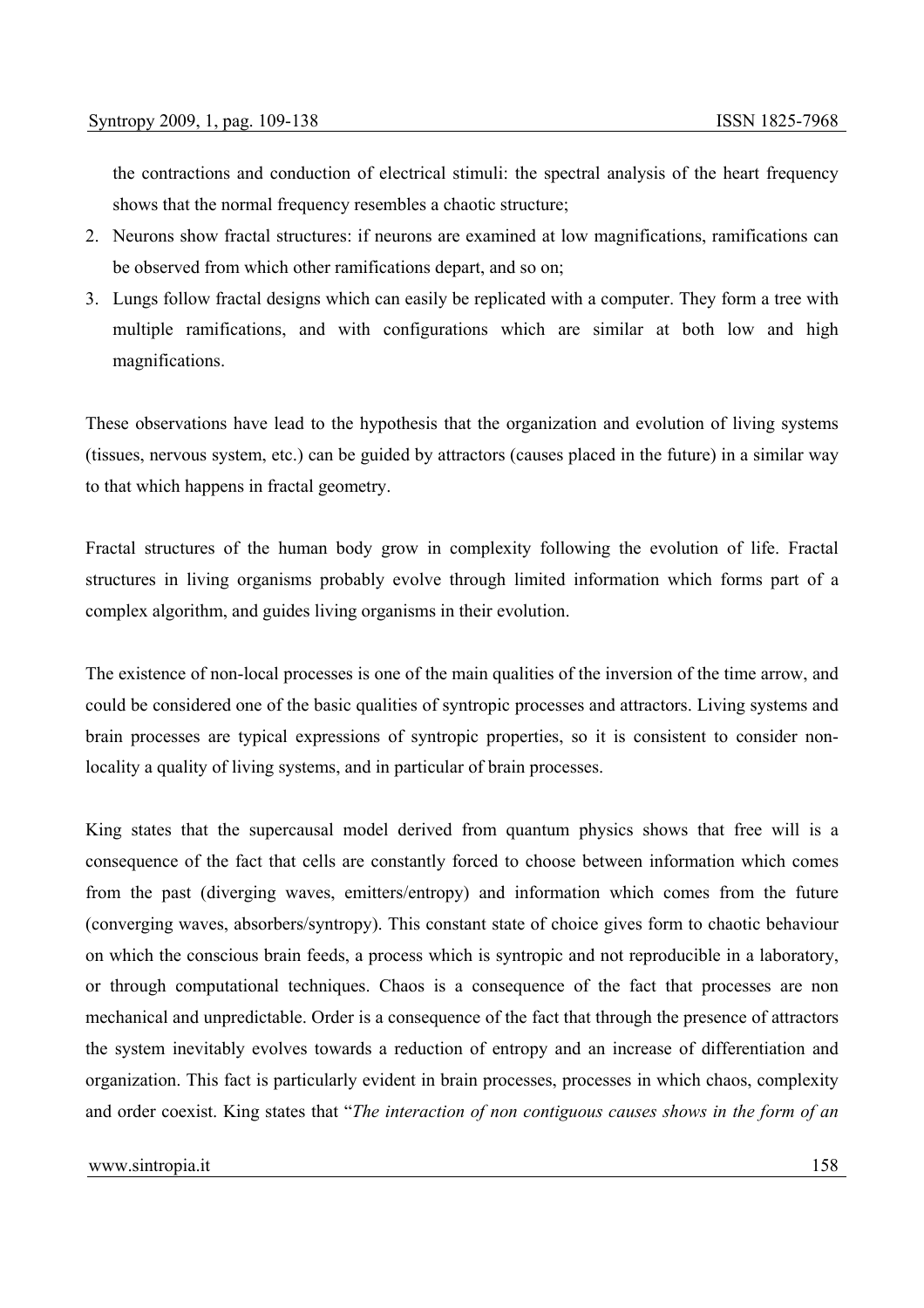*apparently chaotic situation which can therefore be studied only in a probabilistic way. In other words, the chaotic processes which are observed in the neuronal system can be the result of behaviour which is apparently random and probabilistic, since they are non local in space and time. This would allow neuronal networks to connect in a sub-quantum way with non local situations and explain why behaviour results in being non deterministic and non computational.*"

### *9.1.3 Differences between the two models*

According to Fantappiè the "feeling of life" is a property of anticipated waves, while for King consciousness is a consequence of bifurcations and the use of free will. In both cases the feeling of life and consciousness are a consequence of the extension of physics to the negative solution of energy and waves. According to this approach, models which are based only on the positive solution (classical physics), such as computers and mechanical systems, will never be able to answer Chalmers' hard problem about the subjective experience, the feeling of life and consciousness.

Many authors arrive to similar conclusions:

- − Eliano Pessa (1992) underlines: "*how is it possible that perception processes in human beings are so fast when they imply so many different operations and phases of data analysis? How is it possible that, except for exceptional cases, human beings recognize in a correct way, despite the*  fact that in this complex data analysis, in which each phase depends in a crucial way from the *results obtained by the previous phase, an error can easily arise and compromise all the computation? The computational approach does not answer these questions."*
- − In the same way Gigerenzer (2009): "*according to the computational approach, when a baseball player catches a ball he should solve a complex system of differential equations: compute the trajectory of the ball, estimate the initial distance, the initial speed, the angle, the direction and speed of the wind in each point of the trajectory, and perform all these calculations in fractions of a seconds. The brain behaves as if it is able to solve instantaneously several differential equations of which the values, the information necessary for the computation, are unknown, but without*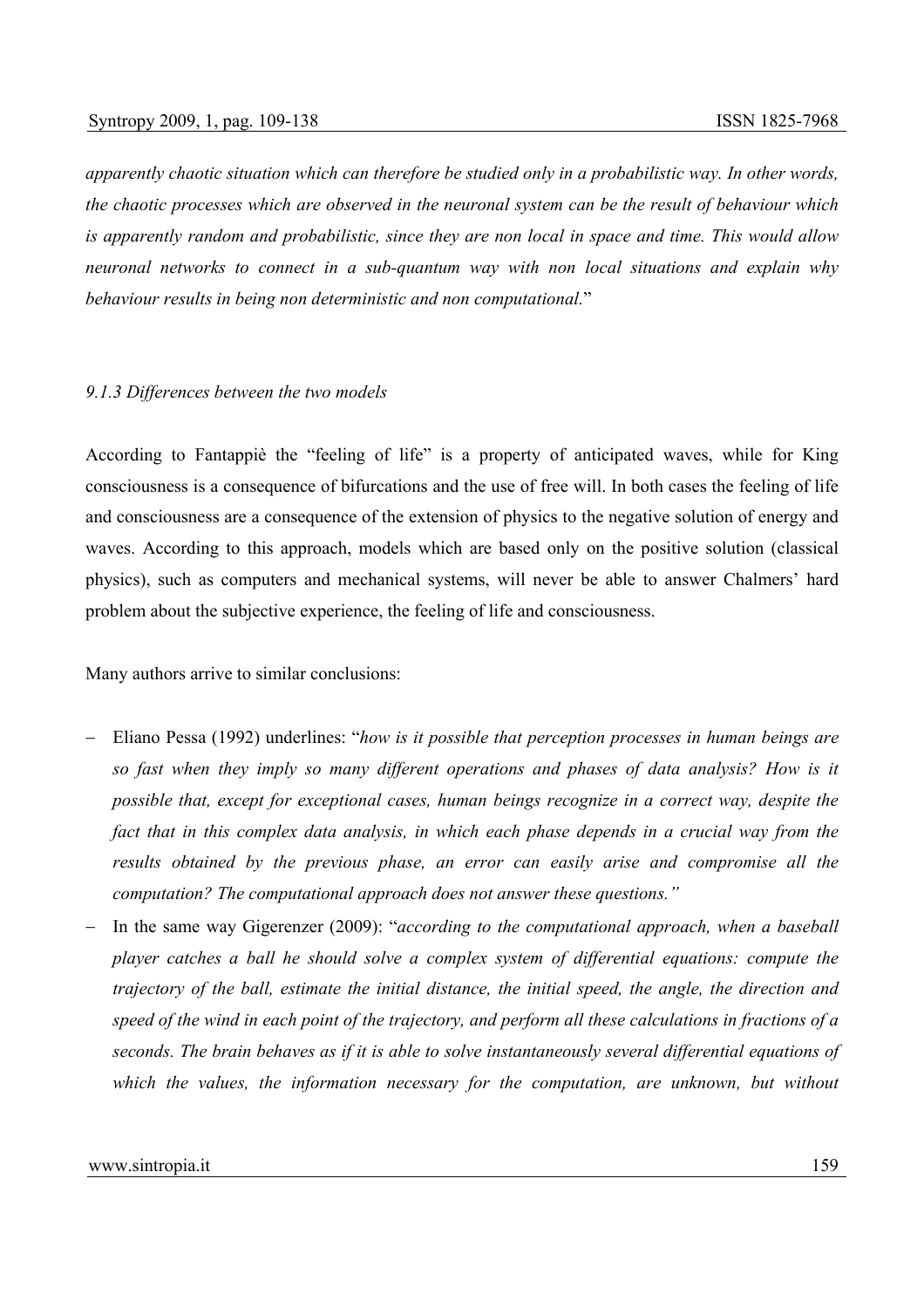*compromising the ability to play. If we ask a baseball player how he manages to catch the ball, generally he is not able to answer."* Trainers know that the best performances are achieved when the player uses intuition. When he is asked to use cognitive processes his abilities are usually reduced.

- − The biologist Rosen (1985), in the book "*Anticipatory systems*" notes that one of the fundamental characteristics of living beings is that of anticipating future events: *It is obvious that one of the most peculiar characteristics of living systems is its dependency on future states and not only on past states"* and arrives at the conclusion that this ability, well known in the field of biology, cannot be reduced to computational processes or predictive models.
- Damasio, in the Destartes' Error, underlines the role of emotions in decision making and the fact that when emotional signals are not perceived properly, because of brain injuries, subjects develop decision making deficits. Damasio uses the expression "short sight towards the future" in order to describe decision making deficits which arise when subjects are not able to perceive emotional feelings. A broad literature now links these emotional signals (somatic markers) to decision making processes and shows that the most efficient decisions are usually guided by emotional signals.

In the volume *Filters and Reflections. Perspectives on Reality* published by the International Consciousness Research Laboratory (ICRL) of Princeton, a "supercausal" model of consciousness based on Fantappiè's and Chris King's hypothesis of a continuous interaction of information coming from the past and information coming from the future is suggested (Vannini and Di Corpo, 2009). According to this model the mysteries of cognitive processes, such as binding, can be explained as a consequence of the properties of anticipated waves, properties which we constantly use in our daily life without being aware of it.

It is obvious that the opening of science to the negative solution of energy results in a change of paradigm. Scientists who have proposed this change, in spite of the experimental evidences which support it, have experienced forms of exclusion and censorship within the academic world. These reactions are described by Fantappiè and many other researchers and scientists.

Nevertheless it is also true that the only criteria which allows to distinguish between what it is true and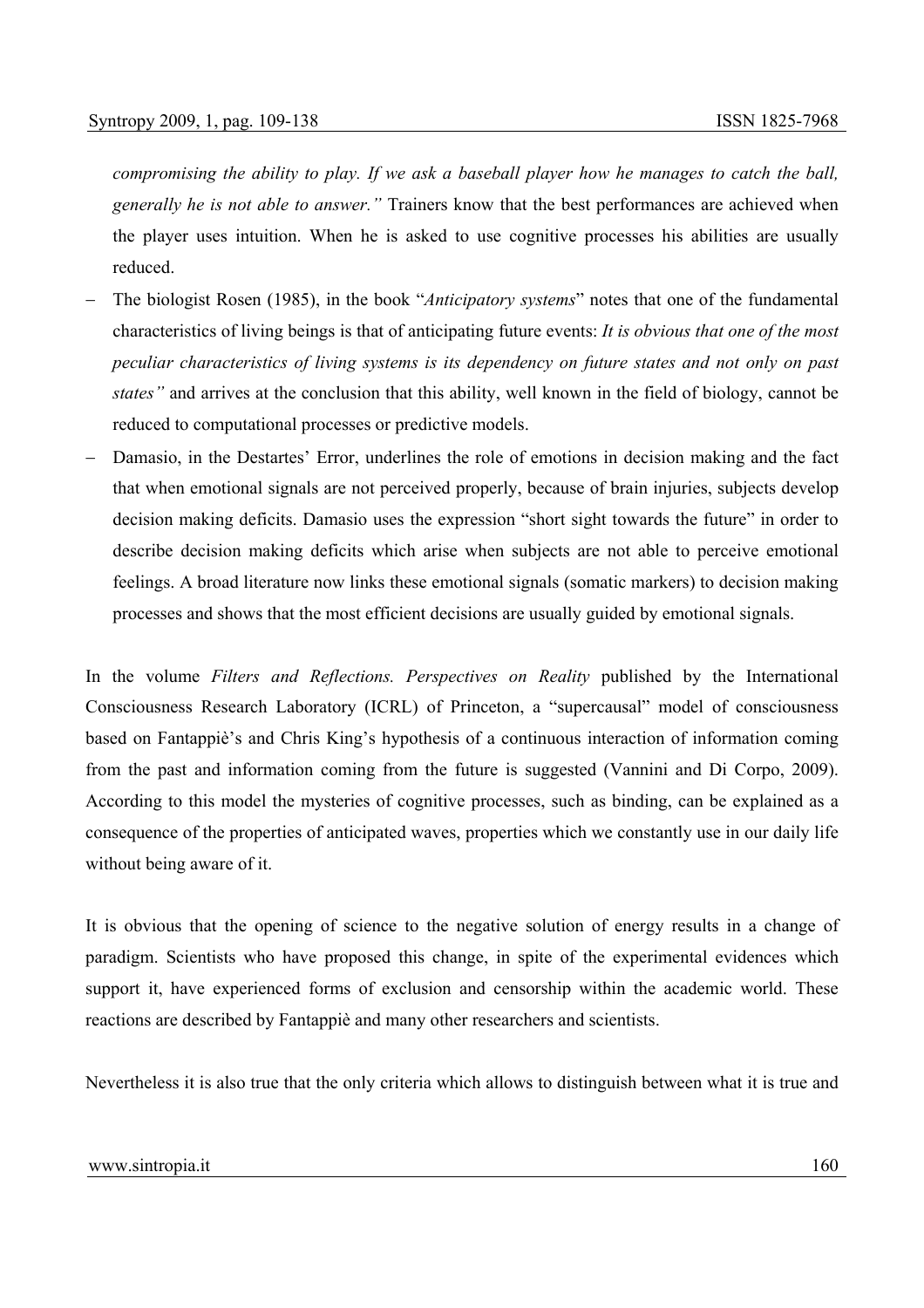what it is false is the experimental method, the scientific method. If the scientific method supports this change of paradigm it will inevitably take form.

After four hundred years it seems that the experimental method has not yet entered fully into our academic culture. As was shown, physicists tend to refuse any evidence which contradicts classical causation. The law of syntropy redefines the concept of causality, adding to classical causation, which moves from the past to the future, also causes which move backwards, from the future to the past. If this redefinition of causality is true, as it seems to be according to the results of the experiments discussed in this work, and which other researchers have found in independent research work, the consequences are "tremendous", as Fantappiè says, not only in the field of physics, but also in biology, psychology and in the social sciences.

#### **Bibliography**

- Amir D. Aczel (2004) *Entanglement: il più grande mistero della fisica,* Raffaello Cortina Editore, Milano 2004;
- Anderson C.D. (1932) *The apparent existence of easily deflectable positives*, Science, 76:238 (1932);
- Arcidiacono G. ed S. (1991) *Entropia, Sintropia ed Informazione,* Di Renzo Editore, Roma 1991;
- Armour J.A. (2004) *Cardiac neuronal hierarchy in health and disease*, American journal of physiology, regulatory, integrative and comparative physiology. Aug. 2004; 287 (2), p. 262-71;

Arndt M. e Zeilinger A. (2005) *Probing the limits of the quantum world*, PhysicsWorld, Marzo 2005, p. 35-42;

- Arntz W., Chasse B. e Vincente M. (2006) *Bleep,* Macro Edizioni, Cesena 2006;
- Aspect A. (1982) *Experimental Realization of Eintestein-Podolsky-Rosen-Bohm Gedanken-experiment,*  Physical Review Letters, vol. 49, 91, 1982;
- Atmanspacher H., Bishop R. (2002) *Between Chance and Choice*, Imprint Academic, UK, p. 92.
- Baaquie B., Martin F. (2005) *Quantum Psyche. Quantum Field Theory of the Human Psyche*, NeuroQuantology, Vol 3(1): 7-42;
- Baggott J. (2003) *Beyond measure*, Oxford University Press, p. 171;

Bechara A., Tranel D., Damasio H. e Damasio A.R. (1996) *Failure to Respond to Anticipated Future*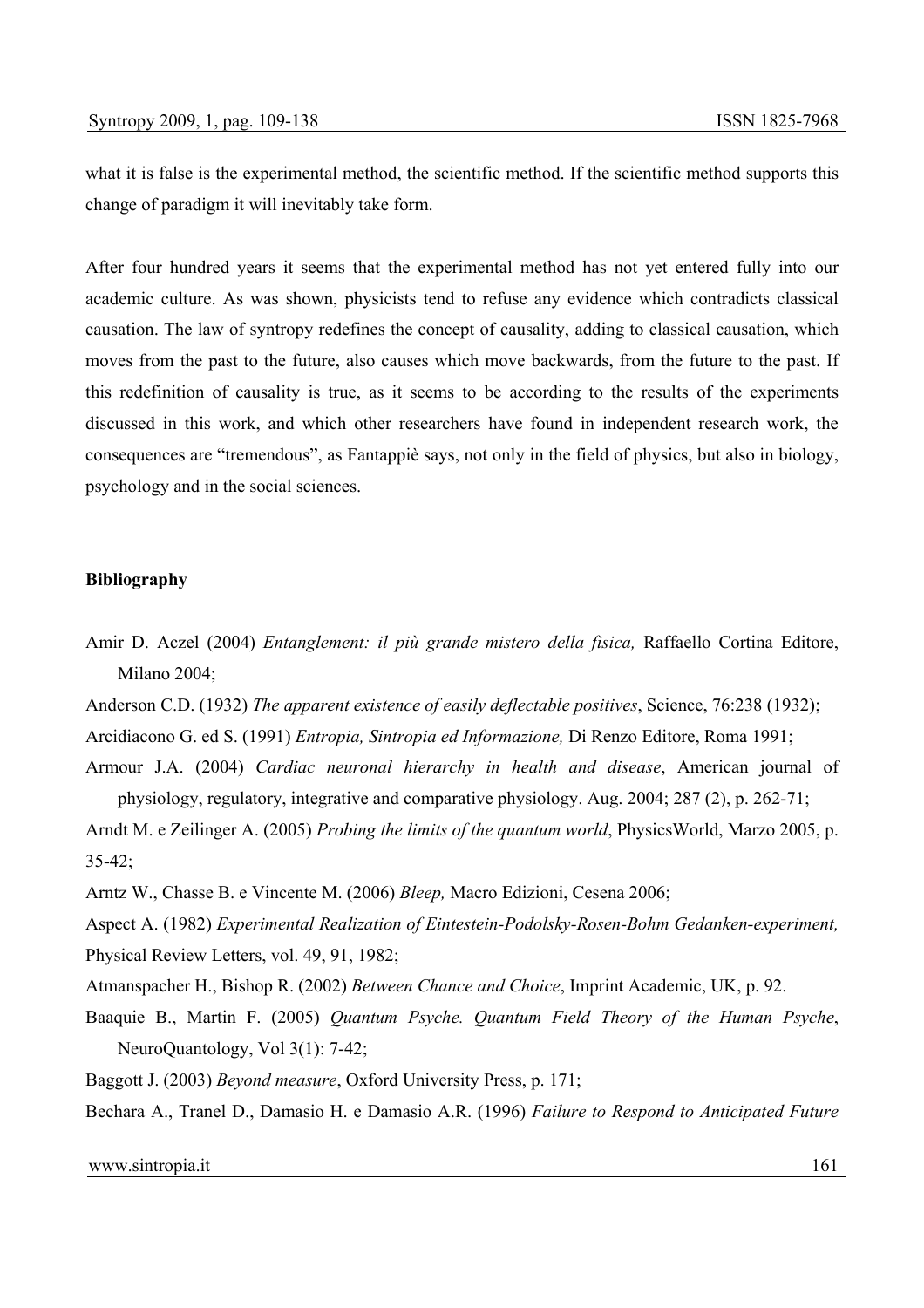*Outcomes Following Damage to Prefrontal Cortex*, Cerebral Cortex, 1996, vol. 6, no. 2, p. 215;

- Bechara A., Damasio H., Tranel D. e Damasio A.R. (1997) *Deciding Advantageously before Knowing the Advantageous Strategy*, Science, 1997, vol. 275, p. 1293;
- Bechara A., Damasio H., Tranel D. e Damasio A.R. (2005) *The Iowa Gambling Task and the somatic marker hypothesis: some questions and answers*, Trends in Cognitive Sciences, vol. 9: 4, April 2005;
- Bierman D.J. e Radin D.I. (1997) *Anomalous anticipatory response on randomized future conditions.*  Perceptual and Motr Skills, 84, 689-690;
- Blanchard E.B., Wulfert E., Freidenberg B.M., et al. (2000) *Psychophysiological Assessment of Compulsive Gamblers' Arousal to Gambling Cues: A Pilot Study*, Appl. Psychophysiol. Biofeedback, 2000, vol. 25, no. 3, p. 155;
- Bohm D. (1980) *Wholeness and the implicate order*, Routledge, Oxford 1980;
- Bohm D. e Hiley B.J. (1993), *The Undivided Universe*, Routledge, London, p. 275-276;
- Bondi M. (1998) *The role of synaptic junctions in the identification of human consciousness*. Biology Forum, Vol. 91: 329-334;
- Bondi M. (2005) *Quantum Electrodynamics and Unified Synaptic Channel in the identification of Consciousness,* NeuroQuantology, Vol. 3(2): 119-133;
- Capra F. (1992) *Il punto di svolta,* Feltrinelli, Milano 1992;
- Cattell R.B. (1976) *The scientific use of factor analysis in behavioural and life sciences*, Plenum Press, New York 1976;
- Chalmers D. (1995) *Facing up to the Problem of Consciousness*, in *Journal of Consciousness Studies*, 1995, 2, 3, pag. 201;
- Chalmers D. (1996) *La mente cosciente*, McGraw-Hill Italia, Milano 1996;
- Cleeremans A. (2003) *Implicit Learning,* Encyclopedia of Cognitive Science, Nature Publishing, London 2003;
- Corbucci M., Iacarelli G. e Cavalieri G. (2005), *Il trasmettitore a SPIN*, Scienza e Conoscenza, novembre 2005, p. 16-21.
- Cramer J.G. (1986) *The Transactional Interpretation of Quantum Mechanics*, Reviews of Modern Physics, Vol. 58: 647-688;
- Cramer J.G. (2006) *What's done is done… or is it?*, New Scientist, 30 September 2006, pp. 6-10;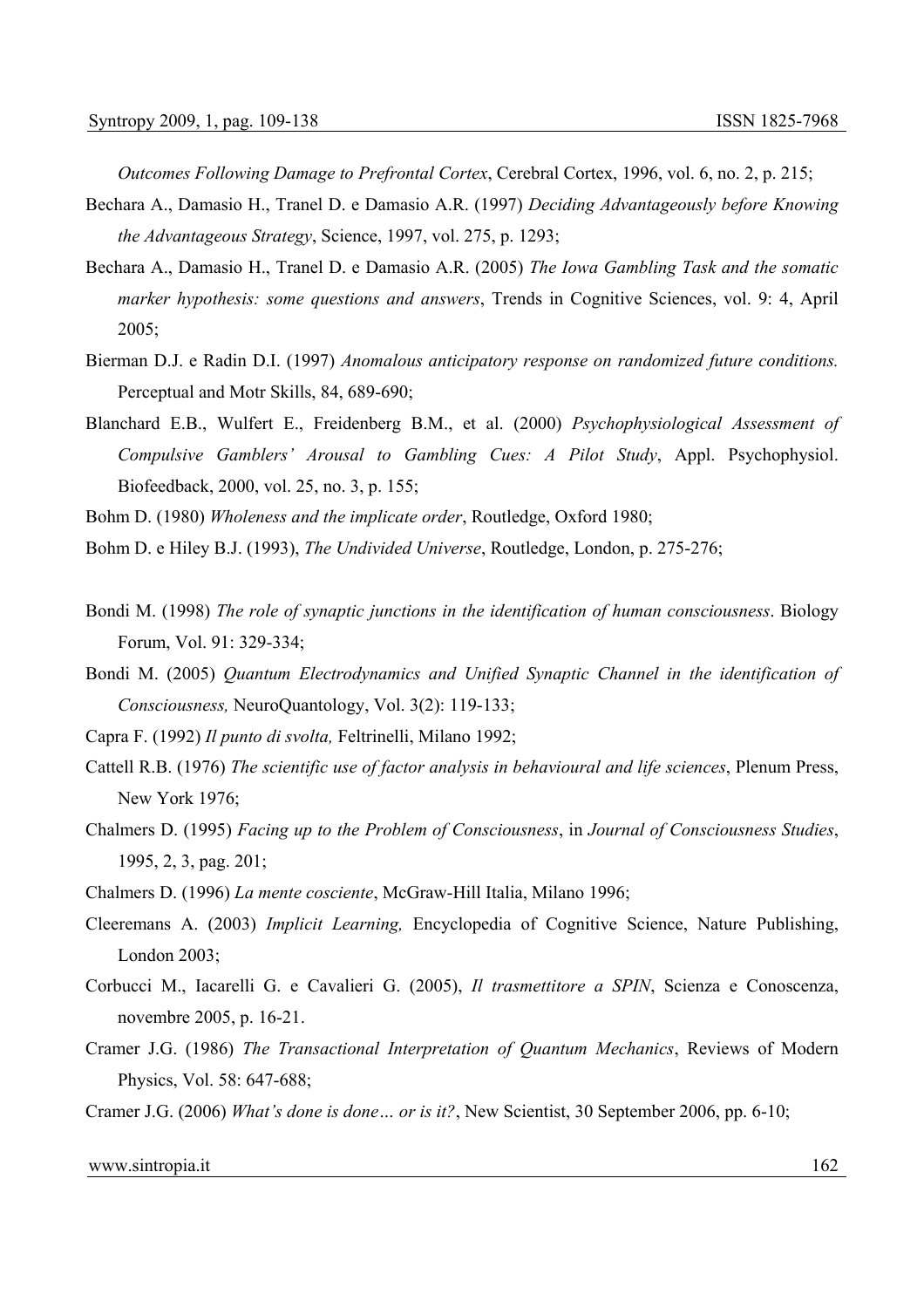Culbertson J. (1963) *The minds of robots*, University of Illinois Press 1963;

- Culbertson J. (1976) *Sensations, memories and the flow of time*, Cromwell Press, Trowbridge, UK 1976;
- Damasio A.R. (1994) *Descarte's Error. Emotion, Reason, and the Human Brain,* Putnam Publishing, 1994;
- Damasio A.R. (1999) *The Feeling of What Happens. Body and Emotion in the Making of Consciousness*, Heinenann, London 1999;
- De Beauregard O. (1953) *Comptes Rendus* 236, 1632-1634;
- De Beauregard O.C. (1957), *Théorie synthetique de la relatività restrinte et des quanta*, Gauthier Villars, Paris 1957 ;
- De Beauregard C. (1977) *Time Symmetry and the Einstein Paradox*, Il Nuovo Cimento (42B);
- Dummett M. (1954) *Can an Effect Precede its Cause*, Proceedings of the Aristotelian Society (Supp. 28);
- Eccles J.C. (1970), *Facing reality,* Springer, New York 1970;
- Eccles J.C. (1989) *Evolution of the brain*, Routledge, Oxford 1989;
- Eccles J.C. (1994) *The self and its brain*, Springer, Berlin, Germany 1994;
- Eddignton A. (1927) *The Nature of the Physical world*, Ann Arbor Paperbacks, University of Michigan Press, Ann Arbor 1958;
- Eddington A. (1935) *New Pathways in Science.* Cambridge Univ. Press 1935;
- Edelman G.M. e Tononi G (2000) *A Universe of Consciousness*, Basic Books, 2000;
- Einstein A. (1916) *Relatività, esposizione divulgativa,* Universale Bollati Boringhieri, Torino 1967;
- Ercolani A.P., Areni A. e Leone L. (2002) *Statistica per la psicologia. Statistica inferenziale e analisi dei dati*, Il Mulino, Bologna 2002;
- Fantappiè L. (1942) *Sull'interpretazione dei potenziali anticipati della meccanica ondulatoria e su un principio di finalità che ne discende*. Rend. Acc. D'Italia, n. 7, vol 4;
- Fantappiè L. (1943) *Teoria unitaria de la causalidad y findalidad en los fenomenos fisicos y biologicos, fundata en la mecanica ondulatoria y relativista*. Rev. Mat. Hispano-Americana, s. 4, t. 3;
- Fantappiè L. (1944a) *Principi di una teoria unitaria del mondo fisico e biologico.* Humanitas Nova, Roma 1944;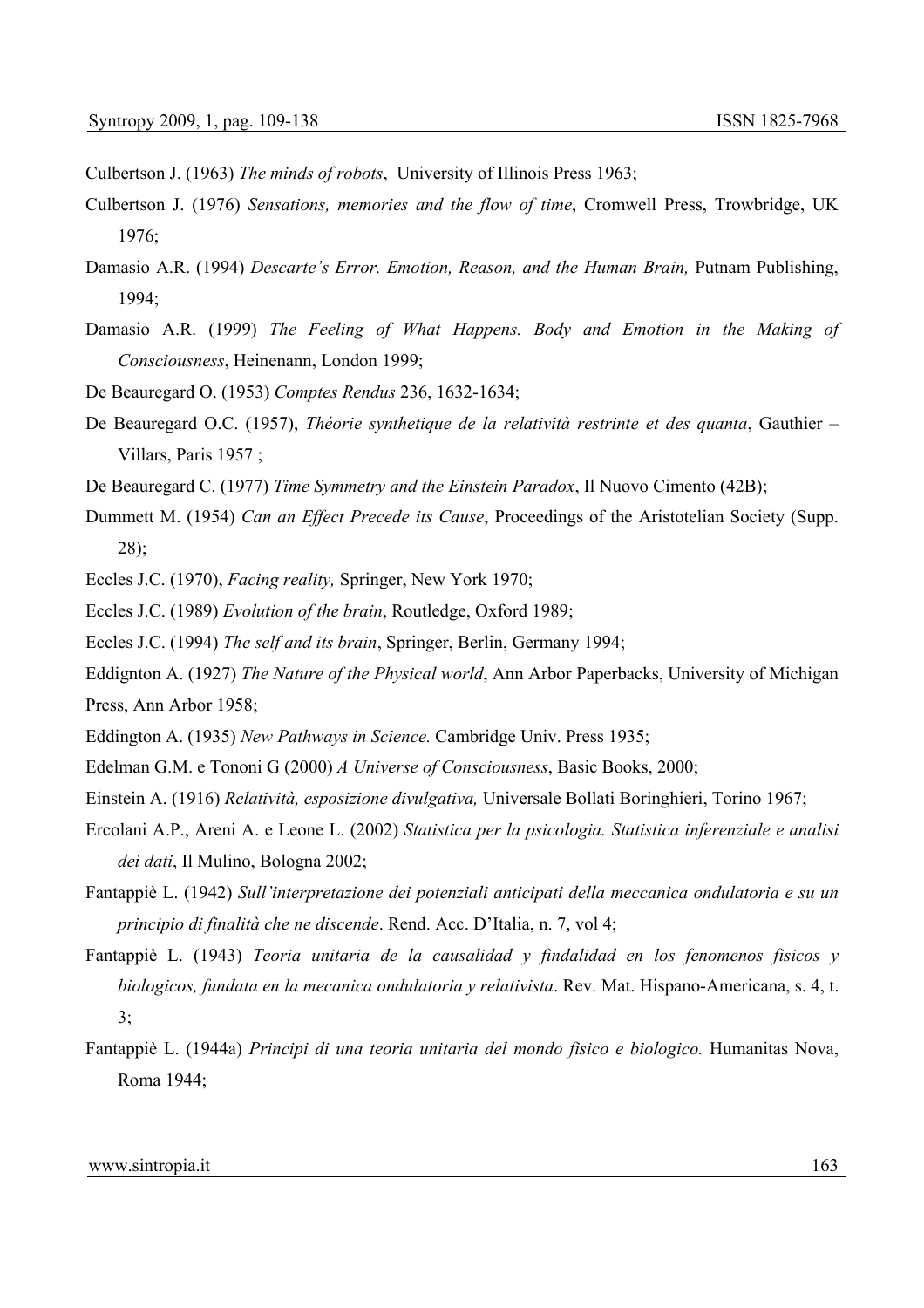- Fantappiè L (1944b) *Principi di una teoria unitaria del mondo fisico e biologico*, Di Renzo Editore, Roma 1991;
- Fantappiè L. (1945) *La nuova teoria unitaria dei fenomeni naturali*. Orientamenti culturali, Roma, vol. I, f. 6, 1945;
- Fantappiè L. (1947a) *Visione unitaria del mondo e della vita. Conferenza*, ed. Studium Christi, Roma 1947;
- Fantappiè L. (1947b) *Una nuova teoria unitaria*, Rec. Responsabilità del Sapere, anno I, f. 1-2, Roma 1947;
- Fantappiè L. (1948) *Il problema sociale alla luce della nuova teoria unitaria*. Responsabilità del Sapere, anno II, f. 9, Roma, 1948;
- Fantappiè L. (1955a) *Conferenze scelte,* Di Renzo Editore, Roma 1993;
- Fantappiè L. (1955b) *L'eterno nel tempo,* Pro Civitate Christiana, Assisi 1955;
- Faye J., Scheffler U. e Urchs M. (1994). *Logic and Causal Reasoning*. Wiley-VCH. ISBN 3050025999;
- Feynman R. (1949) *The Theory of Positrons*, Physical Review 76: 749;
- Feynman R. (2001) *Meccanica Quantistica,* in *La fisica di Feynman,* Vol.III, Zanichelli, Bologna 2001;
- Flanagan B.J. (2003) *Multi-Scaling, Quantum Theory, and the Foundations of Perception*, NeuroQuantology, Vol. 1(4): 404-427;
- Frautschi S. (1982) *Entropy in an expanding universe*, Science, vol. 217, Aug. 13, 1982, 593-599;
- Freeman W. (2000) *Come pensa il cervello*, Einaudi, Milano 2000;
- Fröhlich H. (1968) *Long range coherence and energy strorage in biological systems*, Int. J. Quantum Chemistry, Vol2: 641-649;
- Galileo Galilei (1979) *Il Saggiatore,* a cura di Libero Sosio, Feltrinelli, Milano 1979;
- Gamow G. (1990) *Trent'anni che sconvolsero la fisica,* Zanichelli, Bologna 1990;
- Ghirardi G.C. (2003) *Un'occhiata alle carte di Dio,* Il Saggiatore, Milano 2003;
- Gigerenzer G (2009) *Decisioni Intuitive*, Raffaello Cortina Editore, Milano 2009;
- Gribbin J. (2004) *Q come Quanto: dizionario enciclopedico illustrato di fisica quantistica,* Macro Edizioni, Cesena 2004;
- Hameroff, S.R. (1982) e Watt R.C., *Information processing in microtubules,* J. Theor. Biol., 98:549- 561;

```
www.sintropia.it 164
```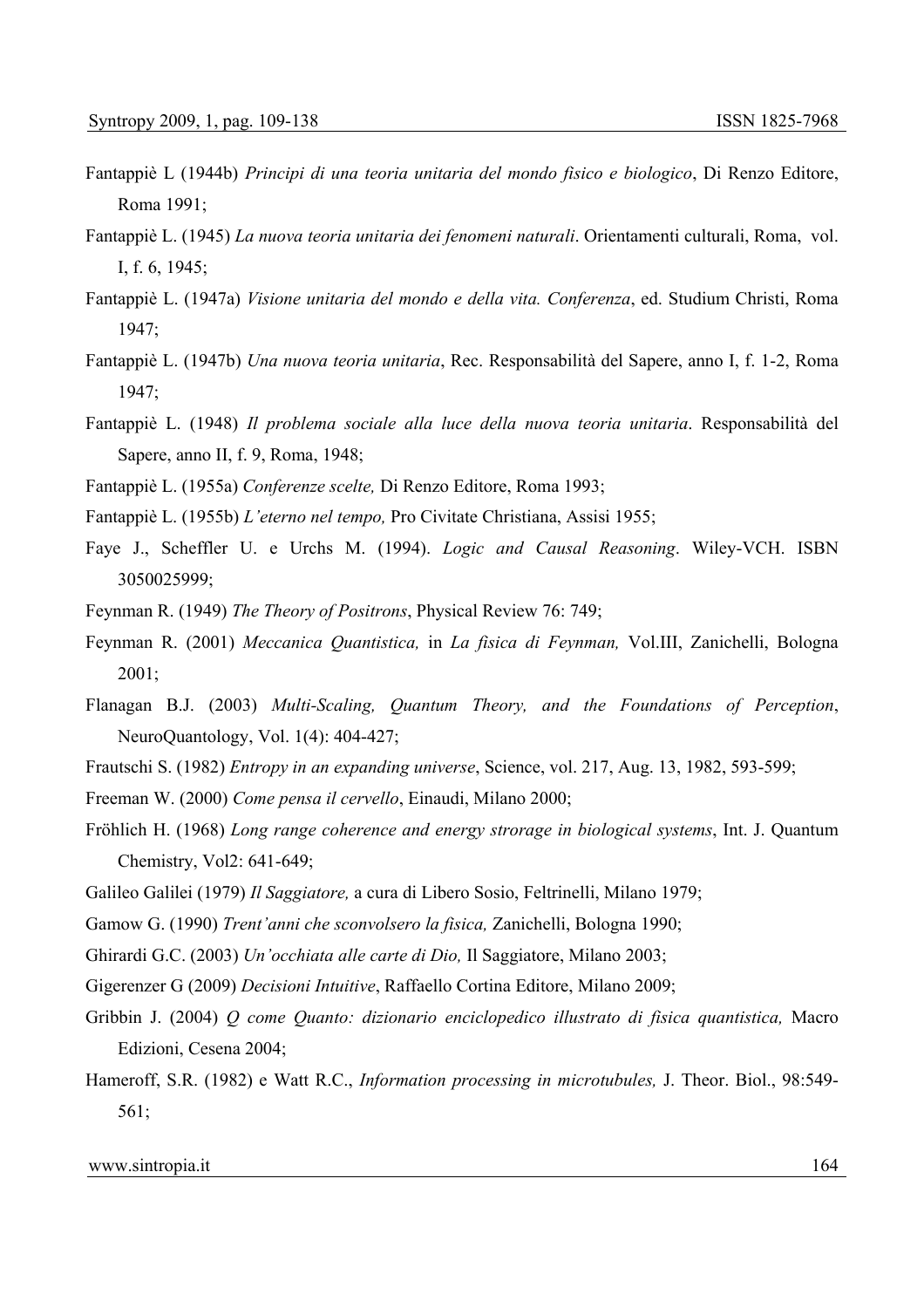- Hameroff S.R., Penrose R. (1995) *Orchestrated reduction of quantum coherence in brain microtubules: A model for consciousness*. Neural Network World, Vol. 5(5): 793-804;
- Hameroff S. (1998) *Quantum computation in brain microtubules: the Penrose-Hameroff model of consciousness*, Phil. Trans. R. Soc. Lond Vol. 356: 1869-1896;
- Hameroff S. (1998) *Consciousness, the brain and spacetime geometry*, in The Annals of the New York Accademy of Sciences, Special Issue Cajal and Consciousness;
- Hameroff S., Penrose R. (2003) *Conscious events as orchestrated space-time selections*, NeuroQuantology, Vol. 1(1): 10-35;
- Hameroff S. (2007) *Orchestrated reduction of quantum coherence in brain microtubules*, NeuroQuantology, Vol. 5(1): 1-8;
- Hari S. (2008) *Eccles's Psychons Could be Zero-Energy Tachyons*, NeuroQuantology, Vol. 6(2): 152- 160;
- Herbert N. (1987) *Quantum Reality: Beyond the New Physics*, American Journal of Physics, Vol. 55(5): 478-479;
- Herzog T. J. et al. (1995) *Complementarity and the Quantum Eraser*, Physics Review Letters 75 (17): 3034–3037;
- Hu H. e Wu M. (2004) *Spin as Primordial Self-Referential Process Driving Quantum mechanics, Spacetime Dynamics and Consciousness*, NeuroQuantology, Vol. 2 (1): 41-49;
- Ioannidis J.P.A. (2005), *Contradicted and Initially Stronger Effects in Highly Cited Clinical Research*, JAMA. 2005; 294: 218-228;
- Jahn R. e Dunne B. (1997) *Science of Subjective,* Journal of Scientific Exploration, Vol. 11, No. 2, pp. 201–224, 1997;
- James S., Spottiswoode P. e May C. (2003) *Skin Conductance Prestimulus Response: Analyses, Artifacts and a Pilot Study,* Journal of Scientific Exploration, Vol. 17, No. 4, pp. 617-641;
- Janis I.L. e Mann L. (1977) *Decision-making: a psychological analysis of conflict, choice, and commitment*, New York: Free Press 1977;
- Järvilehto T. (2004) *Consciousness and the Ultimate Essence of Matter*, NeuroQuantology, Vol. 2(3): 210-218;
- Jibu M. e Yasue K. (1995) *Quantum brain dynamics and consciousness*, in Advances in Consciousness Research, Vol.3, John Benjamins Publishing Company, Amsterdam;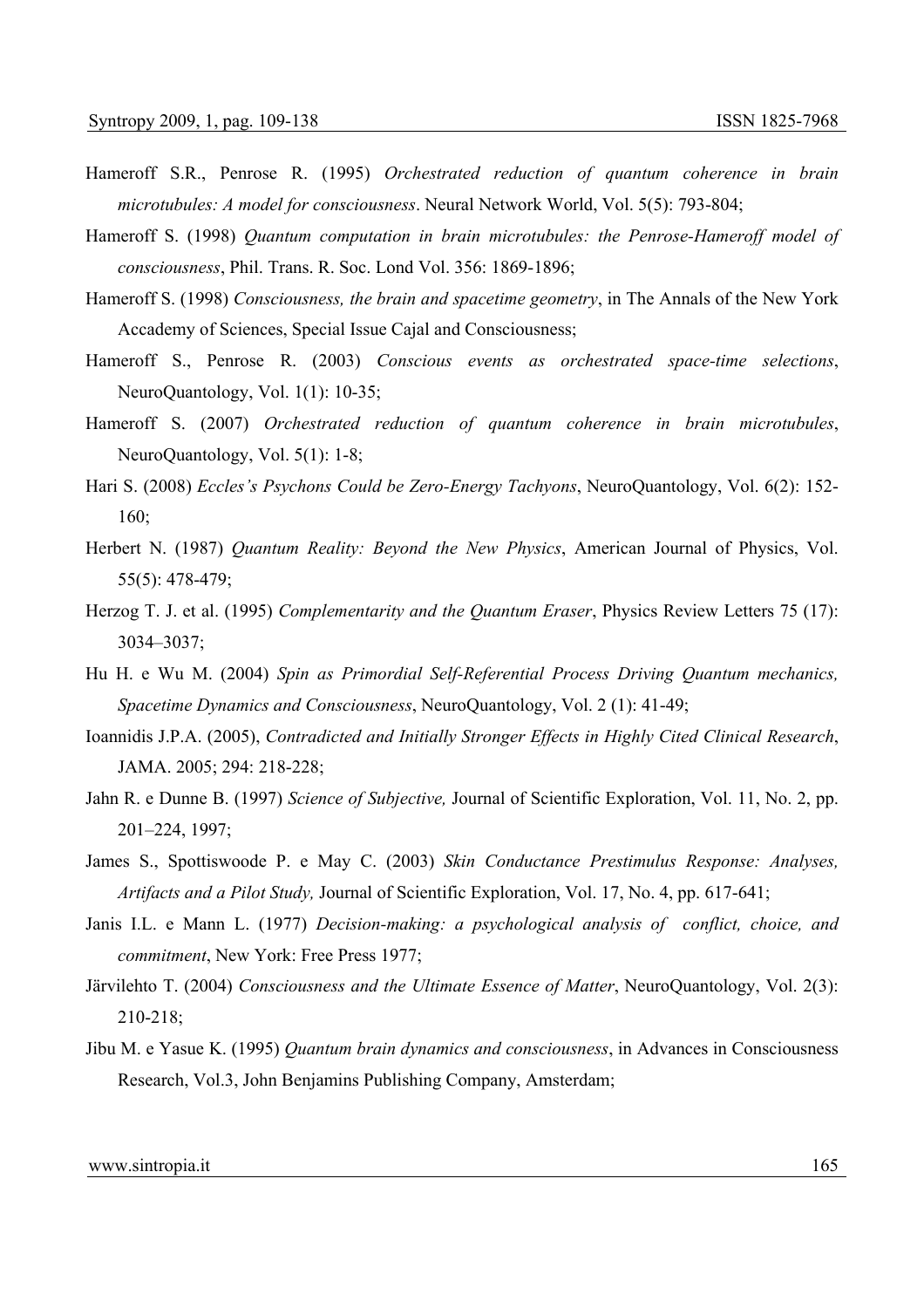- Kaivarainen A. (1992) *Mesoscopic theory of matter and its interaction with light. Principles of selforganization in ice, water and biosystems*, Finland: University of Turku;
- Kaivarainen A. (2005) *Hierarchic Model of Consciousness*, NeuroQuantology, Vol. 3(3): 180-219;
- King C.C. (1989) *Dual-Time Supercausality*, Physics Essays, Vol. 2(2): 128-151;
- King C.C. (1990) *Did Membrane Electrochemistry Precede Translation?* Origins of Life & Evolution of the Biosphere Vol. 20: 15-25;
- King C.C. (1991) *Fractal and Chaotic Dynamics in the Brain*, Prog Neurobiol, Vol. 36: 279-308;
- King C.C. (1996a) *Fractal neurodyamics and quantum chaos: Resolving the mind-brain paradox through novel biophysics*, In E. Mac Cormac and M. Stamenov (Eds.), Fractals of brain, fractals of mind, Advances in Consciousness Research, 7, John Benjamin Publishing Company, Amsterdam;
- King C.C. (1996b) *Quantum Mechanics, Chaos and the Conscious Brain*, J Mind and Behavior, Vol. 18: 155-170;
- King C.C. (2003) *Chaos, Quantum-transactions and Consciousness*, NeuroQuantology, Vol. 1(1): 129- 162;
- Kuhn T. (1978) *La struttura delle rivoluzioni scientifiche,* Einaudi, Torino, 1978;
- Laplace P.S. (1795), *A philosophical Essay on Probabilities,* Springer-Verlag, New York, 1995;
- LeDoux J. (1996) The emotional brain: the mysterious underpinnings of emotional life, New York: Simon and Schuster 1996;
- Lockwood M. (1989) *Mind, brain and the quantum*, Basil Blackwell, Oxford 1989;
- Lorenz E. (1963) *Deterministic Nonperiodic Flow*, Journal of the Atmospheric Sciences, 1963, Vol.20, No.2, pp.130-140;
- Lotka A.J. (1925) *Elements of Physical Biology*, Williams & Wilkins Co, Baltimore, reprinted in 1956 as Elements of Mathematical Biology, Dover Publications, New York;
- Luisi Pier Luigi (2003) *Autopoiesis: a review and a reappraisal,* Naturwissenschaften, 90:49–59;
- Mac Cormac E.R. e Stamenov M.I. (1996) *Fractals of Brain, fractals of mind,* in *Advances in counsciousness research,* Vol.7, John Benjamins Publishing Company, Amsterdam 1996;
- Mandelbrot B.B. (1987) *Gli oggetti frattali*, Einaudi, Torino 1987;
- Mann L. (1992) *Stress, affect, and risk taking*, in *Risk-taking behaviour* (Frank YJ, ed.), pp. 202-230. Chichester: Johm Wiley & Sons 1992;
- Marshall, I.N. (1989) *Consciousness and Bose-Einstein Condensates*, New Ideas in Psychology, Vol. 7 : 73–85;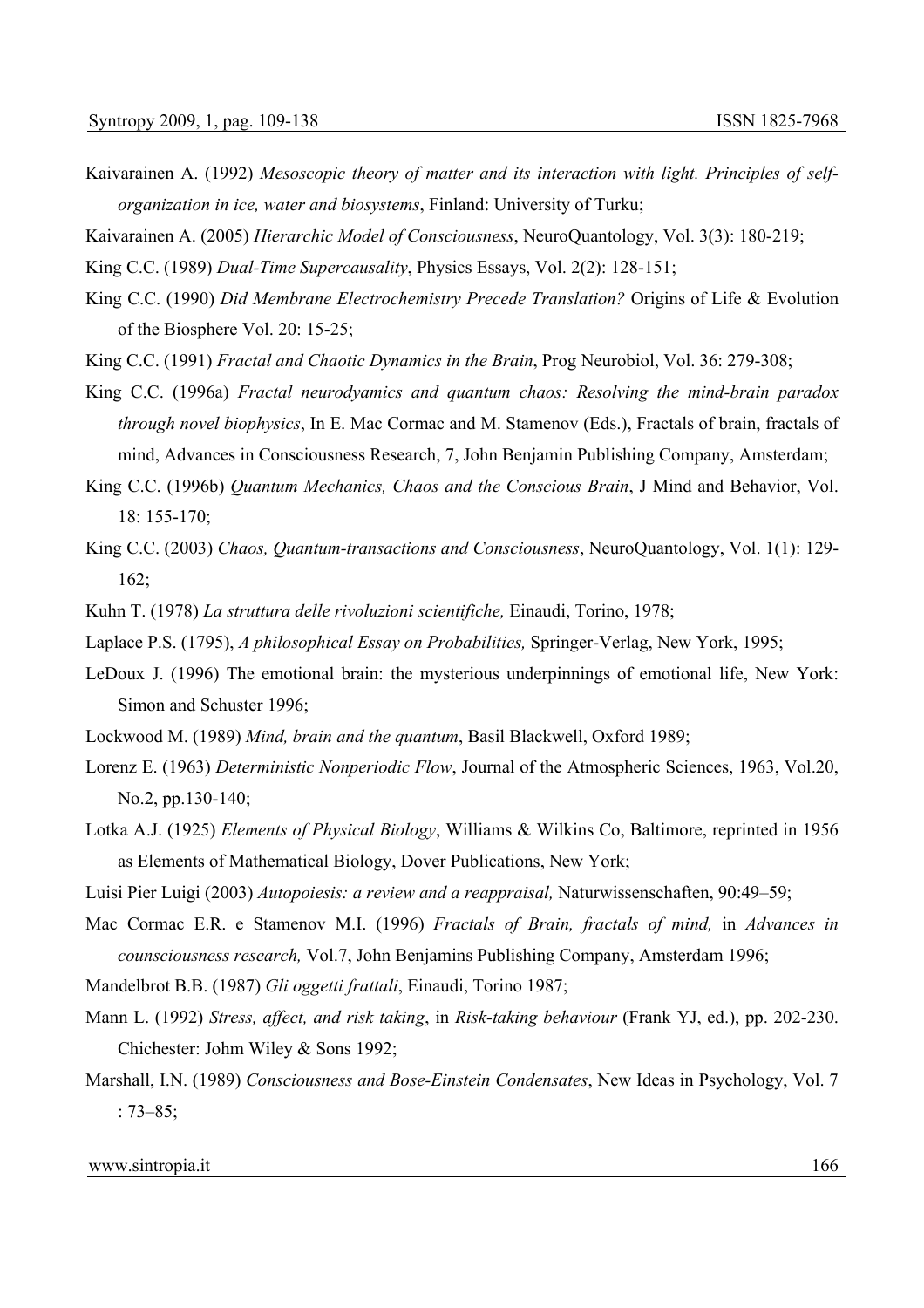Marshall I.N., Zohar D. (1994) *Quantum Society*, William Morrow, New York 1994;

- Maturana H. e Varela F. (1980) *Autopoiesis and Cognition: The Realization of the Living*, Boston Studies in the Philosophy of Science, vol. 42, 1985;
- Maturana H e Varela F. (1984) *L'albero della conoscenza*, Garzanti Editore, Milano 1987;
- McCratly R., Atkinson M. e Bradely R.T. (2004) *Electrophysiological Evidence of Intuition: Part 1*, Journal of Alternative and Complementary Medicine; 10(1): 133-143;
- McCratly R., Atkinson M. e Bradely R.T. (2004) *Electrophysiological Evidence of Intuition: Part 2*, Journal of Alternative and Complementary Medicine; 10(2):325-336;
- Mender D. (2007) *Decentering the subject of physics*, NeuroQuantology, Vol. 5(1): 175-181;
- Monod J. (1974) *Il caso e la necessità*, Oscar Mondatori, Milano 1974;
- Nambu Y. (1950) *The Use of the Proper Time in Quantum Electrodynamics*, Progress in Theoretical Physics  $(5)$ ;
- Newton I. (1686), *Principi matematici della filosofia naturale*, a cura di A. Pala, UTET, Torino, 1965;
- Newton I. (1704), *Scritti di ottica*, a cura di A. Pala, UTET, Torino 1978;
- Olivetti Belardinelli M. (1991) *La costruzione della realtà,* Bollati Boringhieri Editore, Torino 1991;
- Peijnenburg J. (1999) *Shaping Your Own Life*, Metaphilosophy vol. 37;
- Penrose R. e Isham C. (1989) *Quantum Concepts in Space & Time* , Oxford University Press.1989;
- Penrose R. (1989b) *The Emperor's New Mind*, Oxford Univ. Press 1989;
- Penrose R. (1994) *Ombre della mente*, Rizzoli, Milano 1994;
- Penrose R. (1999) *The Large, the Small and the Human Mind*, Carmbridge University Press, 1999, Cambridge, UK, p. 132;
- Penrose R. (2005) *Il grande, il piccolo e la mente umana*, Cortina Editore, Milano 2005;
- Penrose R. (2005b) *La strada che porta alla realtà: le leggi fondamentali dell'universo,* Rizzoli, Milano 2005;
- Pereira A. (2003) *The Quantum Mind/Classical Brain Problem*, NeuroQuantology, Vol. 1(1): 94-118;
- Pessa E. (1992) *Intelligenza Artificiale*, Bollati Boringhieri, Torino 1992;
- Pitkänen M. (1990) *Topological Geometrodynamics*. Internal Report, HU-TFT-IR-90-4 (Helsinki University);
- Pitkänen M. (2003) *TGD (Topological Geometro Dynamics) Inspired Theory of Consciousness*, NeuroQuantology, Vol. 1(1): 68-93;
- Poli M. (1994) E. Prato Previde, *Apprendere per sopravvivere,* Raffaello Cortina Editore, Milano 1994;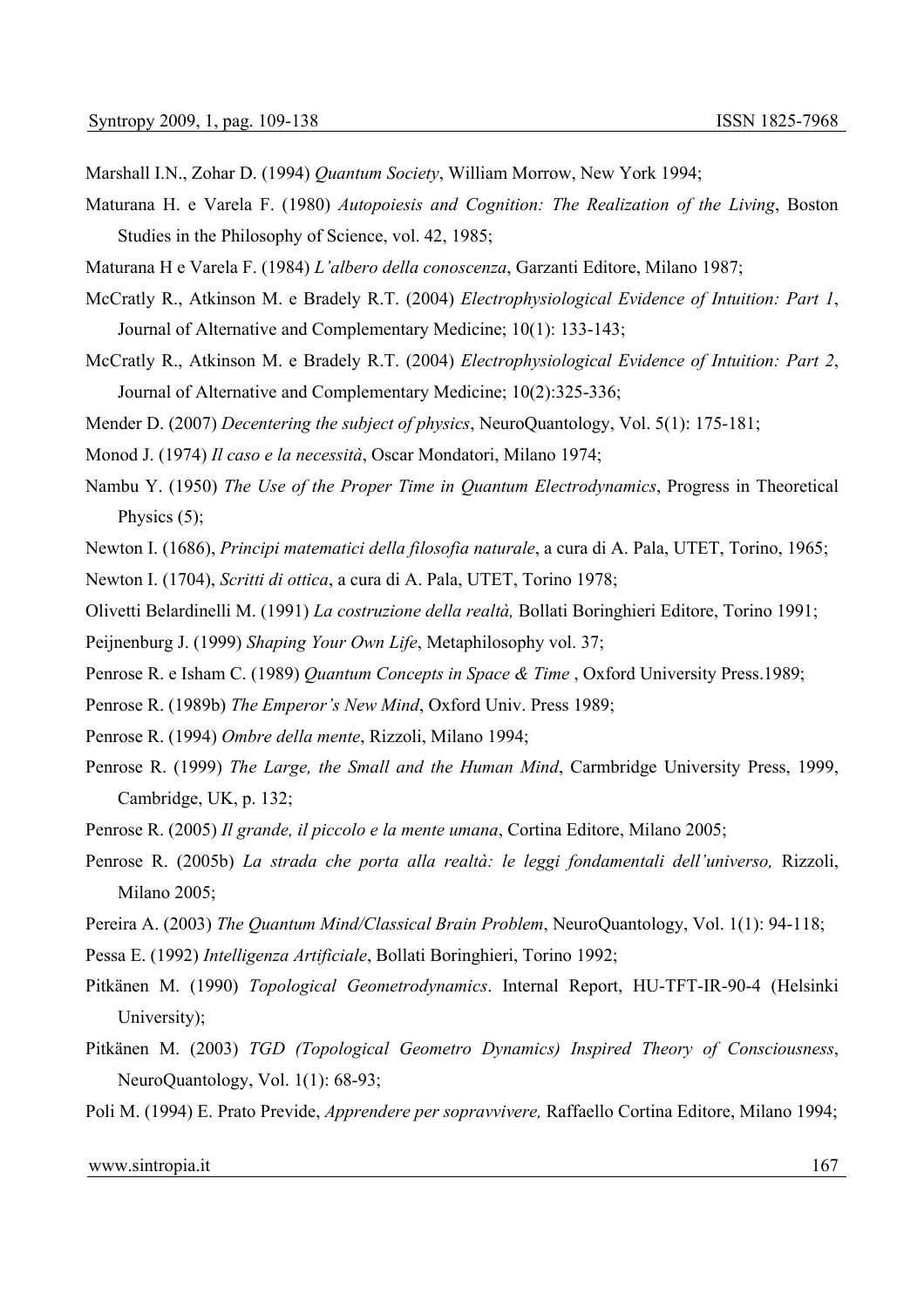- Poincaré H (1908) *Le raisonnement mathématique,* in *Scinece et méthode,* Flammarion, Paris;
- Pribram K. (1971) *Languages of the Brain*, Prentice Hall, New Jersey 1971;
- Pribram K. (1990) *Brain and Perception*, Lawrence Erlbaum, Oxford 1990;
- Prigatano G.P. (2003), *Challenging dogma in neuropsychology and related disciplines,* Archives of Clinical Neuropsychology 18 (2003) 811-825;
- Prigogine I. (1979), *La nuova alleanza,* Longanesi Editore, Milano 1979;
- Radin D. (2006), *Entangled Minds,* Paraview Books, New York 2006;
- Reber, A.S. (1989) *Implicit Learning and Tacit knowledge,* Journal of Experimental Psychology: General, 118, 219-235;
- Ricciardi L.M. e Umezawa H. (1967) *Brain and physics of many body problems*, Biological Cibernetics, Springer, Berlin, Vol. 4(2): 44-48;
- Rifkin J. (1982) *Entropia*, Mondatori, Milano 1982;
- Rosen R. (1985) *Anticipatory Systems*, Pergamon Press, USA 1985;
- Rudfrau D., Lutz A., Cosmelli D., Lachaux J.P. e Le VanQuyen M. (2003) *From autopoiesis to neurophenomenology: Francisco Varela's exploration of the biophysics of being, Biol Res 36: 27-*65, 2003
- Sartori L. (2004) Martinelli M., Massaccesi S. e Tressoldi P. E., *Psychological correlates of ESP: heart rate differences between targets and non targets in clairvoyance and precognition forced choice tasks,* atti della Convention 2004 della Parapsychological Association, p. 407-412;
- Schrödinger E. (1988) *Che cos'è la vita*, Sansoni, Firenze 1988;
- Sharpe L., Tarrier N., Schotte D. e Spence S.H. (1995) *The Role of Autonomic Arousal in Problem Gambling, Addiction*, 1995, vol. 90, p. 1529;
- Skarda C.A. e Freeman W.J. (1987) *How brains make chaos in order to make sense of the world*, Behav. Brain. Sc., vol. 10, pp. 161--195, 1987. Stuart Mill J. (1943), *A System of Logic,* Sistema di logica deduttiva e induttiva, UTET, Torino 1988.

Slater J.C. (1980) *Teoria Quantistica della materia,* Zanichelli, Bologna 1980;

- Spottiswoode P. e May E. (2003), *Skin Conductance Prestimulus Response: Analyses, Artifacts and a Pilot Study,* Journal of Scientific Exploration, Vol. 17, No. 4, 617-641;
- Stapp H.P. (1993) *Mind Matter and Quantum Mechanics*, Springer-Verlag, Berlin 1993;
- Stapp H.P. (1999) *Attention, intention, and will in quantum physics*, Journal of Consciousness Studies, Vol. 6(8/9): 143-164;